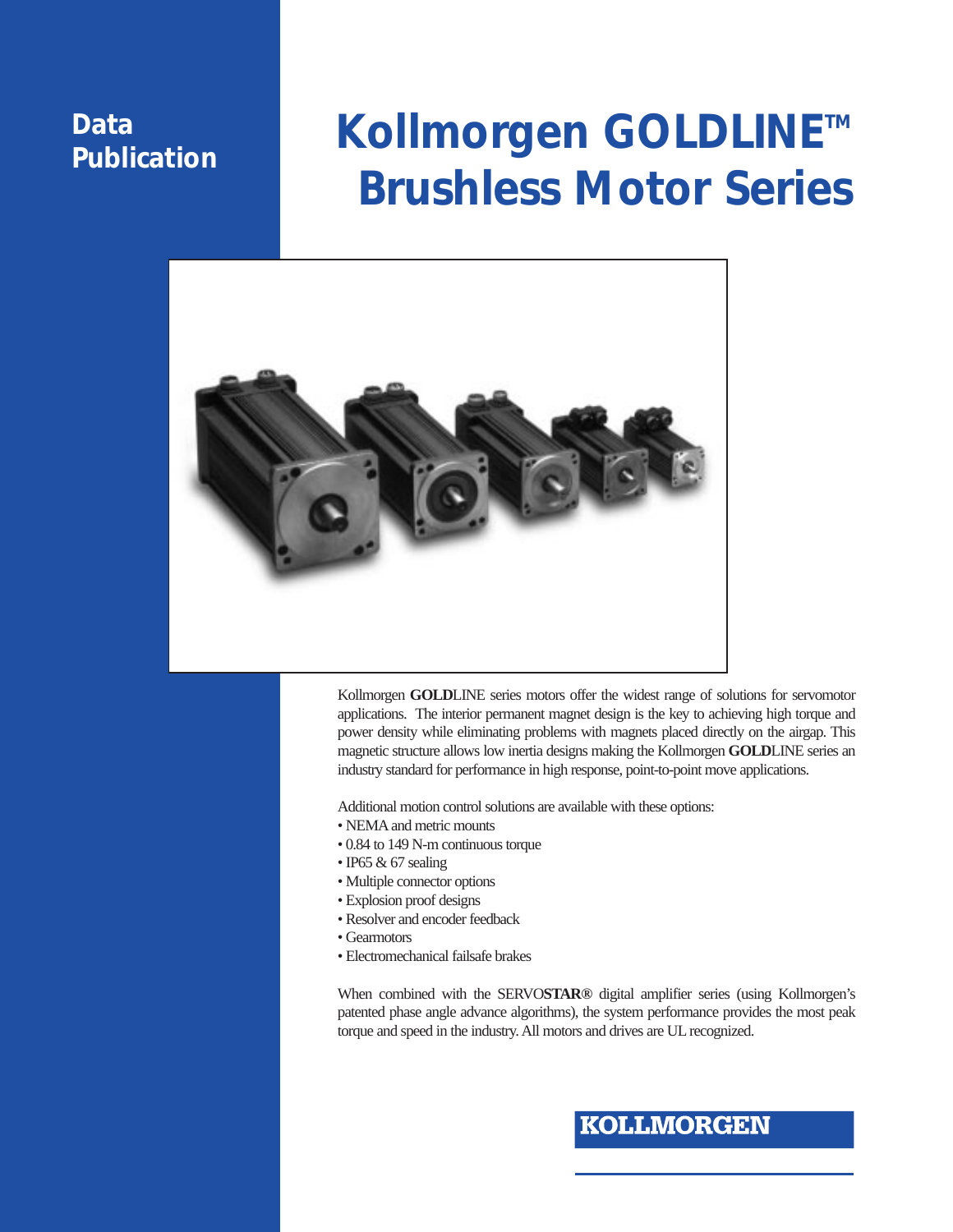### **INTRODUCTION**

### **B, M-Series**

### **B-Series (Low-Inertia)**

The B-Series provides extremely low inertia rotors allowing for optimum performance in applications requiring rapid acceleration and deceleration.

### **M-Series (Medium-Inertia)**

The M-Series is an extension of the B-Series. With seven times higher inertia, this motor series offers the advantage of better performance for systems having compliant loads or larger inertia mismatches.

- 0.84 to 149 N-m (0.62 to 110.0 lb-ft)
- 70.0 to 190.0 mm (2.76 to 7.48 inches) Square Frame
- Resolver Feedback
- Maximum Recommended Speed 7500 RPM

### **Features: Options:**

- Compact (High Torque/Volume Ratio) Front Mounted Gearheads
- Speeds to 7500 RPM Standard Fail-Safe Brake
- 
- Rugged Resolver Feedback Encoder Feedback
- Built-in Thermostat NEMA Mountings
- Rear Shaft Extension Mating Connectors
- Class H Insulation

- 
- 
- UL Recognized IP65 and IP67 Sealing
	-
	-
	-



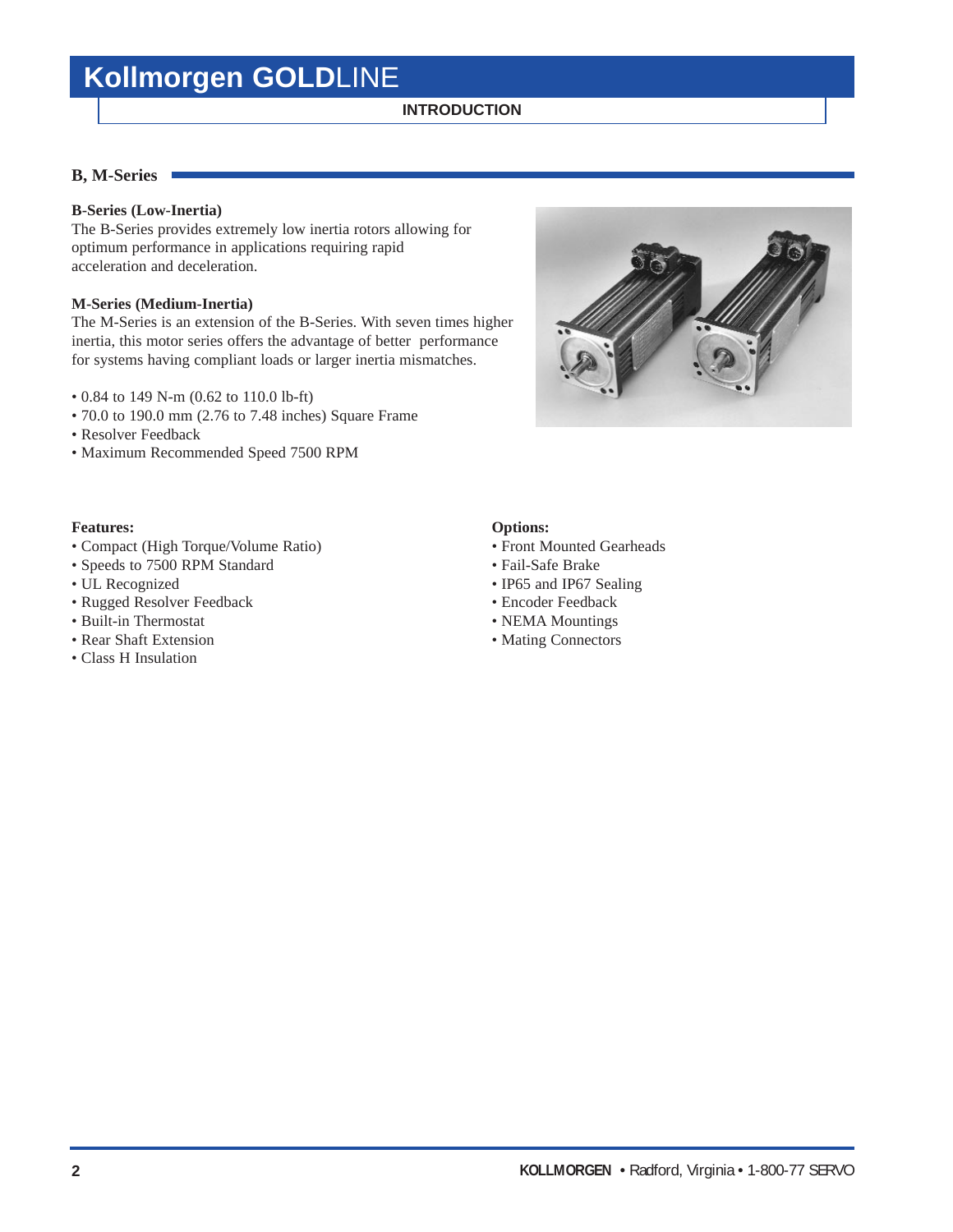### **INTRODUCTION**

### **EB-Series (Explosion-Proof)**

Explosion-Proof Brushless servomotors are listed by UL for use in Class 1, Division 1, Groups C and D hazardous locations. This listing includes applications where vapors or gases form flammable or explosive environments.

The EB-Series has been tested and proven capable to withstand internal explosion without bursting or allowing ignition to reach outside the motor frame. Contact the Kollmorgen Customer Support Network for more information.

- 0.84 to 149 N-m (0.62 to 110.0 lb-ft)
- 75.4 to 195.5 mm (2.97 to 7.70 inches) Square Frame
- Resolver Feedback
- Maximum Recommended Speed 7500 RPM

### **Features: Options:**

- Compact (High Torque/Volume Ratio) Fail-Safe Brake
- Speeds to 7500 RPM Standard NEMA Mountings
- UL Recognized
- Rugged Resolver Feedback
- Built-in Thermostat
- Class H Insulation

### **BE-Series (Low-Inertia), ME-Series (Medium-Inertia)**

The BE and ME Series provides the same inertia advantages as the B and M Series. A commutation encoder is incorporated in place of the resolver. The encoder provides Hall tracks as well as data channels A and A, B and B, I and I.

- 0.84 to 149 N-m (0.62 to 110.0 lb-ft)
- 70.0 to 190.0 mm (2.76 to 7.48 inches) Square Frame
- Encoder Feedback
- Maximum Recommended Speed 6000 RPM





#### **Features: Options:**

- Compact (High Torque/Volume Ratio) Front Mounted Gearheads
- Speeds to 6000 RPM Standard Failsafe Brake
- 
- Commutation Encoder Feedback (2048 LPR) NEMA Mountings
- Built-in Thermostat Mating Connectors
- 
- Class H Insulation

- 
- 
- UL Recognized IP65 and IP67 Sealing
	-
	-
- Rear Shaft Extension 1024 LPR Commutation Encoder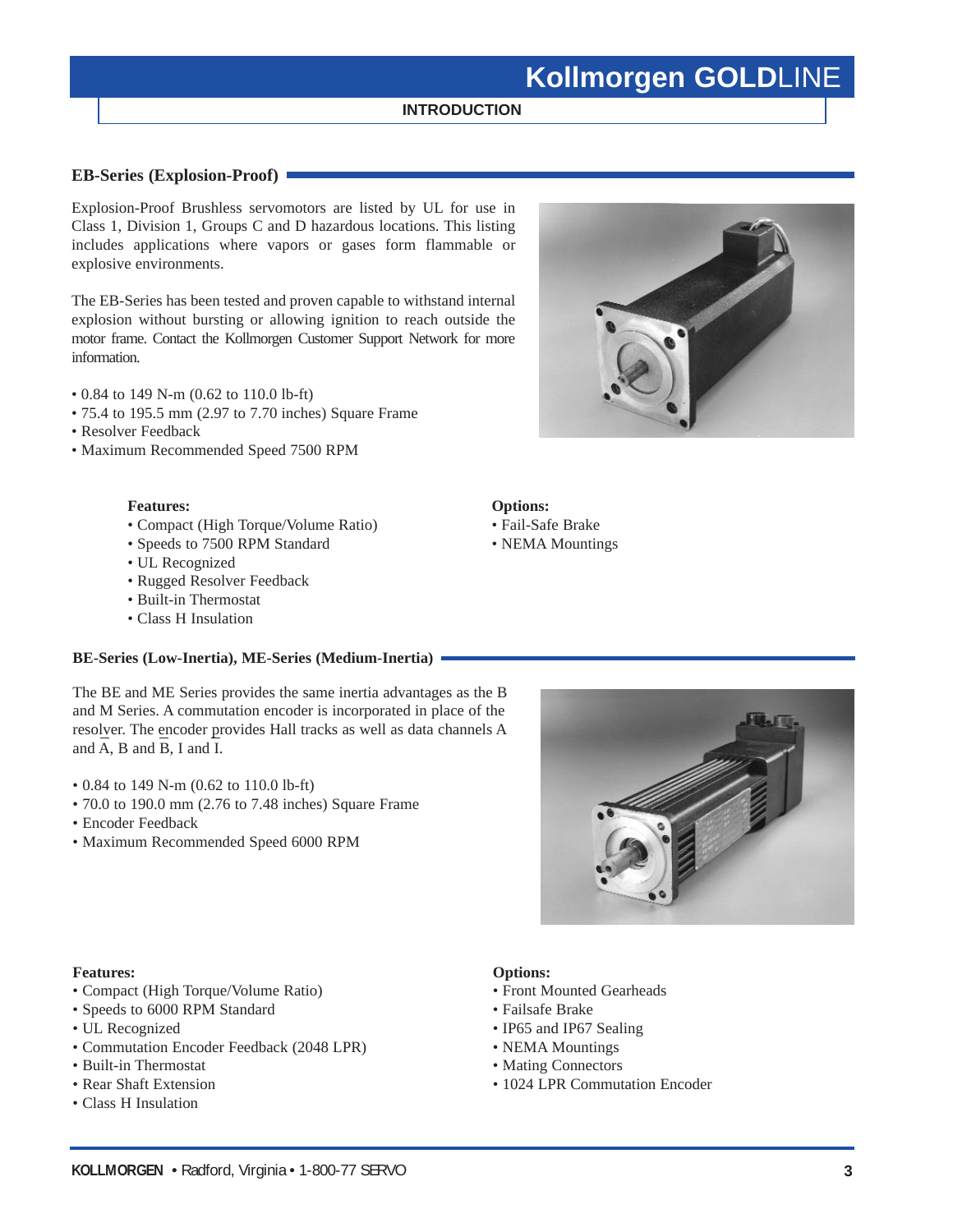### **10x PERFORMANCE DATA**

|                          |                                      |                |                           | $B-102-A$<br><b>BE-102-A</b><br>$M-103-A$<br><b>ME-103-A</b> | $B-104-A$<br><b>BE-104-A</b><br>$M-105-A$<br><b>ME-105-A</b> |
|--------------------------|--------------------------------------|----------------|---------------------------|--------------------------------------------------------------|--------------------------------------------------------------|
| <b>Parameters</b>        |                                      | <b>Symbols</b> | <b>Units</b>              | <b>EB-102-A</b>                                              | <b>EB-104-A</b>                                              |
| Horsepower               |                                      | HP Rated       | HP                        | 0.73                                                         | 1.2                                                          |
| <b>Kilowatts</b>         |                                      | kW Rated       | kW                        | 0.54                                                         | 0.90                                                         |
|                          | <b>Speed at Rated Power</b>          | N Rated        | <b>RPM</b>                | 7500                                                         | 5600                                                         |
|                          | <b>Max Operating Speed</b>           | N Max          | <b>RPM</b>                | 7500                                                         | 5600                                                         |
|                          | <b>Continuous Torque (stall)</b>     | Tc             | lb-ft                     | 0.62                                                         | 1.14                                                         |
| at 40°C                  |                                      |                | $N-m$                     | 0.84                                                         | 1.55                                                         |
|                          | <b>Continuous Torque (stall)</b>     | Tc             | $1b$ -ft                  | 0.66                                                         | 1.21                                                         |
| at 25°C                  |                                      |                | $N-m$                     | 0.89                                                         | 1.64                                                         |
|                          | <b>Continuous Line Current</b>       | Ic             | Amps RMS                  | 2.4                                                          | 3.00                                                         |
| <b>Peak Torque</b>       |                                      | Tp             | $1b$ -ft                  | 1.78                                                         | 3.23                                                         |
|                          |                                      |                | $N-m$                     | 2.41                                                         | 4.38                                                         |
| <b>Peak Line Current</b> |                                      | Ip             | Amps RMS                  | 7.2                                                          | 9.0                                                          |
| <b>Max Theoretical</b>   |                                      |                |                           |                                                              |                                                              |
|                          | Acceleration (B, BE, EB-10x)         | Ζ              | rad / $sec2$              | 78100                                                        | 95000                                                        |
|                          | $(M, ME-10x)$                        | Z              | rad / sec <sup>2</sup>    | 11400                                                        | 13000                                                        |
|                          | Torque Sensitivity (stall) ±10%      | Kt             | lb-ft / Amp RMS           | 0.26                                                         | 0.38                                                         |
|                          |                                      |                | N-m / Amp RMS             | 0.35                                                         | 0.51                                                         |
|                          | Back EMF (line-to-line) ±10%         | Kb             | VRMS / kRPM               | 20.9                                                         | 31                                                           |
|                          | <b>Max line-to-line Volts</b>        | <b>VMax</b>    | <b>Volts RMS</b>          | 250                                                          | 250                                                          |
| DC Res at 25°C           |                                      |                |                           |                                                              |                                                              |
|                          | (line-to-line) $\pm 10\%$            | <b>Rm</b>      | Ohms                      | 6.80                                                         | 5.30                                                         |
|                          | Inductance (line-to-line) $\pm 30\%$ | Lm             | mh                        | 30.0                                                         | 28.1                                                         |
|                          | Rotor Inertia (B, BE, EB-10x)        | Jm             | $1b$ -ft- $sec2$          | 0.0000228                                                    | 0.0000340                                                    |
|                          |                                      |                | $kg-m2$                   | 0.000031                                                     | 0.0000461                                                    |
|                          | $(M, ME-10x)$                        |                | $1b$ -ft- $sec2$          | 0.000156                                                     | 0.000249                                                     |
|                          |                                      |                | $kg-m2$                   | 0.000212                                                     | 0.000338                                                     |
| Weight                   | $(B, BE-10x)$                        | Wt             | 1 <sub>b</sub>            | 5.5                                                          | 7                                                            |
|                          |                                      |                | kg                        | 2.5                                                          | 3.2                                                          |
|                          | $(M, ME-10x)$                        | Wt             | <b>lb</b>                 | $\overline{7}$                                               | 9                                                            |
|                          |                                      |                | kg                        | 3.2                                                          | 4.1                                                          |
|                          | $(EB-10x)$                           | Wt             | <sup>1</sup>              | 5.5                                                          | 7                                                            |
|                          |                                      |                | kg                        | 2.5                                                          | 3.2                                                          |
| <b>Static Friction</b>   |                                      | Tf             | lb-ft                     | 0.03                                                         | 0.04                                                         |
|                          |                                      |                | $N-m$                     | 0.04                                                         | 0.05                                                         |
|                          | <b>Thermal Time Constant</b>         |                |                           |                                                              |                                                              |
|                          | (B, BE, M, ME-10x)                   | <b>TCT</b>     | Min                       | 10                                                           | 11                                                           |
|                          | <b>Thermal Time Constant</b>         |                |                           |                                                              |                                                              |
| $(EB-10x)$               |                                      | <b>TCT</b>     | Min                       | $\overline{2}$                                               | 3                                                            |
|                          | <b>Viscous Damping Z Source</b>      | Fi             | lb-ft / kRPM              | 0.0015                                                       | 0.0020                                                       |
|                          |                                      |                | $N-m / kRPM$              | 0.002                                                        | 0.003                                                        |
|                          | Motor Constant at 25°C               | Km             | lb-ft / $\sqrt{\text{W}}$ | 0.082                                                        | 0.143                                                        |
|                          |                                      |                | $N-m / \sqrt{W}$          | 0.111                                                        | 0.194                                                        |
|                          | <b>Thermal Resistance at stall</b>   | Rth            | $\mathrm{^oC}$ / Watt     | 1.30                                                         | 1.07                                                         |
| <b>Number of Poles</b>   |                                      |                |                           | $\overline{4}$                                               | $\overline{4}$                                               |

Continuous ratings with motor on 203 mm x 305 mm x 6.4 mm (8" x 12" x 0.25") isolated aluminum heat sink.

Windings with speeds to 12,000 RPM are available. Contact the Kollmorgen Customer Support Network for more information.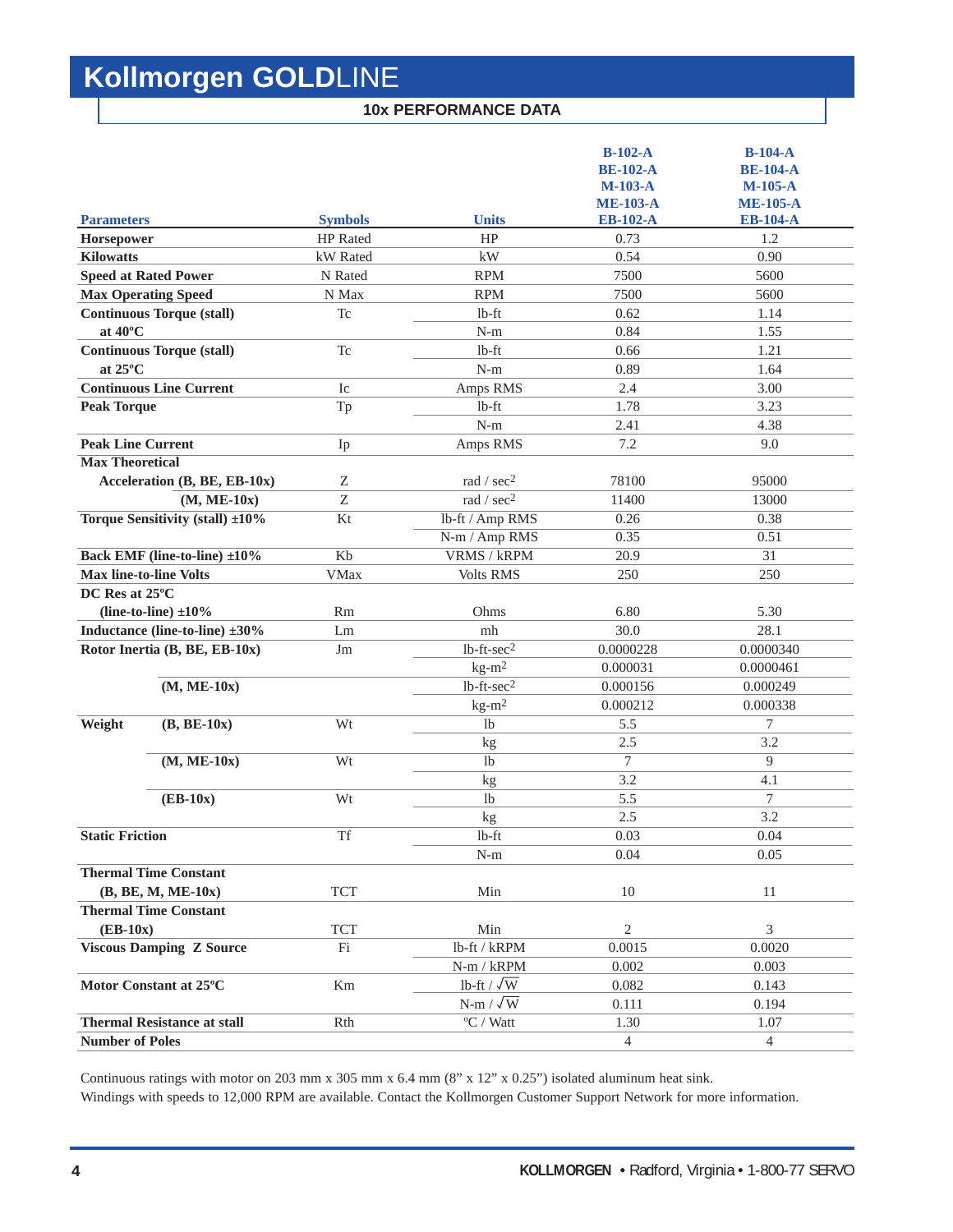### **10x PERFORMANCE DATA**

| $B-104-B$<br><b>BE-104-B</b><br>$M-105-B$<br><b>ME-105-B</b><br><b>EB-104-B</b> | $B-106-A$<br><b>BE-106-A</b><br>$M-107-A$<br><b>ME-107-A</b><br><b>EB-106-A</b> | $B-106-B$<br><b>BE-106-B</b><br>$M-107-B$<br><b>ME-107-B</b><br><b>EB-106-B</b> | <b>Units</b>                   | <b>Symbols</b>                             |
|---------------------------------------------------------------------------------|---------------------------------------------------------------------------------|---------------------------------------------------------------------------------|--------------------------------|--------------------------------------------|
| 1.5                                                                             | 1.2                                                                             | 2.0                                                                             | HP                             | HP Rated                                   |
| 1.1                                                                             | 0.90                                                                            | 1.5                                                                             | $\mathbf{k}\mathbf{W}$         | kW Rated                                   |
| 7500                                                                            | 4200                                                                            | 7500                                                                            | <b>RPM</b>                     | N Rated                                    |
| 7500                                                                            | 4200                                                                            | 7500                                                                            | <b>RPM</b>                     | N Max                                      |
| 1.16                                                                            | 1.62                                                                            | 1.64                                                                            | $lb$ -ft                       | Tc (at $40^{\circ}$ C)                     |
| 1.57                                                                            | 2.20                                                                            | 2.22                                                                            | $N-m$                          |                                            |
| 1.23                                                                            | 1.72                                                                            | 1.74                                                                            | $lb$ -ft                       | Tc (at $25^{\circ}$ C)                     |
| 1.67                                                                            | 2.33                                                                            | 2.36                                                                            | $N-m$                          |                                            |
| 4.20                                                                            | 3.0                                                                             | 6.0                                                                             | Amps RMS                       | Ic                                         |
| 3.28                                                                            | 4.56                                                                            | 4.68                                                                            | $lb$ -ft                       | Tp                                         |
| 4.45                                                                            | 6.18                                                                            | 6.35                                                                            | $N-m$                          |                                            |
| 12.6                                                                            | 9.0                                                                             | 18.0                                                                            | Amps RMS                       | Ip                                         |
| 96500                                                                           | 80900                                                                           | 83000                                                                           | rad / sec <sup>2</sup>         | Ζ<br>$(B, BE, EB-10x)$                     |
| 13200                                                                           | 11400                                                                           | 11700                                                                           | rad / sec <sup>2</sup>         | $\ensuremath{\mathbf{Z}}$<br>$(M, ME-10x)$ |
| 0.27                                                                            | 0.53                                                                            | 0.27                                                                            | lb-ft / Amp RMS                | Kt                                         |
| 0.37                                                                            | 0.72                                                                            | 0.37                                                                            | N-m / Amp RMS                  |                                            |
| 22.5                                                                            | 43.7                                                                            | 22.5                                                                            | <b>VRMS / kRPM</b>             | Kb                                         |
| 250                                                                             | 250                                                                             | 250                                                                             | <b>Volts RMS</b>               | <b>VMax</b>                                |
| 2.72                                                                            | 6.50                                                                            | 1.60                                                                            | Ohms                           | Rm                                         |
| 14.4                                                                            | 37.5                                                                            | 9.4                                                                             | mh                             | Lm                                         |
| 0.0000340                                                                       | 0.0000564                                                                       | 0.0000564                                                                       | $lb$ -ft- $sec2$               | Jm $(B, BE, EB-10x)$                       |
| 0.0000461                                                                       | 0.0000765                                                                       | 0.0000765                                                                       | $kg-m^2$                       |                                            |
| 0.000249                                                                        | 0.00040                                                                         | 0.00040                                                                         | $1b$ -ft-sec <sup>2</sup>      | $Jm$ (M, ME-10x)                           |
| 0.000338<br>$\overline{7}$                                                      | 0.00054<br>8.5                                                                  | 0.00054<br>8.5                                                                  | $kg-m2$<br>1 <sub>b</sub>      |                                            |
| 3.2                                                                             |                                                                                 | 3.9                                                                             |                                | Wt $(B, BE-10x)$                           |
| $\overline{9}$                                                                  | 3.9<br>11                                                                       | 11                                                                              | kg<br>lb                       | Wt $(M, ME-10x)$                           |
| 4.1                                                                             | 5                                                                               | 5                                                                               |                                |                                            |
| 7.0                                                                             | 8.5                                                                             | 8.5                                                                             | kg<br>lb                       | Wt $(EB-10x)$                              |
| 3.2                                                                             | 3.9                                                                             | 3.9                                                                             |                                |                                            |
| 0.04                                                                            | 0.05                                                                            | 0.05                                                                            | kg<br>$lb$ -ft                 | Tf                                         |
| 0.05                                                                            | 0.07                                                                            | 0.07                                                                            | $\mathbf{N}\text{-}\mathbf{m}$ |                                            |
|                                                                                 |                                                                                 |                                                                                 |                                |                                            |
| $11\,$                                                                          | $12\,$                                                                          | 12                                                                              | Min                            | TCT $(B, BE, M, ME-10x)$                   |
| $\overline{3}$                                                                  | $\overline{4}$                                                                  | $\overline{4}$                                                                  | Min                            | $TCT$ (EB-10x)                             |
| 0.0020                                                                          | 0.003                                                                           | 0.003                                                                           | lb-ft / kRPM                   | Fi                                         |
| 0.003                                                                           | 0.004                                                                           | 0.004                                                                           | $N\text{-}m$ / $kRPM$          |                                            |
| 0.145                                                                           | 0.184                                                                           | 0.187                                                                           | lb-ft / $\sqrt{\text{W}}$      | $Km$ (at $25^{\circ}C$ )                   |
| 0.196                                                                           | 0.249                                                                           | 0.253                                                                           | $N-m / \sqrt{W}$               |                                            |
| 1.07                                                                            | 0.87                                                                            | 0.89                                                                            | $\overline{C}$ / Watt          | Rth                                        |
| $\overline{4}$                                                                  | 4                                                                               | $\overline{4}$                                                                  | Number of Poles                |                                            |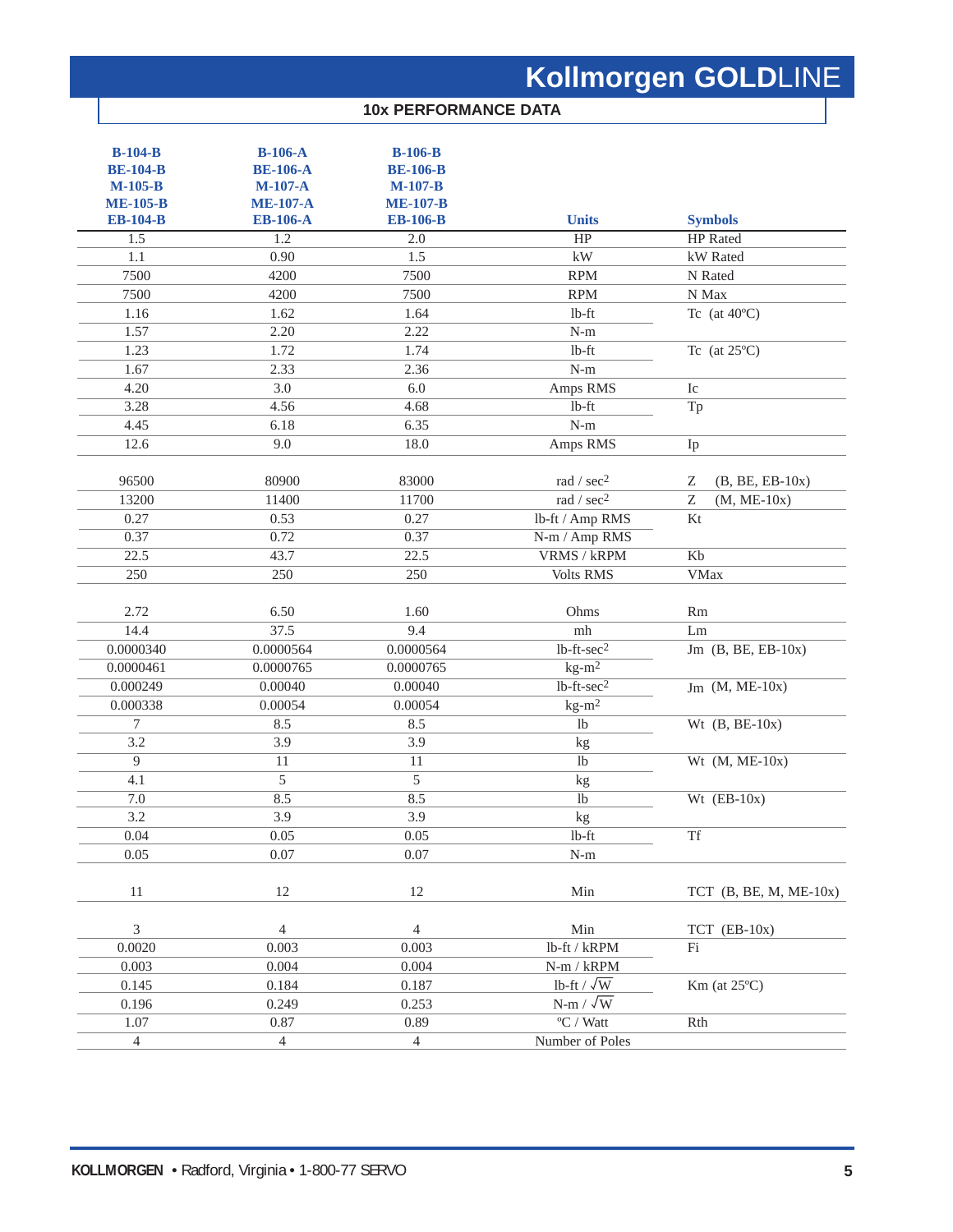### **10x PERFORMANCE DATA**

### **B, EB-102-A, M-103-A with SR03 BE-102A, ME-103-A with SE03**



### **B, EB-104-B, M-105-B with SR06 BE-104-B, ME-105-B with SE06**



**B, EB-104-A, M-105-A with SR03 BE-104A, ME-105-A with SE03**



**Note: Performance curves are also applicable for BDS4 and BDS5.**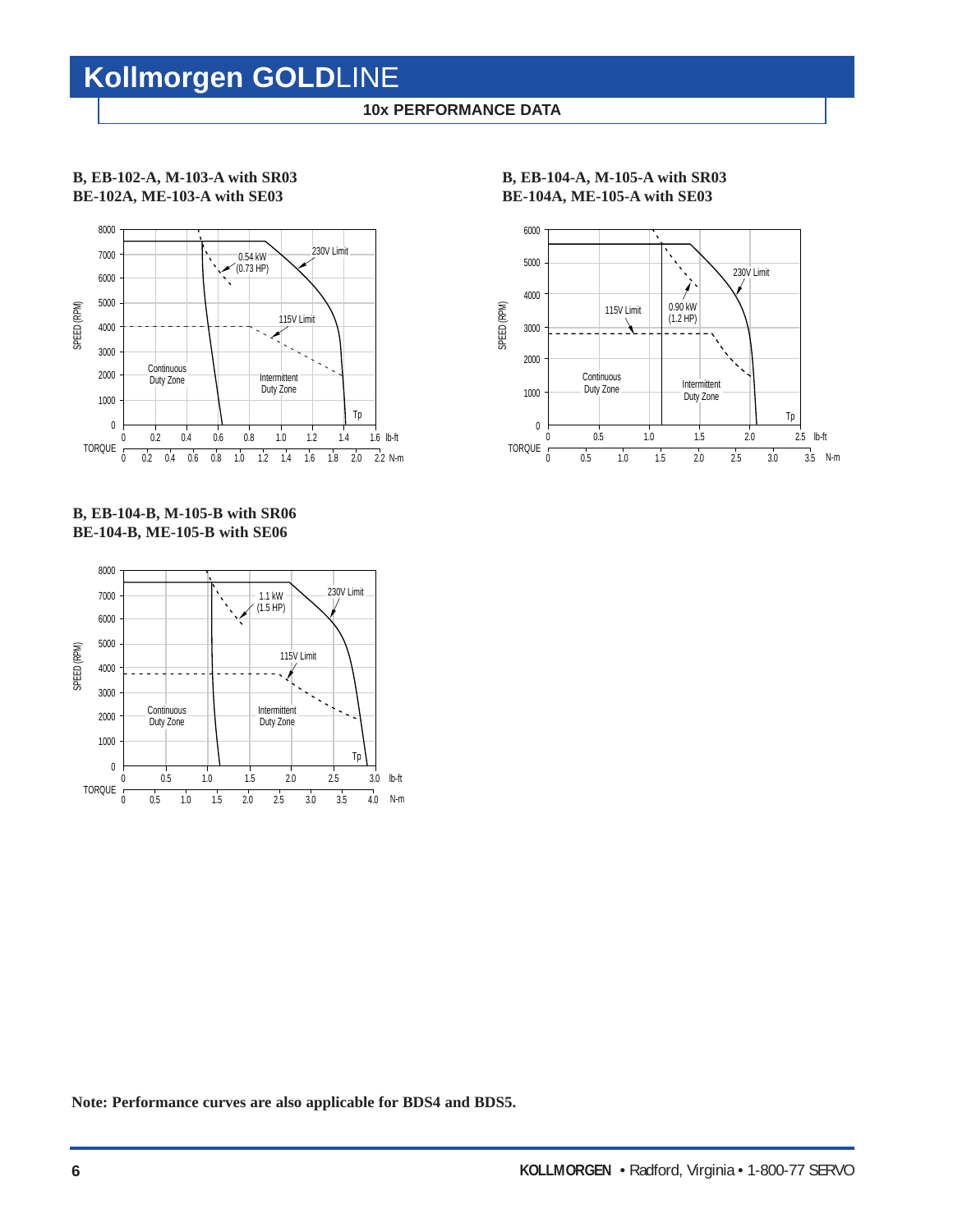**10x PERFORMANCE DATA**

### **B, EB-106-A, M-107-A with SR03 BE-106-A, ME-107-A with SE03**



### **B, EB-106-B, M-107-B with SR06 BE-106-B, ME-107-B with SE06**



**B, EB-106-A, M-107-A with SR06 BE-106-A, ME-107-A with SE06**



**Note: Performance curves are also applicable for BDS4 and BDS5.**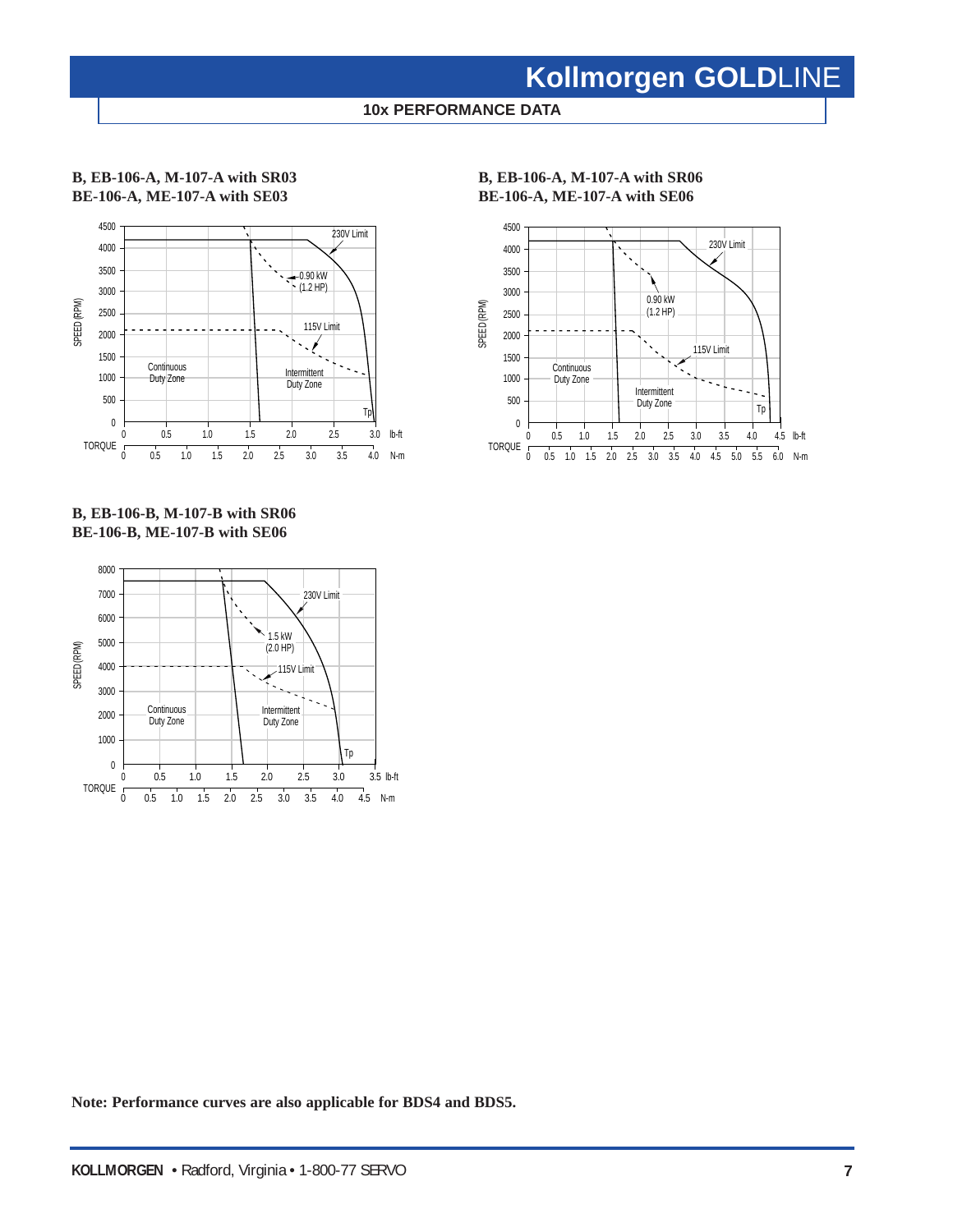**DIMENSIONS**

### **B, M-10x-x-24**



#### Notes:

- 1. BE and ME outline and dimension data and connector information
- is available by contacting the Kollmorgen Customer Support Network.

2. Dimensions in mm (inches)

Tolerances,unless otherwise specified:

metric: X decimal place  $\pm$ .4, XX decimal places  $\pm$ .13

inches: XX decimal places ±.015, XXX decimal places ±.005

M-107 314.5 (12.38) 234.5 (9.23) 30.0 (1.18) 20.0 (0.79)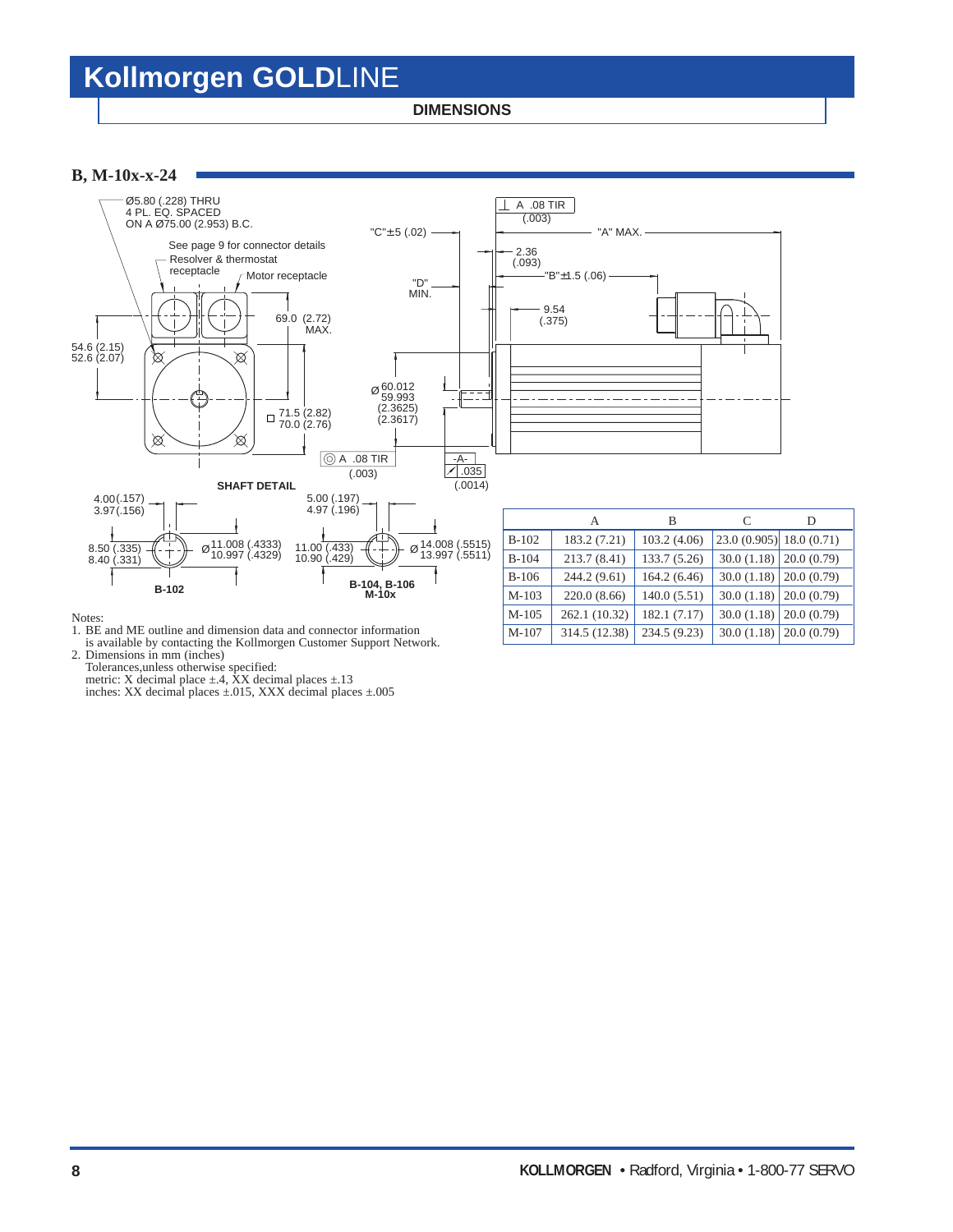**DIMENSIONS**

**EB-10x-x-11**



### **FLYING LEAD AND CONNECTOR PIN OUTS**



Note: Color codes are applicable for EB-10x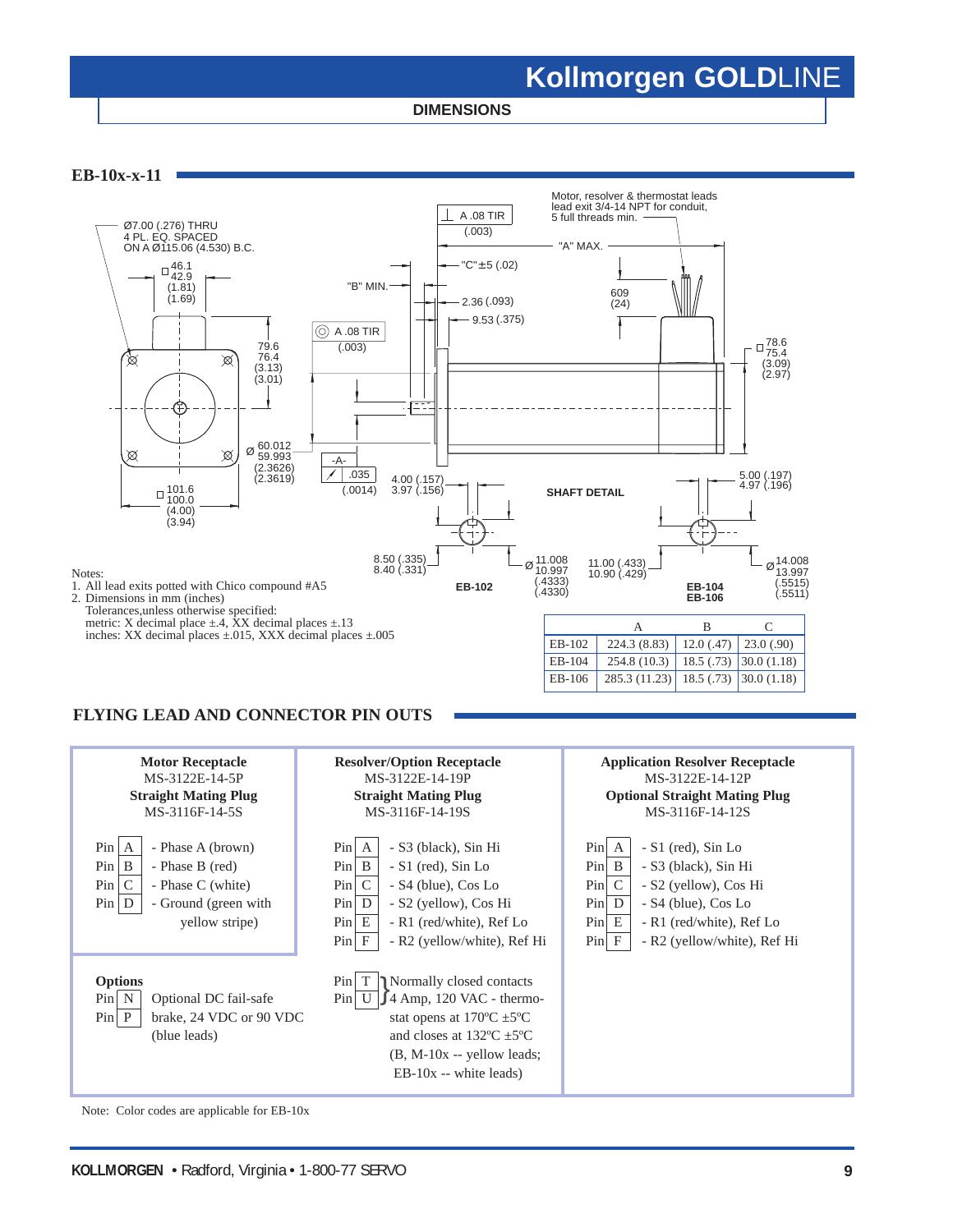### **10x OPTIONS**

### **B, BE-10x, M, ME-10x**

| <b>Sealing</b>                            | Fail-safe brake                                                                                   | <b>Additional feedback</b> |
|-------------------------------------------|---------------------------------------------------------------------------------------------------|----------------------------|
| IP65 [pressure on shaft seal]             | 90 VDC (.28) Amps                                                                                 | Encoders                   |
| must not exceed 0.21                      | 24 VDC (.93) Amps                                                                                 | Resolvers                  |
| $kg/cm2$ (3 PSI)]                         | Holding torque:                                                                                   |                            |
| IP67 [pressure on shaft seal              | 1.7 lb-ft $(2.3 N-m)$                                                                             |                            |
| must not exceed 0.35<br>$kg/cm2$ (5 PSI)] | Inertia:<br>$1.82 \times 10^{-6}$ lb-ft-s <sup>2</sup><br>$2.47 \times 10^{-6}$ Kg-m <sup>2</sup> |                            |

### **B-10x, M-10x BRAKE OPTION**



An integral electromagnetic fail-safe brake can be added to the rear of the motor. Operating in the POWER OFF/BRAKE ON mode, the brake provides 1.7 lb-ft (2.3 N-m) of torque for static parking and emergency braking.

### **B-10x, M-10x ENCODER OPTION**



A feedback encoder adapter option provides direct coupling to a standard housed encoder. Encoder can be customer or factory supplied. Other mechanical variations are available by special request.

### **B-10x, M-10x FLYING LEAD OPTION**



Flying leads are available providing an unterminated cable having 457 mm (18.0 in) minimum length.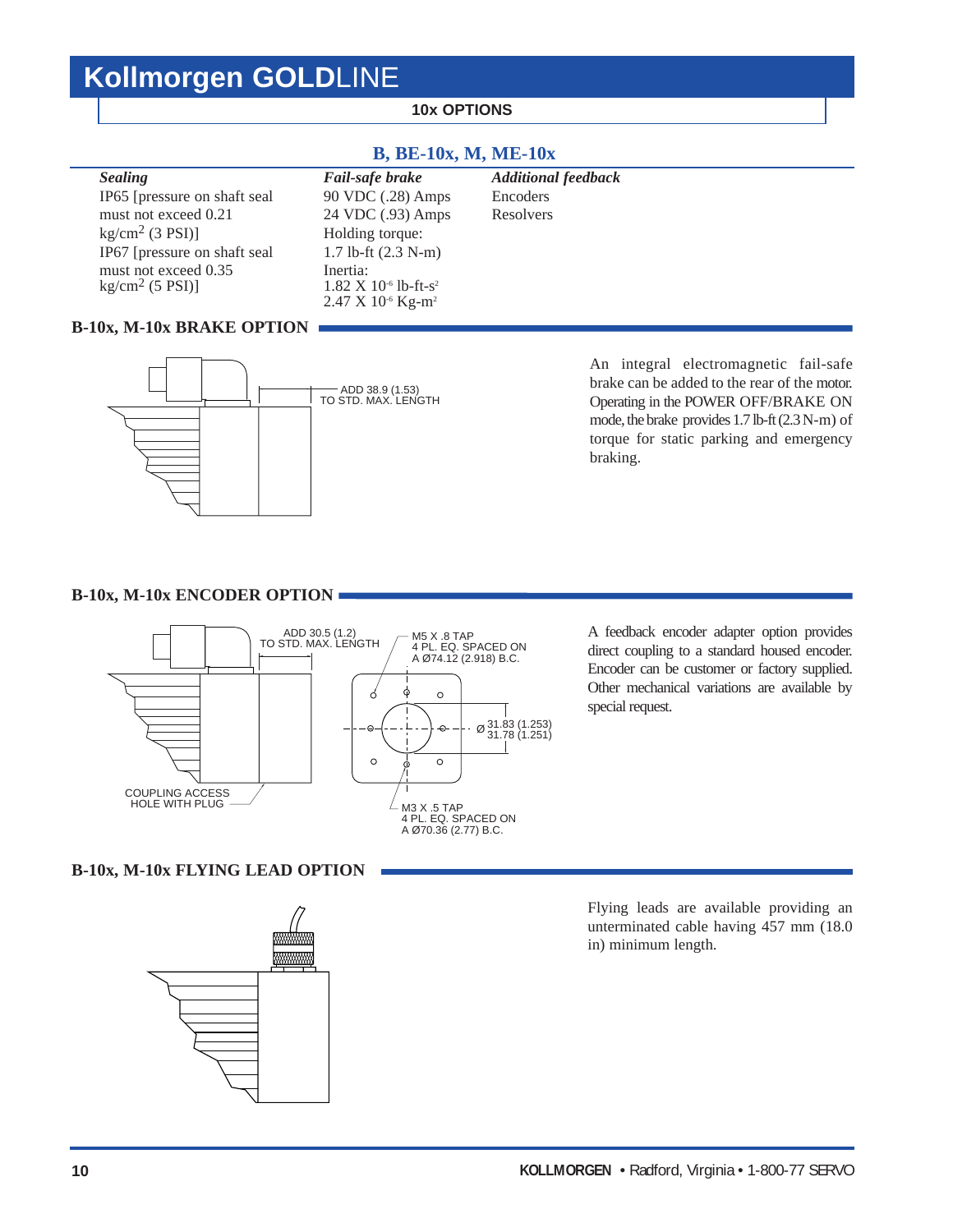**10x OPTIONS**

### **BE-10x, ME-10x**

A commutation encoder for system feedback is incorporated into the BE and ME Series in place of the resolver that is used in the B and M Series. The commutation encoder includes all the data channels  $(A, \overline{A}, B, \overline{B}, I \text{ and } \overline{I})$  as well as the Hall effect channels.



### **BE-10x, ME-10x BRAKE OPTION**

An integral electromagnetic fail-safe brake can be added to the rear of the motor. Operating in a power off/brake on mode, the brake provides 1.7 lb-ft (2.3 N-m) of torque for static parking and emergency braking.

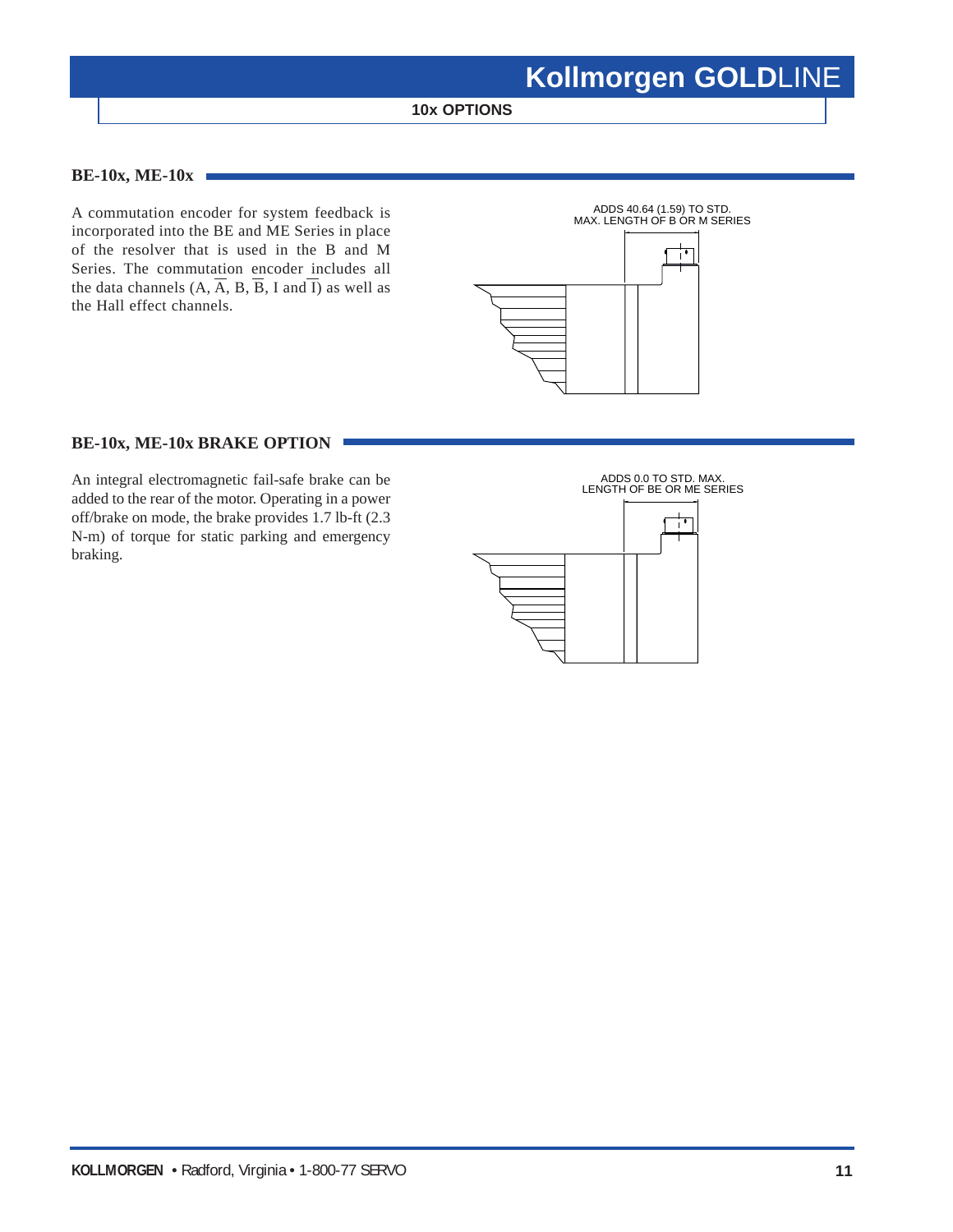### **20x PERFORMANCE DATA**

|                                                      |                 |                                           | $B-202-A$<br><b>BE-202-A</b><br>$M-203-A$<br><b>ME-203-A</b> | $B-202-B$<br><b>BE-202-B</b><br>$M-203-B$<br><b>ME-203-B</b> | <b>B-202-C</b><br><b>BE-202-C</b><br>$M-203-C$<br><b>ME-203-C</b> | $B-204-A$<br><b>BE-204-A</b><br>$M-205-A$<br><b>ME-205-A</b> |
|------------------------------------------------------|-----------------|-------------------------------------------|--------------------------------------------------------------|--------------------------------------------------------------|-------------------------------------------------------------------|--------------------------------------------------------------|
| <b>Parameters</b>                                    | <b>Symbols</b>  | <b>Units</b>                              | <b>EB-202-A</b>                                              | <b>EB-202-B</b>                                              | <b>EB-202-C</b>                                                   | <b>EB-204-A</b>                                              |
| Horsepower                                           | <b>HP</b> Rated | HP                                        | 0.80                                                         | 1.3                                                          | 2.0                                                               | 1.1                                                          |
| <b>Kilowatts</b>                                     | kW Rated        | kW                                        | 0.60                                                         | 1.0                                                          | 1.5                                                               | 0.82                                                         |
| <b>Speed at Rated Power</b>                          | N Rated         | <b>RPM</b>                                | 2500                                                         | 3800                                                         | 6200                                                              | 1900                                                         |
| <b>Max Operating Speed</b>                           | N Max           | <b>RPM</b>                                | 2500                                                         | 3800                                                         | 6200                                                              | 1900                                                         |
| <b>Continuous Torque (stall)</b>                     | Tc              | $lb$ -ft                                  | 1.66                                                         | 1.80                                                         | 1.80                                                              | 3.30                                                         |
| at 40°C                                              |                 | $N-m$                                     | 2.25                                                         | 2.44                                                         | 2.44                                                              | 4.47                                                         |
| <b>Continuous Torque (stall)</b>                     | <b>Tc</b>       | $lb$ -ft                                  | 1.76                                                         | 1.91                                                         | 1.91                                                              | 3.5                                                          |
| at $25^{\circ}$ C                                    |                 | $N-m$                                     | 2.39                                                         | 2.59                                                         | 2.59                                                              | 4.7                                                          |
| <b>Continuous Line Current</b>                       | Ic              | Amps RMS                                  | 1.70                                                         | 3.0                                                          | 5.00                                                              | 2.7                                                          |
| <b>Peak Torque</b>                                   | Tp              | $1b-ft$                                   | 5.50                                                         | 5.45                                                         | 5.65                                                              | 10.1                                                         |
|                                                      |                 | $N-m$                                     | 7.45                                                         | 7.38                                                         | 7.65                                                              | 13.7                                                         |
| <b>Peak Line Current</b>                             | Ip              | Amps RMS                                  | 6.0                                                          | 9.6                                                          | 16.6                                                              | 8.7                                                          |
| <b>Max Theoretical</b>                               |                 |                                           |                                                              |                                                              |                                                                   |                                                              |
| Acceleration (B, BE, EB-20x)                         | Ζ               | rad / $sec2$                              | 74800                                                        | 74100                                                        | 76900                                                             | 79200                                                        |
| $(M, ME-20x)$                                        | Z               | rad / sec <sup>2</sup>                    | 8910                                                         | 8330                                                         | 9160                                                              | 12000                                                        |
| Torque Sensitivity (stall) ±10%                      | Kt              | lb-ft / amp RMS                           | 0.97                                                         | 0.60                                                         | 0.36                                                              | 1.23                                                         |
|                                                      |                 | N-m / Amp RMS                             | 1.32                                                         | 0.81                                                         | 0.49                                                              | 1.66                                                         |
| <b>Back EMF</b> (line-to-line) ±10%                  | Kb              | VRMS / kRPM                               | 79.5                                                         | 49.0                                                         | 29.4                                                              | 100.5                                                        |
| <b>Max line-to-line Volts</b>                        | <b>VMax</b>     | <b>Volts RMS</b>                          | 250                                                          | 250                                                          | 250                                                               | 250                                                          |
| DC Res at 25°C                                       |                 |                                           |                                                              |                                                              |                                                                   |                                                              |
| (line-to-line) $\pm 10\%$                            | Rm              | Ohms                                      | 17.7                                                         | 6.98                                                         | 2.34                                                              | 9.46                                                         |
| Inductance (line-to-line) $\pm 30\%$                 | Lm              | mh                                        | 185.0                                                        | 68.0                                                         | 25.0                                                              | 133.0                                                        |
| Rotor Inertia (B, BE, EB-20x)                        | Jm              | $lb$ -ft- $sec2$                          | 0.0000735                                                    | 0.0000735                                                    | 0.0000735                                                         | 0.0001275                                                    |
|                                                      |                 | $kg-m2$                                   | 0.0000996                                                    | 0.0000996                                                    | 0.0000996                                                         | 0.0001729                                                    |
|                                                      |                 | $1b$ -ft-sec <sup>2</sup>                 | 0.000617                                                     | 0.000617                                                     | 0.000617                                                          | 0.000843                                                     |
| $(M, ME-20x)$                                        |                 |                                           |                                                              |                                                              |                                                                   |                                                              |
|                                                      |                 |                                           | 0.000836                                                     | 0.000836                                                     | 0.000836                                                          | 0.001143                                                     |
| $(B, BE-20x)$<br>Weight                              | Wt              | $kg-m2$<br>1 <sub>b</sub>                 | 9                                                            | 9                                                            | 9                                                                 | 13.6                                                         |
|                                                      |                 | kg                                        | 4.1                                                          | 4.1                                                          | 4.1                                                               | 6.2                                                          |
| $(M, ME-20x)$                                        | Wt              | 1 <sub>b</sub>                            | 11.0                                                         | 11.0                                                         | 11.0                                                              | 16.0                                                         |
|                                                      |                 |                                           | 5.0                                                          | 5.0                                                          | 5.0                                                               | 7.3                                                          |
| $(EB-20x)$                                           | Wt              | kg<br>1 <sub>b</sub>                      | 15.0                                                         | 15.0                                                         | 15.0                                                              | 18.0                                                         |
|                                                      |                 |                                           | 6.8                                                          | 6.8                                                          | 6.8                                                               | 8.2                                                          |
| <b>Static Friction</b>                               | <b>Tf</b>       | kg<br>$lb$ -ft                            | 0.06                                                         | 0.06                                                         | 0.06                                                              | 0.07                                                         |
|                                                      |                 | $N-m$                                     | 0.08                                                         | 0.08                                                         | 0.08                                                              | 0.10                                                         |
| <b>Thermal Time Constant</b>                         |                 |                                           |                                                              |                                                              |                                                                   |                                                              |
|                                                      | <b>TCT</b>      | Min                                       | 18                                                           | 18                                                           | 18                                                                | 20                                                           |
| $(B, BE, M, ME-20x)$<br><b>Thermal Time Constant</b> |                 |                                           |                                                              |                                                              |                                                                   |                                                              |
| $(EB-20x)$                                           | <b>TCT</b>      | Min                                       | 18                                                           | 18                                                           | 18                                                                | 20                                                           |
|                                                      | Fi              | lb-ft / kRPM                              | 0.005                                                        | 0.005                                                        | 0.005                                                             | 0.007                                                        |
| <b>Viscous Damping Z Source</b>                      |                 |                                           | 0.007                                                        |                                                              | 0.007                                                             | 0.009                                                        |
| Motor Constant at 25°C                               |                 | $N-m / kRPM$                              |                                                              | 0.007                                                        |                                                                   | 0.344                                                        |
|                                                      | Km              | lb-ft / $\sqrt{W}$                        | 0.201<br>0.272                                               | 0.196                                                        | 0.204                                                             |                                                              |
| <b>Thermal Resistance at stall</b>                   | Rth             | $N-m / \sqrt{W}$<br>$\mathrm{^oC}$ / Watt | 1.0                                                          | 0.266<br>0.81                                                | 0.276<br>0.87                                                     | 0.466<br>0.74                                                |

Continuous ratings with motor on 203 mm x 305 mm x 6.4 mm (8" x 12" x 0.25") isolated aluminum heat sink.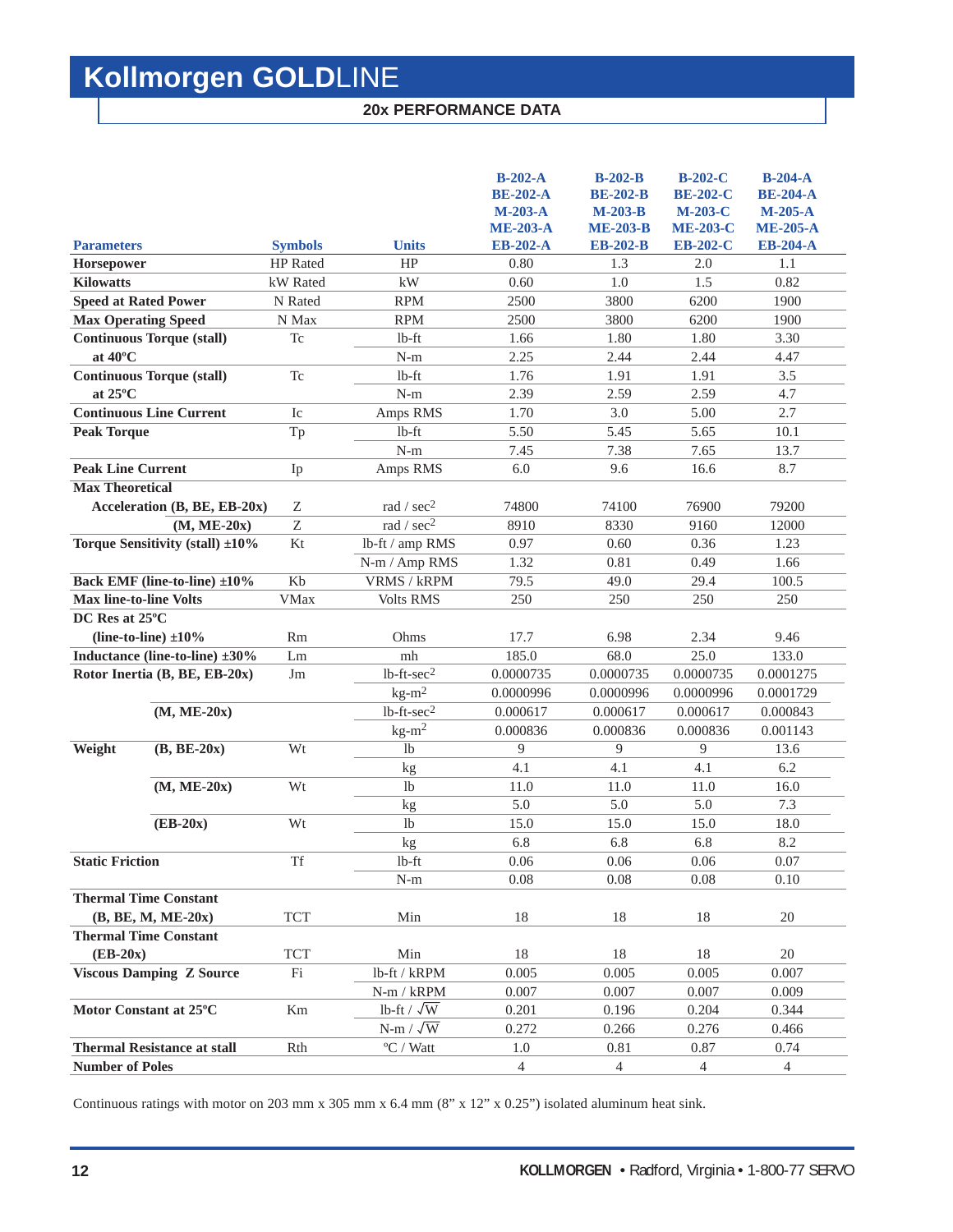### **20x PERFORMANCE DATA**

| $B-204-B$<br><b>BE-204-B</b><br>$M-205-B$<br><b>ME-205-B</b><br><b>EB-204-B</b> | $B-204-C$<br><b>BE-204-C</b><br>$M-205-C$<br><b>ME-205-C</b><br><b>EB-204-C</b> | $B-206-A$<br><b>BE-206-A</b><br>$M-207-A$<br><b>ME-207-A</b><br><b>EB-206-A</b> | <b>B-206-B</b><br><b>BE-206-B</b><br>$M-207-B$<br><b>ME-207-B</b><br><b>EB-206-B</b> | <b>B-206-C</b><br><b>BE-206-C</b><br>$M-207-C$<br><b>ME-207-C</b><br><b>EB-206-C</b> | $B-206-D$<br><b>BE-206-D</b><br>$M-207-D$<br><b>ME-207-D</b><br><b>EB-206-D</b> | <b>Units</b>              | <b>Symbols</b>           |
|---------------------------------------------------------------------------------|---------------------------------------------------------------------------------|---------------------------------------------------------------------------------|--------------------------------------------------------------------------------------|--------------------------------------------------------------------------------------|---------------------------------------------------------------------------------|---------------------------|--------------------------|
| 2.1                                                                             | 3.8                                                                             | 1.3                                                                             | 2.5                                                                                  | 3.8                                                                                  | 5.0                                                                             | HP                        | HP Rated                 |
| 1.6                                                                             | 2.8                                                                             | 0.97                                                                            | 1.80                                                                                 | 2.8                                                                                  | 3.7                                                                             | $\mathbf{k}\mathbf{W}$    | kW Rated                 |
| 3600                                                                            | 6200                                                                            | 1400                                                                            | 2800                                                                                 | 4900                                                                                 | 7000                                                                            | <b>RPM</b>                | N Rated                  |
| 3600                                                                            | 6200                                                                            | 1400                                                                            | 2800                                                                                 | 4900                                                                                 | 7000                                                                            | <b>RPM</b>                | N Max                    |
| 3.30                                                                            | 3.53                                                                            | 4.80                                                                            | 4.60                                                                                 | 4.75                                                                                 | 4.80                                                                            | $lb$ -ft                  | Tc (at $40^{\circ}$ c)   |
| 4.47                                                                            | 4.79                                                                            | 6.51                                                                            | 6.24                                                                                 | 6.44                                                                                 | 6.51                                                                            | $N-m$                     |                          |
| 3.5                                                                             | 3.7                                                                             | 5.09                                                                            | 4.88                                                                                 | 5.04                                                                                 | 5.09                                                                            | $lb$ -ft                  | Tc (at $25^{\circ}$ c)   |
| 4.7                                                                             | 5.1                                                                             | 6.9                                                                             | 6.62                                                                                 | 6.83                                                                                 | 6.90                                                                            | $N-m$                     |                          |
| 5.3                                                                             | 9.8                                                                             | 3.0                                                                             | 5.8                                                                                  | 10.0                                                                                 | 15.0                                                                            | Amps RMS                  | Ic                       |
| 10.2                                                                            | 10.1                                                                            | 15.1                                                                            | 14.7                                                                                 | 14.4                                                                                 | 14.7                                                                            | $lb$ -ft                  | Tp                       |
| 13.8                                                                            | 13.7                                                                            | 20.5                                                                            | 19.9                                                                                 | 19.5                                                                                 | 19.9                                                                            | $N-m$                     |                          |
| 17.2                                                                            | 29.5                                                                            | $10.0\,$                                                                        | 19.5                                                                                 | 33.0                                                                                 | 48.5                                                                            | Amps RMS                  | Ip                       |
|                                                                                 |                                                                                 |                                                                                 |                                                                                      |                                                                                      |                                                                                 |                           |                          |
| 80000                                                                           | 79200                                                                           | 81500                                                                           | 79300                                                                                | 77700                                                                                | 79300                                                                           | rad / $sec2$              | Ζ<br>$(B, BE, EB-20x)$   |
| 12100                                                                           | 12000                                                                           | 11600                                                                           | 11300                                                                                | 11100                                                                                | 11300                                                                           | rad / $sec2$              | Z<br>$(M, ME-20x)$       |
| 0.63                                                                            | 0.36                                                                            | 1.59                                                                            | 0.79                                                                                 | 0.46                                                                                 | 0.32                                                                            | lb-ft / Amp RMS           | Kt                       |
| 0.85                                                                            | 0.49                                                                            | 2.15                                                                            | 1.08                                                                                 | 0.62                                                                                 | 0.43                                                                            | N-m / Amp RMS             |                          |
| 51.2                                                                            | 29.6                                                                            | 130.0                                                                           | 65.1                                                                                 | 37.7                                                                                 | 26.2                                                                            | VRMS / kRPM               | Kb                       |
| 250                                                                             | 250                                                                             | 250                                                                             | 250                                                                                  | 250                                                                                  | 250                                                                             | Volts RMS                 | <b>VMax</b>              |
| 2.48                                                                            | 0.786                                                                           | 8.82                                                                            | 2.32                                                                                 | 0.82                                                                                 | 0.38                                                                            | Ohms                      | Rm                       |
| 38.0                                                                            | 12.0                                                                            | 130                                                                             | 32                                                                                   | 11                                                                                   | 5.3                                                                             | m <sub>h</sub>            | Lm                       |
| 0.0001275                                                                       | 0.0001275                                                                       | 0.0001853                                                                       | 0.0001853                                                                            | 0.0001853                                                                            | 0.0001853                                                                       | $lb$ -ft- $sec2$          | Jm $(B, BE, EB-20x)$     |
| 0.0001729                                                                       | 0.0001729                                                                       | 0.0002512                                                                       | 0.0002512                                                                            | 0.0002512                                                                            | 0.0002512                                                                       | $kg-m^2$                  |                          |
| 0.000843                                                                        | 0.000843                                                                        | 0.0013                                                                          | 0.0013                                                                               | 0.0013                                                                               | 0.0013                                                                          | $lb$ -ft- $sec2$          | Jm $(M, ME-20x)$         |
| 0.001143                                                                        | 0.00143                                                                         | 0.0018                                                                          | 0.0018                                                                               | 0.0018                                                                               | 0.0018                                                                          | $kg-m^2$                  |                          |
| 13.6                                                                            | 13.6                                                                            | 16.7                                                                            | 16.7                                                                                 | 16.7                                                                                 | 16.7                                                                            | lb                        | Wt $(B, BE-20x)$         |
| 6.2                                                                             | 6.2                                                                             | 7.6                                                                             | 7.6                                                                                  | 7.6                                                                                  | 7.6                                                                             | kg                        |                          |
| 16.0                                                                            | 16.0                                                                            | 21.0                                                                            | 21.0                                                                                 | 21.0                                                                                 | 21.0                                                                            | lb                        | Wt $(M, ME-20x)$         |
| 7.3                                                                             | 7.3                                                                             | 9.5                                                                             | 9.5                                                                                  | 9.5                                                                                  | 9.5                                                                             | kg                        |                          |
| 18.0                                                                            | 18.0                                                                            | 21.0                                                                            | 21.0                                                                                 | 21.0                                                                                 | 21.0                                                                            | lb                        | Wt $(EB-20x)$            |
| 8.2                                                                             | 8.2                                                                             | 9.5                                                                             | 9.5                                                                                  | 9.5                                                                                  | 9.5                                                                             | kg                        |                          |
| 0.07                                                                            | 0.07                                                                            | 0.08                                                                            | 0.08                                                                                 | 0.08                                                                                 | 0.08                                                                            | $lb$ -ft                  | <b>Tf</b>                |
| 0.10                                                                            | 0.10                                                                            | 0.11                                                                            | 0.11                                                                                 | 0.11                                                                                 | 0.11                                                                            | $N-m$                     |                          |
| 20                                                                              | 20                                                                              | 22                                                                              | $22\,$                                                                               | $22\,$                                                                               | 22                                                                              | Min                       | TCT $(B, BE, M, ME-20x)$ |
| 20                                                                              | 20                                                                              | 22                                                                              | 22                                                                                   | 22                                                                                   | 22                                                                              | Min                       | $TCT$ (EB-20x)           |
| 0.007                                                                           | 0.007                                                                           | 0.009                                                                           | 0.009                                                                                | 0.009                                                                                | 0.009                                                                           | lb-ft / kRPM              | Fi                       |
| 0.009                                                                           | 0.009                                                                           | 0.012                                                                           | 0.012                                                                                | 0.012                                                                                | 0.012                                                                           | N-m / kRPM                |                          |
| 0.342                                                                           | 0.352                                                                           | 0.466                                                                           | 0.451                                                                                | 0.454                                                                                | 0.449                                                                           | lb-ft / $\sqrt{\text{W}}$ | $Km$ (at $25^{\circ}$ C) |
| 0.464                                                                           | 0.477                                                                           | 0.632                                                                           | 0.611                                                                                | 0.616                                                                                | 0.609                                                                           | $N-m / \sqrt{W}$          |                          |
| 0.73                                                                            | 0.68                                                                            | 0.64                                                                            | 0.65                                                                                 | 0.62                                                                                 | 0.60                                                                            | $\mathrm{^oC}$ / Watt     | Rth                      |
| $\overline{4}$                                                                  | 4                                                                               | $\overline{4}$                                                                  | $\overline{4}$                                                                       | $\overline{4}$                                                                       | $\overline{4}$                                                                  | Number of Poles           |                          |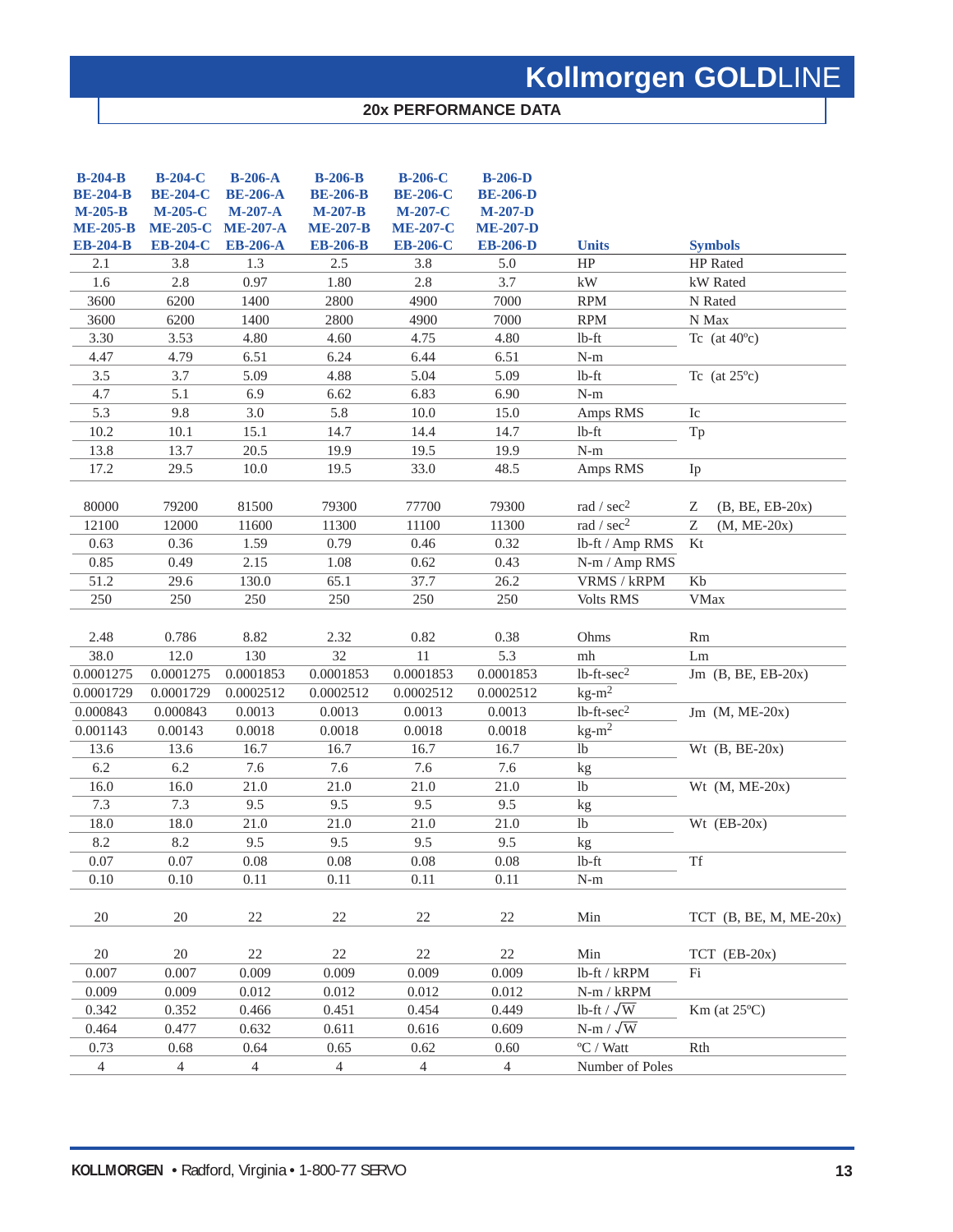### **SYSTEM PERFORMANCE**

**B, EB-202-A, M-203-A with SR03 BE-202-A, ME-203-A with SE03**



**B, EB-202-C, M-203-C with SR06 BE-202-C, ME-203-C with SE06**



**B, EB-204-A, M-205-A with SR06 BE-204-A, ME-205-A with SE06**



**Note: Performance curves are also applicable for BDS4 and BDS5.**

**B, EB-202-B, M-203-B with SR03**

**BE-202-B, ME-203-B with SE03**



**B, EB-204-A, M-204-A with SR03 BE-204-A, ME-204-A with SE03**



**B, EB-204-B, M-205-B with SR06 BE-204-B, ME-205-B with SE06**

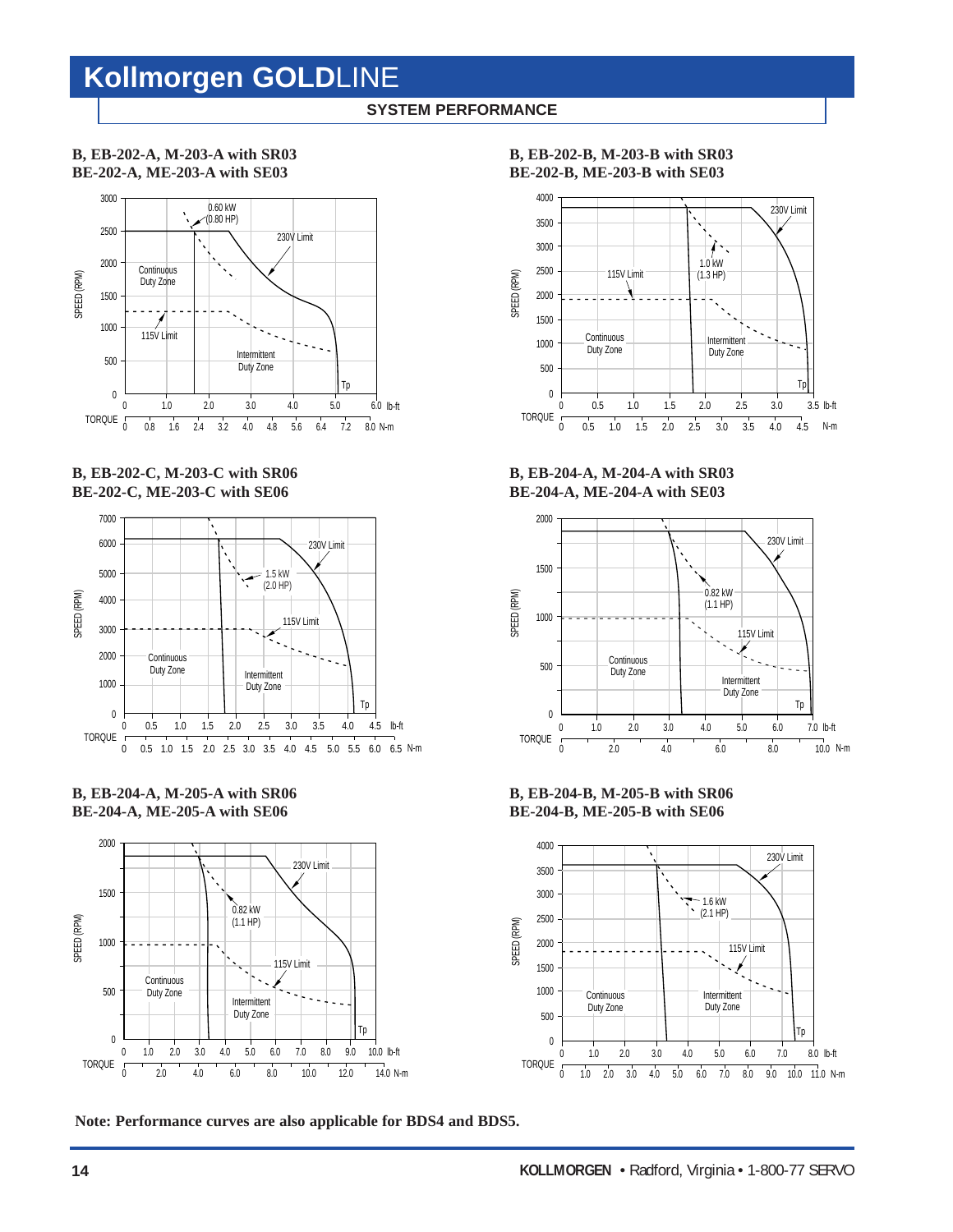### **SYSTEM PERFORMANCE**

### **B, EB-204-C, M-205-C with SR10 BE-204-C, ME-205-C with SE10**



### **B, EB-206-B, M-207-B with SR06 BE-206-B, ME-207-B with SE06**



**B, EB-206-D, M-207-D with SR20 BE-206-D, ME-207-D with SE20**



**Note: Performance curves are also applicable for BDS4 and BDS5.**

**B, EB-206-A, M-207-A with SR03 BE-206-A, ME-207-A with SE03**



**B, EB-206-C, M-207-C with SR10 BE-206-C, ME-207-C with SE10**

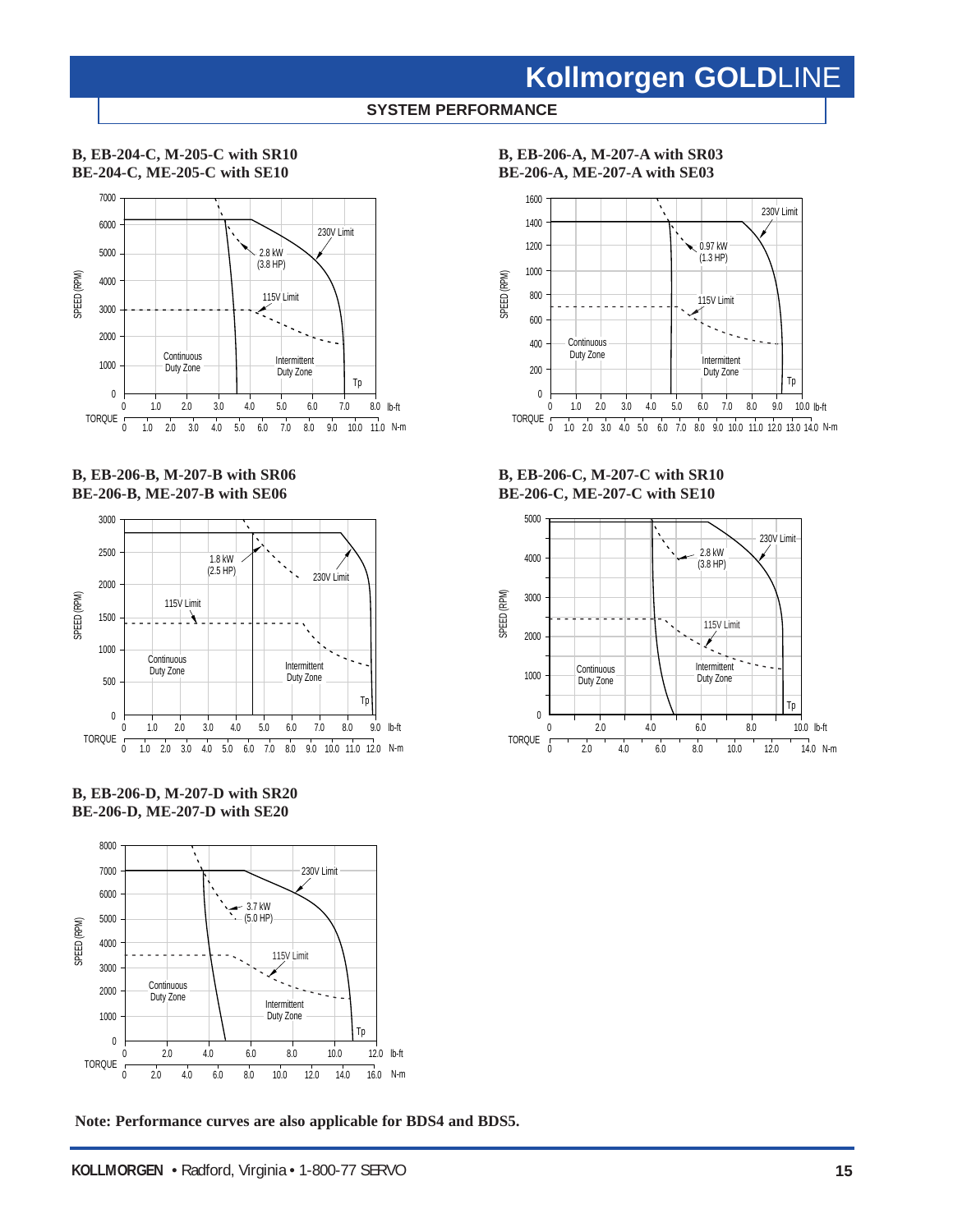**DIMENSIONS**

### **B, M-20x-x-23**



- 1. BE and ME outline and dimension data and connector information
- is available by contacting the Kollmorgen Customer Support Network.
- 2. Dimensions in mm (inches)

Tolerances,unless otherwise specified: metric: X decimal place  $\pm$ .4, XX decimal places  $\pm$ .13

inches: XX decimal places ±.015, XXX decimal places ±.005

M-205 315.4 (12.42) 203.1 (8.00) M-207 373.2 (14.69) 260.5 (10.26)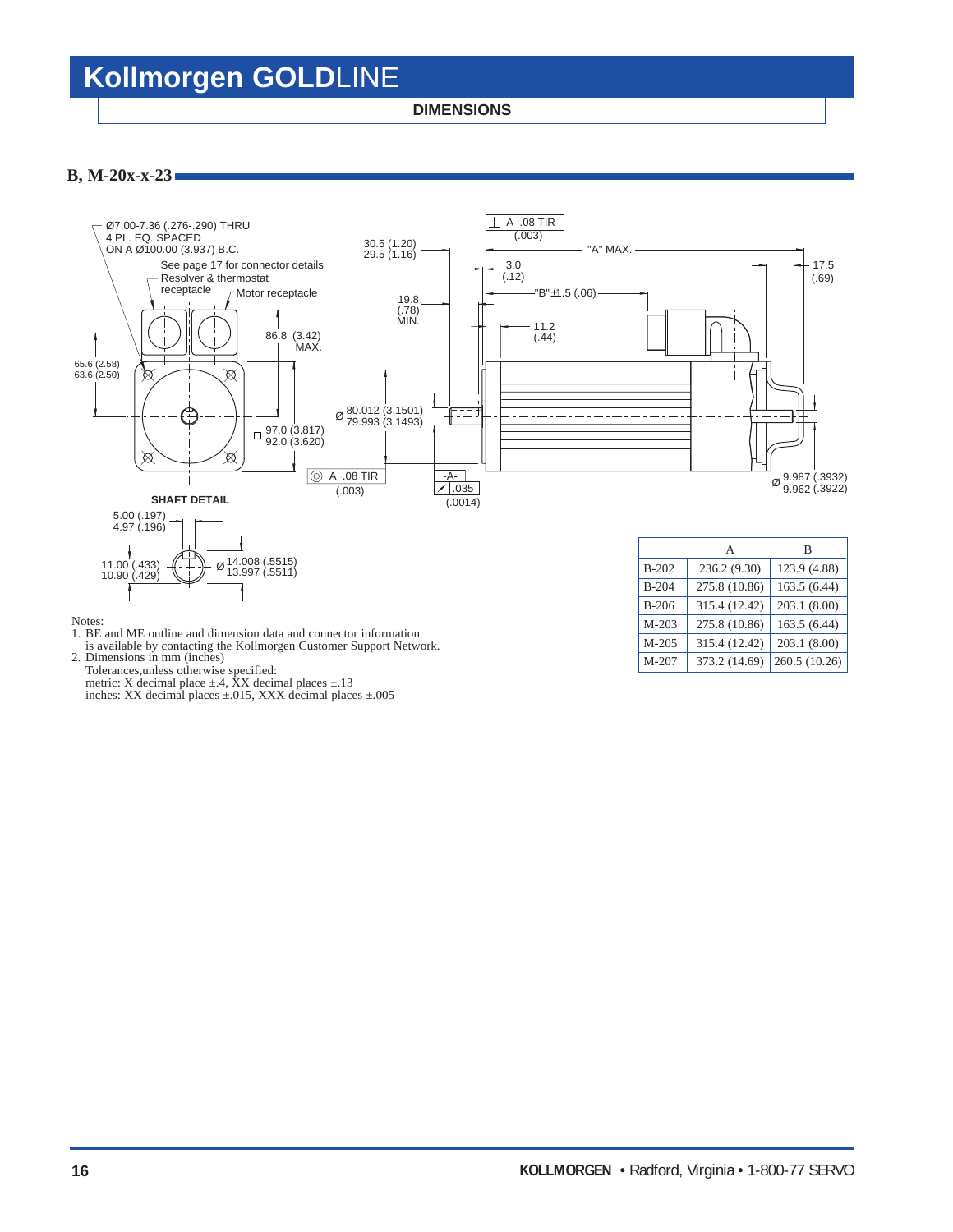**DIMENSIONS**



### **FLYING LEAD AND CONNECTOR PIN OUTS**



Note: Color codes are applicable for EB-20x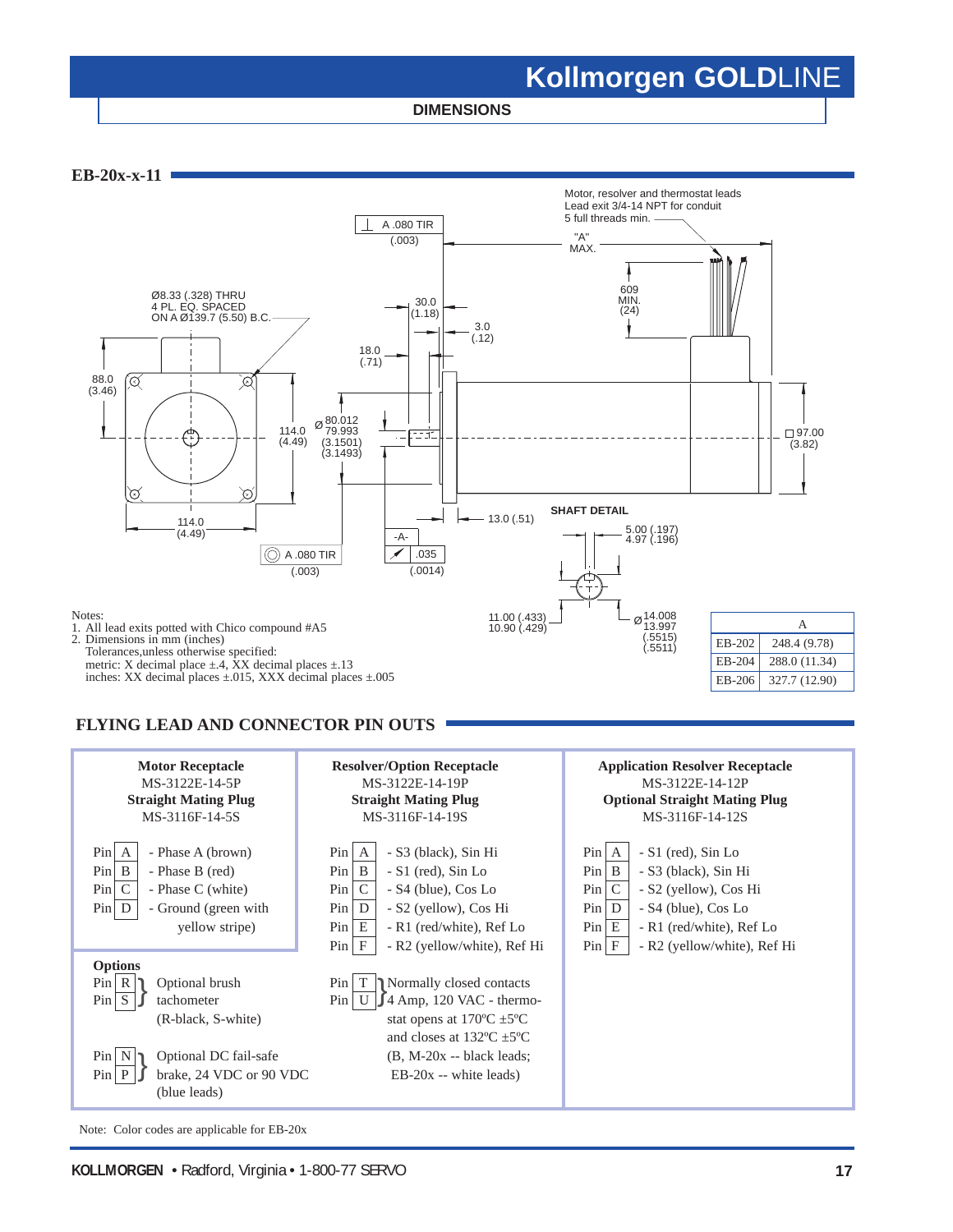### **20x OPTIONS**

### **Sealing** Fail-safe brake Additional feedback Brush-type tachometer<br>IP65 [pressure on shaft seal 90 VDC (.39) Amps Encoders 0.6% average/peak IP65 [pressure on shaft seal 90 VDC (.39) Amps Encoders 0.6% average/<br>must not exceed 0.21 24 VDC (1.27) Amps Resolvers voltage ripple 90 VDC (.39) Amps<br>24 VDC (1.27) Amps kg/cm<sup>2</sup> (3 PSI)] Holding torque:<br>IP67 [pressure on shaft seal  $4.4$  lb-ft (6.0 N-m) IP67 [pressure on shaft seal 4.4 lb-f must not exceed 0.35 Inertia: must not exceed  $0.35$ <br>kg/cm<sup>2</sup> (5 PSI)] 1.82 X 10<sup>-6</sup> lb-ft-s<sup>2</sup> 2.47 X 10<sup>-6</sup> Kg-m<sup>2</sup>

### **B, BE-20x, M, ME-20x**

### **B-20x, M-20x BRAKE OPTION**



An integral electromagnetic fail-safe brake can be added to the rear of the motor. Operating in the POWER OFF/BRAKE ON mode, the brake provides 4.4 lb-ft (6.0 N-m) of torque for static parking and emergency braking.

### **B-20x, M-20x RESOLVER OPTION**



A feedback resolver option provides a directcoupled Size 11 brushless resolver. Protected by the motor housing, a wide choice of resolvers is available to be compatible with the majority of CNC and other loop controllers.

### **B-20x, M-20x ENCODER OPTION**



A feedback encoder adapter option provides direct coupling to a standard housed encoder. Encoder can be customer or factory supplied. Other mechanical variations are available by special request.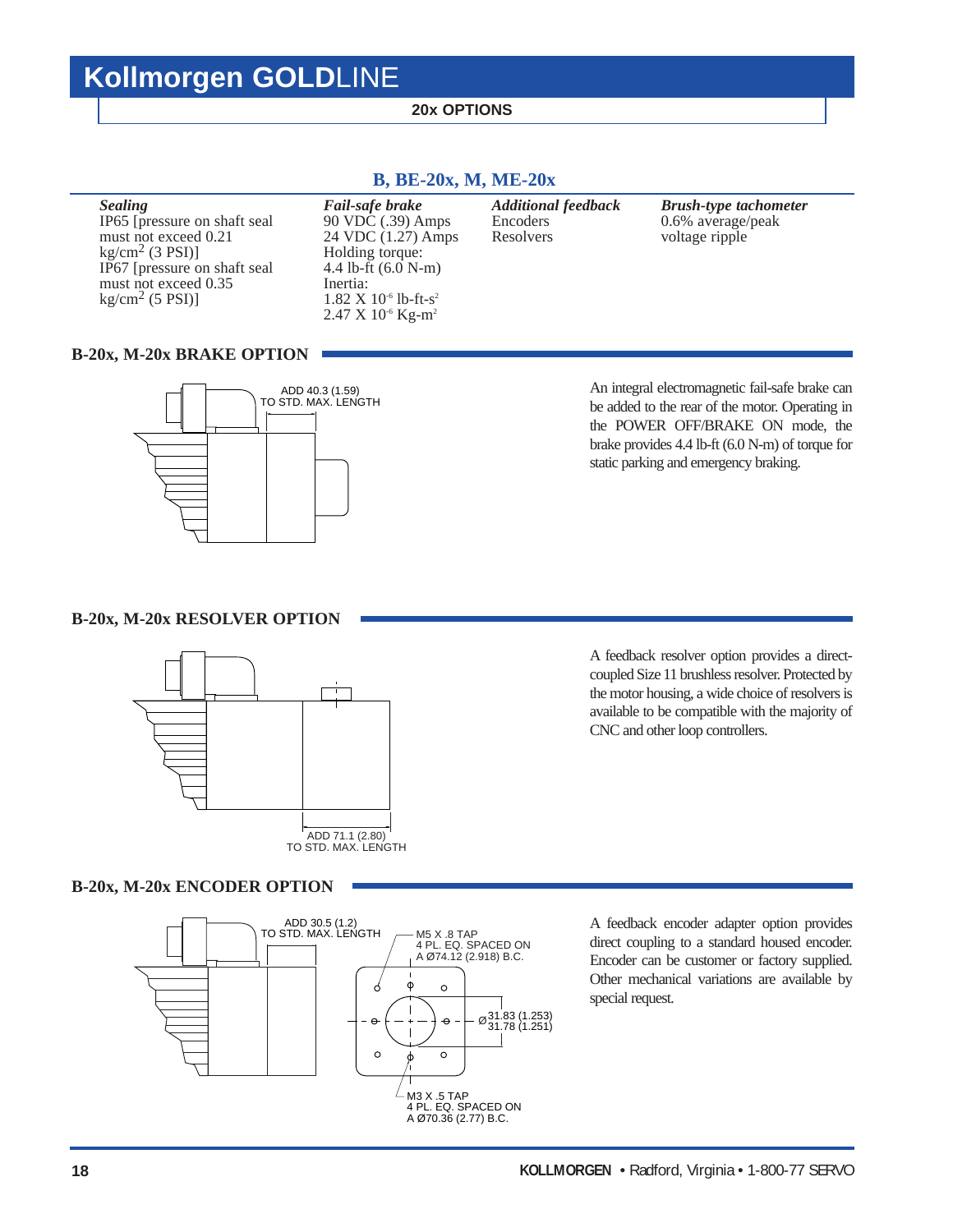**20x OPTIONS**

### **B-20x, M-20x TACHOMETER OPTION**

An optional 0.6% average to peak voltage ripple DC tachometer is available to provide smooth speed control at extremely low speeds. It is offered in a range of sensitivities to suit particular application needs.



#### **BE-20x, ME-20x**

A commutation encoder for system feedback is incorporated into the BE and ME Series in place of the resolver that is used in the B and M Series. The commutation encoder includes all the data channels  $(A, \overline{A}, B, \overline{B}, I \text{ and } \overline{I})$  as well as the Hall effect channels.



### **BE-20x, ME-20x BRAKE OPTION**

An integral electromagnetic fail-safe brake can be added to the rear of the motor. Operating in a POWER OFF/BRAKE ON mode, the brake provides 4.4 lb-ft (6.0 N-m) of torque for static parking and emergency braking.

ADDS 0.0 TO STD. MAX. LENGTH OF BE AND ME SERIES

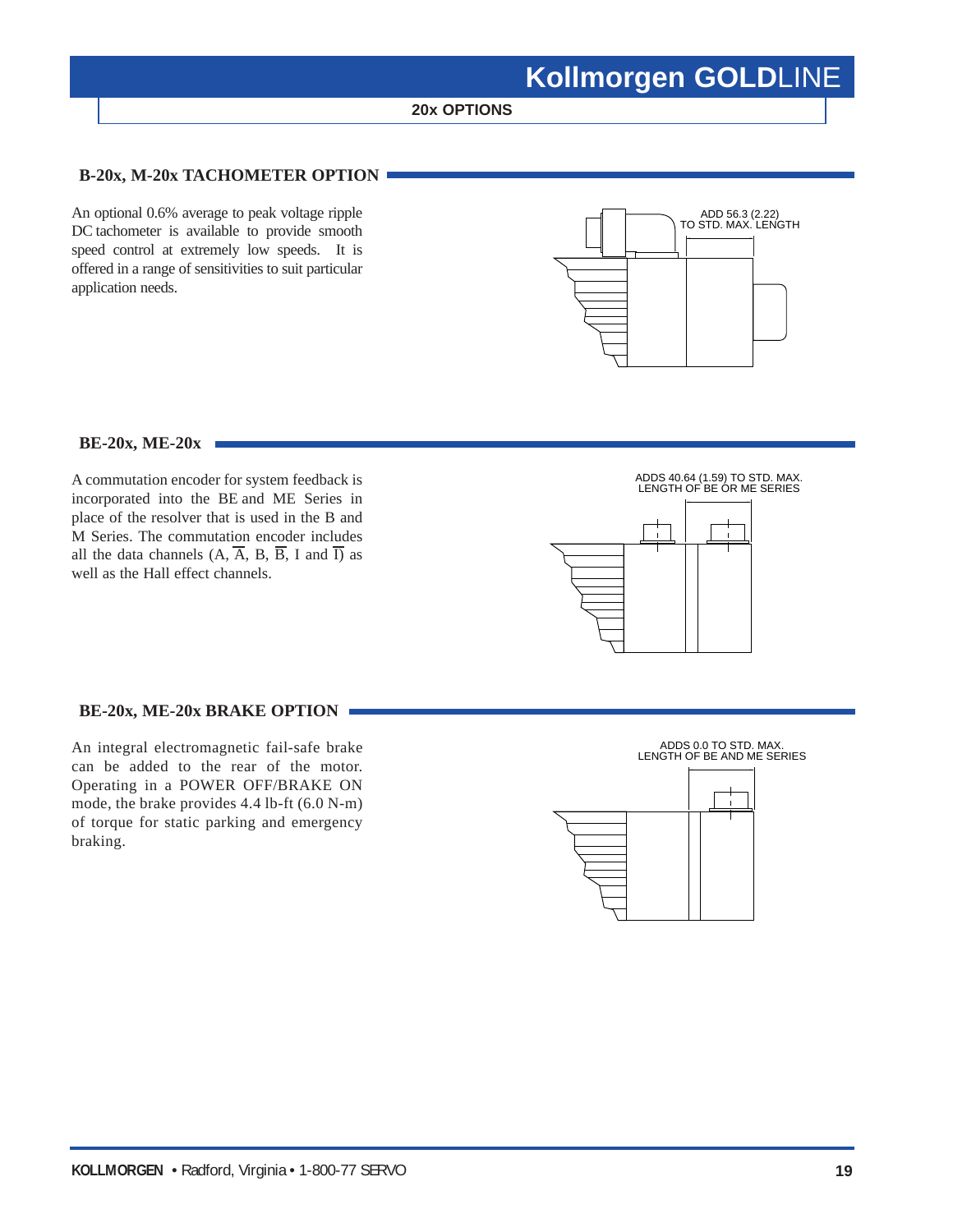### **40x PERFORMANCE DATA**

|                                      |                 |                           | $B-402-A$<br><b>BE-402-A</b><br>$M-403-A$<br><b>ME-403-A</b> | $B-402-B$<br><b>BE-402-B</b><br>$M-403-B$<br><b>ME-403-B</b> | <b>B-402-C</b><br><b>BE-402-C</b><br>$M-403-C$<br><b>ME-403-C</b> | $B-404-A$<br><b>BE-404-A</b><br>$M-405-A$<br><b>ME-405-A</b> |
|--------------------------------------|-----------------|---------------------------|--------------------------------------------------------------|--------------------------------------------------------------|-------------------------------------------------------------------|--------------------------------------------------------------|
| <b>Parameters</b>                    | <b>Symbols</b>  | <b>Units</b>              | <b>EB-402-A</b>                                              | <b>EB-402-B</b>                                              | <b>EB-402-C</b>                                                   | <b>EB-404-A</b>                                              |
| Horsepower                           | <b>HP</b> Rated | HP                        | 1.3                                                          | 2.9                                                          | 3.8                                                               | 2.7                                                          |
| <b>Kilowatts</b>                     | kW Rated        | kW                        | 0.97                                                         | 2.2                                                          | 2.8                                                               | 2.0                                                          |
| <b>Speed at Rated Power</b>          | N Rated         | <b>RPM</b>                | 1500                                                         | 3000                                                         | 5000                                                              | 1500                                                         |
| <b>Max Operating Speed</b>           | N Max           | <b>RPM</b>                | 1500                                                         | 3000                                                         | 5000                                                              | 1500                                                         |
| <b>Continuous Torque (stall)</b>     | <b>Tc</b>       | $lb$ -ft                  | 5.0                                                          | 5.0                                                          | 4.8                                                               | 9.6                                                          |
| at $40^{\circ}$ C                    |                 | $N-m$                     | 6.8                                                          | 6.8                                                          | 6.5                                                               | 13.0                                                         |
| <b>Continuous Torque (stall)</b>     | T <sub>c</sub>  | $lb$ -ft                  | 5.3                                                          | 5.5                                                          | 5.1                                                               | 10.2                                                         |
| at $25^{\circ}$ C                    |                 | $N-m$                     | 7.2                                                          | 7.4                                                          | 6.9                                                               | 13.8                                                         |
| <b>Continuous Line Current</b>       | Ic              | Amps RMS                  | 3.0                                                          | 6.4                                                          | 9.8                                                               | 6.0                                                          |
| <b>Peak Torque</b>                   | Tp              | $1b-ft$                   | 14.6                                                         | 14.6                                                         | 14.6                                                              | 26.5                                                         |
|                                      |                 | $N-m$                     | 19.8                                                         | 19.8                                                         | 19.8                                                              | 35.9                                                         |
| <b>Peak Line Current</b>             | Ip              | Amps RMS                  | 9.3                                                          | 18.8                                                         | 31.3                                                              | 16.4                                                         |
| <b>Max Theoretical</b>               |                 |                           |                                                              |                                                              |                                                                   |                                                              |
| Acceleration (B, BE, EB-40x)         | Ζ               | rad / $sec2$              | 61300                                                        | 61300                                                        | 61300                                                             | 54800                                                        |
| $(M, ME-40x)$                        | Z               | rad / sec <sup>2</sup>    | 7640                                                         | 7640                                                         | 7640                                                              | 8150                                                         |
| Torque Sensitivity (stall) ±10%      | Kt              | lb-ft / Amp RMS           | 1.66                                                         | 0.82                                                         | 0.49                                                              | 1.70                                                         |
|                                      |                 | N-m / Amp RMS             | 2.51                                                         | 1.11                                                         | 0.66                                                              | 2.31                                                         |
| Back EMF (line-to-line) ±10%         | Kb              | VRMS / kRPM               | 136.0                                                        | 67.2                                                         | 40.2                                                              | 139.0                                                        |
| <b>Max line-to-line Volts</b>        | <b>VMax</b>     | <b>Volts RMS</b>          | 250                                                          | 250                                                          | 250                                                               | 250                                                          |
| DC Res at 25°C                       |                 |                           |                                                              |                                                              |                                                                   |                                                              |
| (line-to-line) $\pm 10\%$            | <b>Rm</b>       | Ohms                      | 10.5                                                         | 2.60                                                         | 0.97                                                              | 4.10                                                         |
| Inductance (line-to-line) $\pm 30\%$ | Lm              | mh                        | 220                                                          | 50                                                           | 21                                                                | 102                                                          |
| Rotor Inertia (B, BE, EB-40x)        | Jm              | $1b$ -ft- $sec2$          | 0.000238                                                     | 0.000238                                                     | 0.000238                                                          | 0.000484                                                     |
|                                      |                 | $kg-m^2$                  | 0.000323                                                     | 0.000323                                                     | 0.000323                                                          | 0.000656                                                     |
| $(M, ME-40x)$                        |                 | $1b$ -ft-sec <sup>2</sup> | 0.00191                                                      | 0.00191                                                      | 0.00191                                                           | 0.00325                                                      |
|                                      |                 | $kg-m2$                   | 0.00259                                                      | 0.00259                                                      | 0.00259                                                           | 0.00441                                                      |
| $(B, BE-40x)$<br>Weight              | Wt              | lb                        | 18.5                                                         | 18.5                                                         | 18.5                                                              | 27.5                                                         |
|                                      |                 | kg                        | 8.4                                                          | 8.4                                                          | 8.4                                                               | 12.5                                                         |
| $(M, ME-40x)$                        | Wt              | lb                        | 23                                                           | 23                                                           | 23                                                                | 34                                                           |
|                                      |                 | kg                        | 10.5                                                         | 10.5                                                         | 10.5                                                              | 15.5                                                         |
| $(EB-40x)$                           | Wt              | 1 <sub>b</sub>            | 18.5                                                         | 18.5                                                         | 18.5                                                              | 27.5                                                         |
|                                      |                 | kg                        | 8.4                                                          | 8.4                                                          | 8.4                                                               | 12.5                                                         |
| <b>Static Friction</b>               | <b>Tf</b>       | $1b$ -ft                  | 0.18                                                         | 0.18                                                         | 0.18                                                              | 0.19                                                         |
|                                      |                 | $N-m$                     | 0.24                                                         | 0.24                                                         | 0.24                                                              | 0.26                                                         |
| <b>Thermal Time Constant</b>         |                 |                           |                                                              |                                                              |                                                                   |                                                              |
| $(B, BE, M, ME-40x)$                 | <b>TCT</b>      | Min                       | 22                                                           | 22                                                           | 22                                                                | 25                                                           |
| <b>Thermal Time Constant</b>         |                 |                           |                                                              |                                                              |                                                                   |                                                              |
| $(EB-40x)$                           | <b>TCT</b>      | Min                       | 6                                                            | 6                                                            | 6                                                                 | 9                                                            |
| <b>Viscous Damping Z Source</b>      | Fi              | lb-ft / kRPM              | 0.011                                                        | 0.011                                                        | 0.011                                                             | 0.013                                                        |
|                                      |                 | $N-m / kRPM$              | 0.015                                                        | 0.015                                                        | 0.015                                                             | 0.018                                                        |
| Motor Constant at 25°C               | Km              | lb-ft / $\sqrt{\text{W}}$ | 0.446                                                        | 0.433                                                        | 0.430                                                             | 0.683                                                        |
|                                      |                 | $N-m / \sqrt{W}$          | 0.604                                                        | 0.587                                                        | 0.583                                                             | 0.926                                                        |
| <b>Thermal Resistance at stall</b>   | Rth             | $\mathrm{^oC}$ / Watt     | 0.54                                                         | 0.48                                                         | 0.55                                                              | 0.35                                                         |
| <b>Number of Poles</b>               |                 |                           | 4                                                            | $\overline{4}$                                               | $\overline{4}$                                                    | 4                                                            |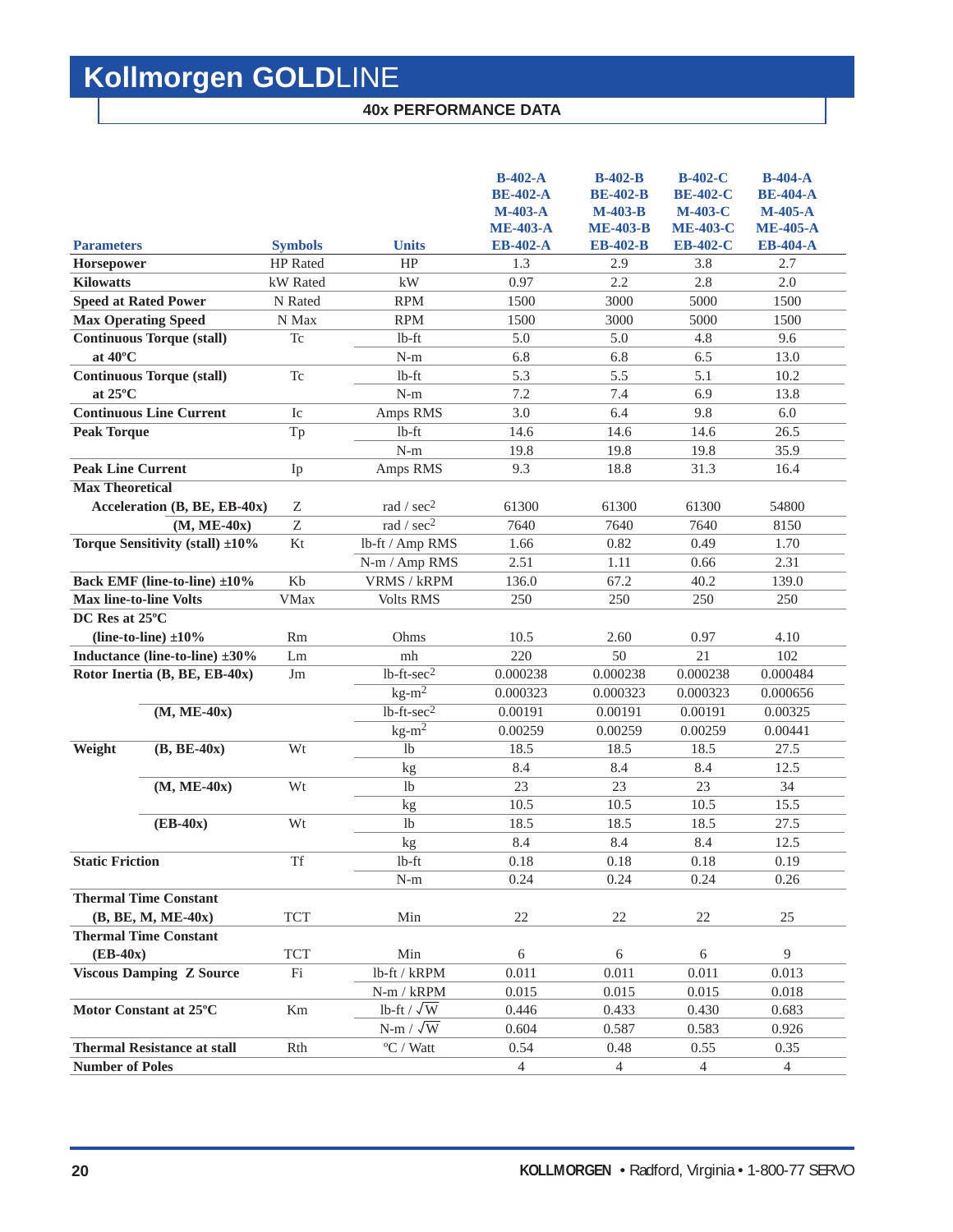### **40x PERFORMANCE DATA**

| $B-404-B$<br><b>BE-404-B</b><br>$M-405-B$<br><b>ME-405-B</b><br><b>EB-404-B</b> | <b>B-404-C</b><br><b>BE-404-C</b><br><b>M-405-C</b><br><b>ME-405-C</b><br><b>EB-404-C</b> | <b>B-404-D</b><br><b>BE-404-D</b><br>$M-404-D$<br><b>ME-404-D</b><br><b>EB-404-D</b> | <b>B-406-A</b><br><b>BE-406-A</b><br>$M-407-A$<br><b>ME-407-A</b><br><b>EB-406-A</b> | <b>B-406-B</b><br><b>BE-406-B</b><br>$M-407-B$<br><b>ME-407-B</b><br><b>EB-406-B</b> | <b>B-406-C</b><br><b>BE-406-C</b><br><b>M-407-C</b><br><b>ME-407-C</b><br><b>EB-406-C</b> | <b>Units</b>                   | <b>Symbols</b>           |
|---------------------------------------------------------------------------------|-------------------------------------------------------------------------------------------|--------------------------------------------------------------------------------------|--------------------------------------------------------------------------------------|--------------------------------------------------------------------------------------|-------------------------------------------------------------------------------------------|--------------------------------|--------------------------|
| 4.5                                                                             | 7.3                                                                                       | 6.0                                                                                  | 3.9                                                                                  | 7.4                                                                                  | 9.6                                                                                       | HP                             | <b>HP</b> Rated          |
| 3.4                                                                             | 5.4                                                                                       | 4.5                                                                                  | 2.9                                                                                  | 5.5                                                                                  | 7.2                                                                                       | kW                             | kW Rated                 |
| 2500                                                                            | 5000                                                                                      | 3700                                                                                 | 1700                                                                                 | 3200                                                                                 | 5000                                                                                      | <b>RPM</b>                     | N Rated                  |
| 2500                                                                            | 5000                                                                                      | 3700                                                                                 | 1700                                                                                 | 3200                                                                                 | 5000                                                                                      | <b>RPM</b>                     | N Max                    |
| 9.8                                                                             | 9.7                                                                                       | 9.7                                                                                  | 13.0                                                                                 | 13.7                                                                                 | 12.5                                                                                      | $lb$ -ft                       | Tc (at $40^{\circ}$ c)   |
| 13.3                                                                            | 13.1                                                                                      | 13.1                                                                                 | 17.6                                                                                 | 18.6                                                                                 | 17.0                                                                                      | $\mathbf{N}\text{-}\mathbf{m}$ |                          |
| 10.4                                                                            | 10.3                                                                                      | 10.3                                                                                 | 13.8                                                                                 | 14.5                                                                                 | 13.3                                                                                      | $lb$ -ft                       | Tc (at $25^{\circ}$ c)   |
| 14.1                                                                            | 13.9                                                                                      | 14.0                                                                                 | 18.7                                                                                 | 19.7                                                                                 | 18.0                                                                                      | $\mathbf{N}\text{-}\mathbf{m}$ |                          |
| 9.9                                                                             | 19.8                                                                                      | 15.0                                                                                 | 9.5                                                                                  | 19.1                                                                                 | 27.2                                                                                      | Amps RMS                       | Ic                       |
| 27.0                                                                            | 26.0                                                                                      | 27.6                                                                                 | 35.8                                                                                 | 36.5                                                                                 | 35.6                                                                                      | $lb$ -ft                       | Tp                       |
| 36.6                                                                            | 35.3                                                                                      | 37.5                                                                                 | 48.5                                                                                 | 49.5                                                                                 | 48.3                                                                                      | $\mathbf{N}\text{-}\mathbf{m}$ |                          |
| 28.8                                                                            | 55.9                                                                                      | 45.0                                                                                 | 27.3                                                                                 | 53.3                                                                                 | 81.4                                                                                      | Amps RMS                       | Ip                       |
| 55800                                                                           | 53700                                                                                     | 57000                                                                                | 52300                                                                                | 53300                                                                                | 52000                                                                                     | rad / sec <sup>2</sup>         | Ζ<br>$(B, BE, EB-40x)$   |
| 8310                                                                            | 8000                                                                                      | 8490                                                                                 | 7380                                                                                 | 7530                                                                                 | 7340                                                                                      | rad / sec <sup>2</sup>         | Z<br>$(M, ME-40x)$       |
| 0.99                                                                            | 0.49                                                                                      | 0.647                                                                                | 1.38                                                                                 | 0.72                                                                                 | 0.46                                                                                      | lb-ft / Amp RMS                | Kt                       |
| 1.34                                                                            | 0.66                                                                                      | 0.877                                                                                | 1.87                                                                                 | 0.98                                                                                 | 0.63                                                                                      | N-m / Amp RMS                  |                          |
| 81.2                                                                            | 40.2                                                                                      | 53.0                                                                                 | 113.0                                                                                | 58.8                                                                                 | 37.7                                                                                      | VRMS / kRPM                    | Kb                       |
| 250                                                                             | 250                                                                                       | 250                                                                                  | 250                                                                                  | 250                                                                                  | 250                                                                                       | Volts RMS                      | <b>VMax</b>              |
| 1.32<br>33.5                                                                    | 0.34<br>8.4                                                                               | 0.63<br>15.0                                                                         | 1.70<br>42                                                                           | 0.44<br>12                                                                           | 0.20<br>4.8                                                                               | Ohms<br>mh                     | Rm<br>Lm                 |
| 0.000484                                                                        | 0.000484                                                                                  | 0.000484                                                                             | 0.000685                                                                             | 0.000685                                                                             | 0.000685                                                                                  | $lb$ -ft- $sec2$               | Jm $(B, BE, EB-40x)$     |
| 0.000656                                                                        | 0.000656                                                                                  | 0.000656                                                                             | 0.000929                                                                             | 0.000929                                                                             | 0.000929                                                                                  | $kg-m^2$                       |                          |
| 0.00325                                                                         | 0.00325                                                                                   | 0.00325                                                                              | 0.00485                                                                              | 0.00485                                                                              | 0.00485                                                                                   | $lb$ -ft- $sec2$               | Jm $(M, ME-40x)$         |
| 0.00441                                                                         | 0.00441                                                                                   | 0.00441                                                                              | 0.00657                                                                              | 0.00657                                                                              | 0.00657                                                                                   | $kg-m2$                        |                          |
| 27.5                                                                            | 27.5                                                                                      | 27.5                                                                                 | 35.0                                                                                 | 35.0                                                                                 | 35.0                                                                                      | lb                             | Wt $(B, BE-40x)$         |
| 12.5                                                                            | 12.5                                                                                      | 12.5                                                                                 | 15.9                                                                                 | 15.9                                                                                 | 15.9                                                                                      | kg                             |                          |
| $\overline{34}$                                                                 | $\overline{34}$                                                                           | $\overline{34}$                                                                      | 44                                                                                   | 44                                                                                   | 44                                                                                        | $\overline{1}b$                | Wt $(M, ME-40x)$         |
| 15.5                                                                            | 15.5                                                                                      | 15.5                                                                                 | 20                                                                                   | 20                                                                                   | 20                                                                                        | kg                             |                          |
| 27.5                                                                            | 27.5                                                                                      | 27.5                                                                                 | 47.6                                                                                 | 47.6                                                                                 | 47.6                                                                                      | $\rm lb$                       | Wt $(EB-40x)$            |
| 12.5                                                                            | 12.5                                                                                      | 12.5                                                                                 | 21.5                                                                                 | 21.5                                                                                 | 21.5                                                                                      | kg                             |                          |
| 0.19                                                                            | 0.19                                                                                      | 0.19                                                                                 | 0.212                                                                                | 0.212                                                                                | 0.212                                                                                     | $lb$ -ft                       | <b>Tf</b>                |
| 0.26                                                                            | 0.26                                                                                      | 0.26                                                                                 | 0.287                                                                                | 0.287                                                                                | 0.287                                                                                     | $N-m$                          |                          |
|                                                                                 |                                                                                           |                                                                                      |                                                                                      |                                                                                      |                                                                                           |                                |                          |
| 25                                                                              | 25                                                                                        | $25\,$                                                                               | 28                                                                                   | 28                                                                                   | 28                                                                                        | Min                            | TCT $(B, BE, M, ME-40x)$ |
| 9                                                                               | 9                                                                                         | 9                                                                                    | 12                                                                                   | 12                                                                                   | $12\,$                                                                                    | Min                            | $TCT$ (EB-40x)           |
| 0.013                                                                           | 0.013                                                                                     | 0.013                                                                                | 0.015                                                                                | 0.015                                                                                | 0.015                                                                                     | lb-ft / kRPM                   | Fi                       |
| 0.018                                                                           | 0.018                                                                                     | 0.018                                                                                | 0.020                                                                                | 0.020                                                                                | 0.020                                                                                     | $N-m / kRPM$                   |                          |
| 0.746                                                                           | 0.724                                                                                     | 0.702                                                                                | 0.907                                                                                | 0.937                                                                                | 0.892                                                                                     | lb-ft / $\sqrt{W}$             | $Km$ (at $25^{\circ}$ C) |
| 1.01                                                                            | 0.982                                                                                     | 0.952                                                                                | 1.23                                                                                 | 1.27                                                                                 | 1.21                                                                                      | $N-m / \sqrt{W}$               |                          |
| 0.40                                                                            | 0.38                                                                                      | 0.36                                                                                 | 0.33                                                                                 | 0.32                                                                                 | 0.35                                                                                      | $\mathrm{^oC}$ / Watt          | Rth                      |
| $\overline{4}$                                                                  | $\overline{4}$                                                                            | $\overline{4}$                                                                       | $\overline{4}$                                                                       | $\overline{4}$                                                                       | $\overline{4}$                                                                            | Number of Poles                |                          |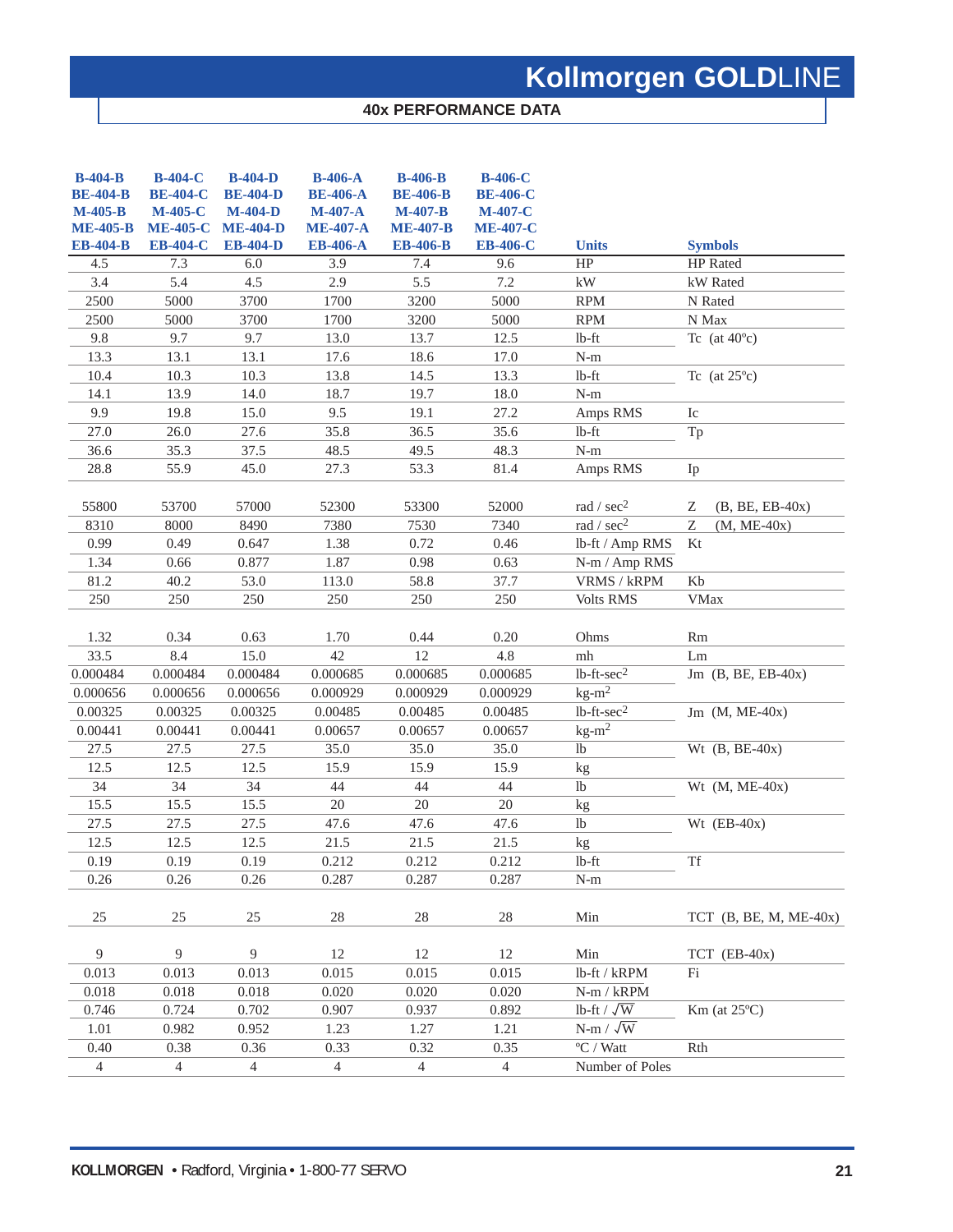### **SYSTEM PERFORMANCE**

### **B, EB-402-A, M-403-A with SR03 BE-402-A, ME-403-A with SE03**



### **B, EB-402-B, M-403-B with SR10 BE-402-B, ME-403-B with SE10**



**B, EB-404-A, M-405-A with SR06 BE-404-A, ME-405-A with SE06**



**Note: Performance curves are also applicable for BDS4 and BDS5.**

### **B, EB-402-B, M-403-B with SR06 BE-402-A, ME-403-B with SE06**



**B, EB-402-C, M-403-C with SR10 BE-402-C, ME-403-C with SE10**



**B, EB-404-B, M-405-B with SR10 BE-404-B, ME-405-B with SE10**

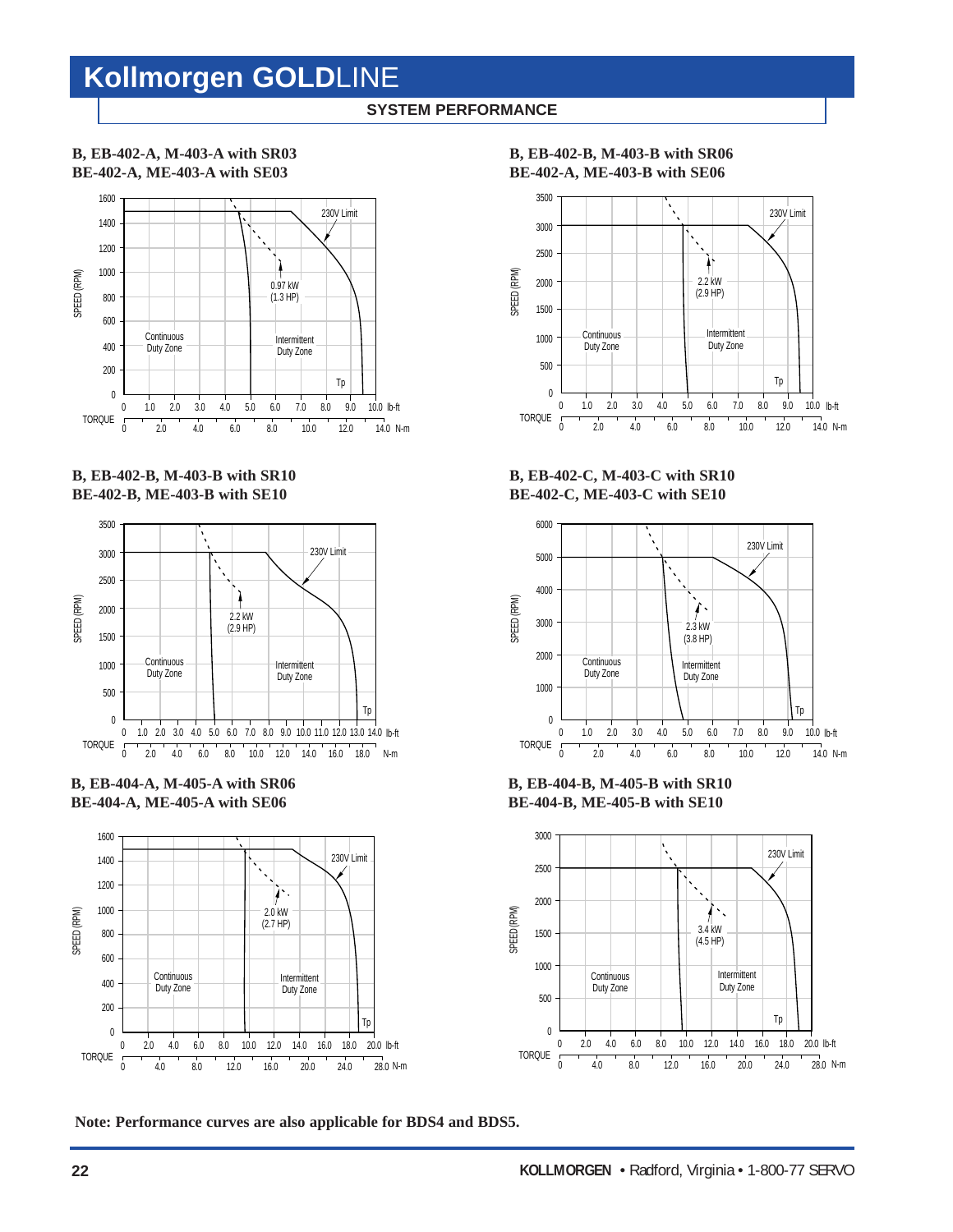### **SYSTEM PERFORMANCE**

### **B, EB-404-C, M-405-C with SR20 BE-404-C, ME-405-C with SE20**



**B, EB-406-A, M-407-A with SR10 BE-406-A, ME-407-A with SE10**



**B, EB-406-B, M-407-B with SR20 BE-406-B, ME-407-B with SE20**



**B, EB-404-D, M-405-D with SR20 BE-404-D, ME-405-D with SE20**



**B, EB-406-A, M-407-A with SR20 BE-406-A, ME-407-A with SE20**



**B, EB-406-C, M-407-C with SR30 BE-406-C, ME-407-C with SE30**



**Note: Performance curves are also applicable for BDS4 and BDS5.**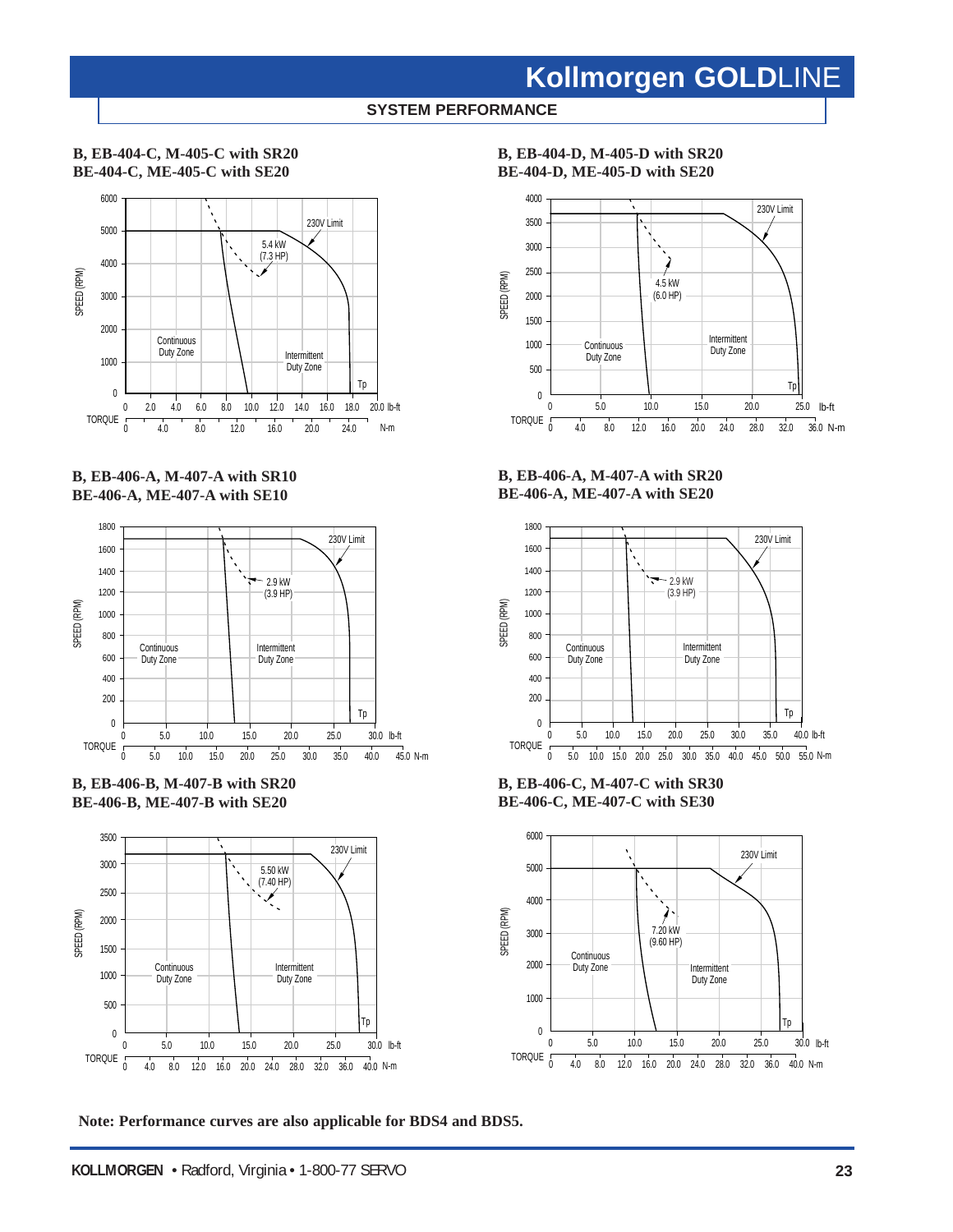### **SYSTEM PERFORMANCE**

### **B, M-40x-x-A3**



- is available by contacting the Kollmorgen Customer Support Network.
- 2. Dimensions in mm (inches) Tolerances,unless otherwise specified:

Notes:

metric: X decimal place  $\pm$ .4, XX decimal places  $\pm$ .13 inches: XX decimal places ±.015, XXX decimal places ±.005

|              | А             | B             |
|--------------|---------------|---------------|
| <b>B-402</b> | 265.5 (10.45) | 213.6 (8.41)  |
| <b>B-404</b> | 318.8 (12.55) | 266.9 (10.51) |
| <b>B-406</b> | 372.1 (14.65) | 320.2 (12.61) |
| $M-403$      | 318.8 (12.55) | 266.9 (10.51) |
| M-405        | 372.1 (14.65) | 320.2 (12.61) |
| M-407        | 444.9 (17.52) | 393.0 (12.47) |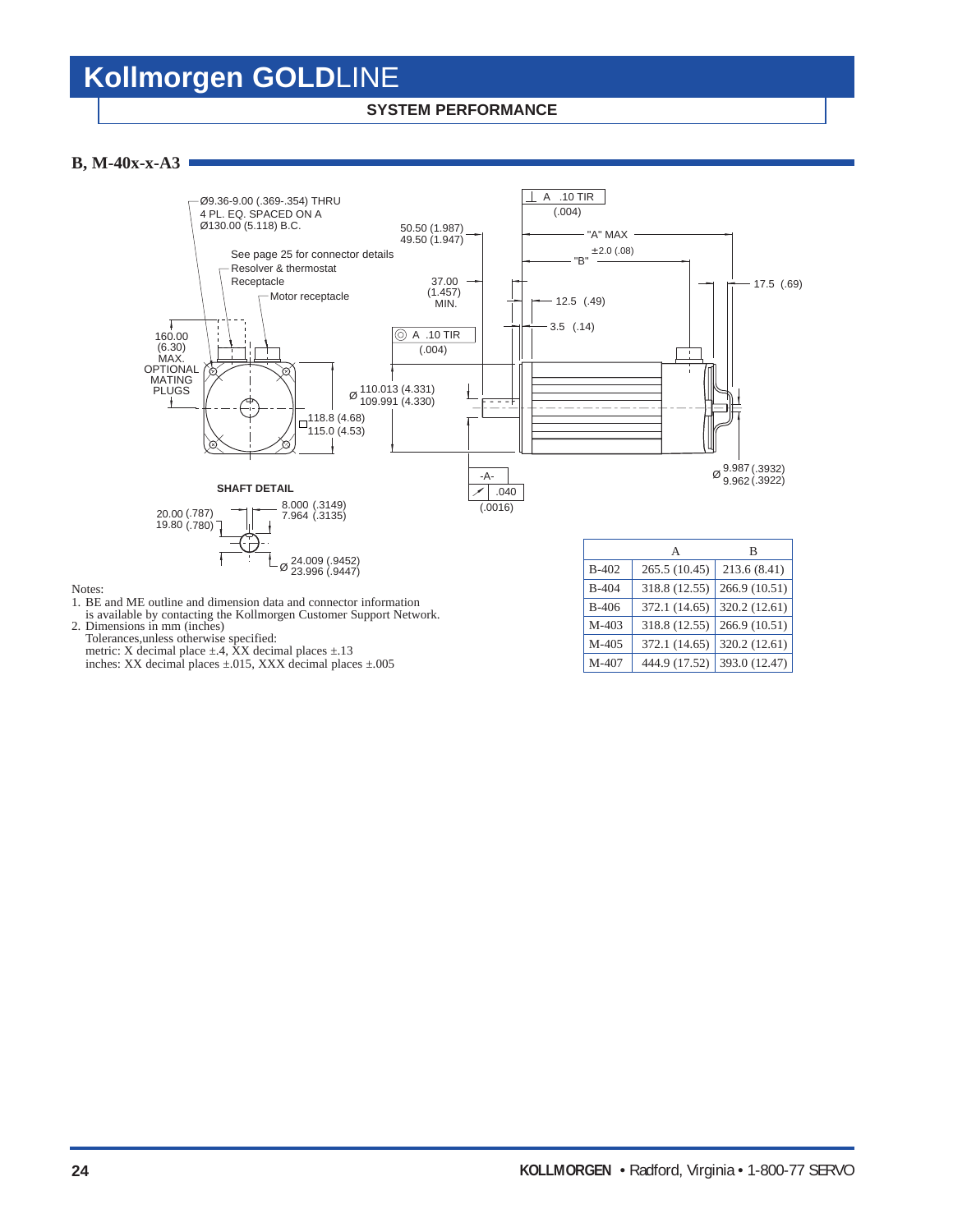**DIMENSIONS**

**EB-40x-x-11**

Notes:



**FLYING LEAD AND CONNECTOR PIN OUTS**



Note: Color codes are applicable for EB-40x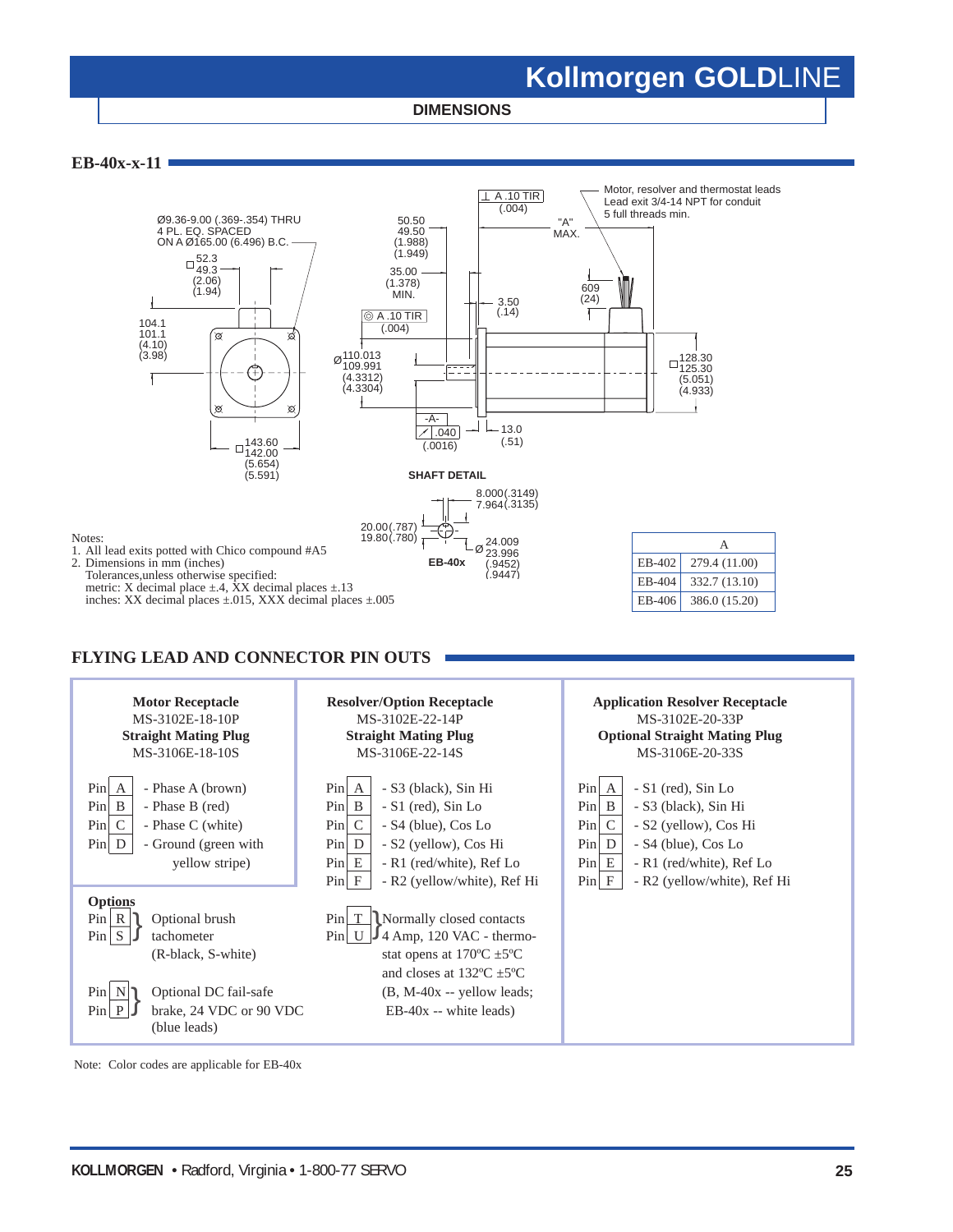### **40x OPTIONS**

**Sealing** Fail-safe brake Additional feedback Brush-type tachometer<br>IP65 [pressure on shaft seal 90 VDC (.28) Amps Encoders 0.6% average/peak IP65 [pressure on shaft seal 90 VDC (.28) Amps Encoders 0.6% average/peak must not exceed 0.21 24 VDC (.93) Amps Resolvers voltage ripple kg/cm<sup>2</sup> (3 PSI)] Holding torque: kg/cm<sup>2</sup> (3 PSI)] Holding torque:<br>IP67 [pressure on shaft seal 6.0 lb-ft (8.0 N-m) IP67 [pressure on shaft seal 6.0 lb-ft must not exceed 0.35 Inertia: must not exceed 0.35  $\text{kg/cm}^2$  (5 PSI)] 4.32  $X$  10<sup>-5</sup> lb-ft-s<sup>2</sup> 5.86 X 10<sup>-5</sup> Kg-m<sup>2</sup>

### **B, BE-40x, M, ME-40x**

### **B-40x, M-40x BRAKE OPTION**



An integral electromagnetic fail-safe brake can be added to the rear of the motor. Operating in the POWER OFF/BRAKE ON mode, the brake provides 6.0 lb-ft (8.0 N-m) of torque for static parking and emergency braking.

#### **B-40x, M-40x RESOLVER OPTION**



A feedback resolver option provides a direct-coupled Size 11 brushless resolver. Protected by the motor housing, a wide choice of resolvers is available to be compatible with the majority of CNC and other loop controllers.

### **B-40x, M-40x ENCODER OPTION**



A feedback encoder adapter option provides direct coupling to a standard housed encoder. Encoder can be customer or factory supplied. Other mechanical variations are available by special request.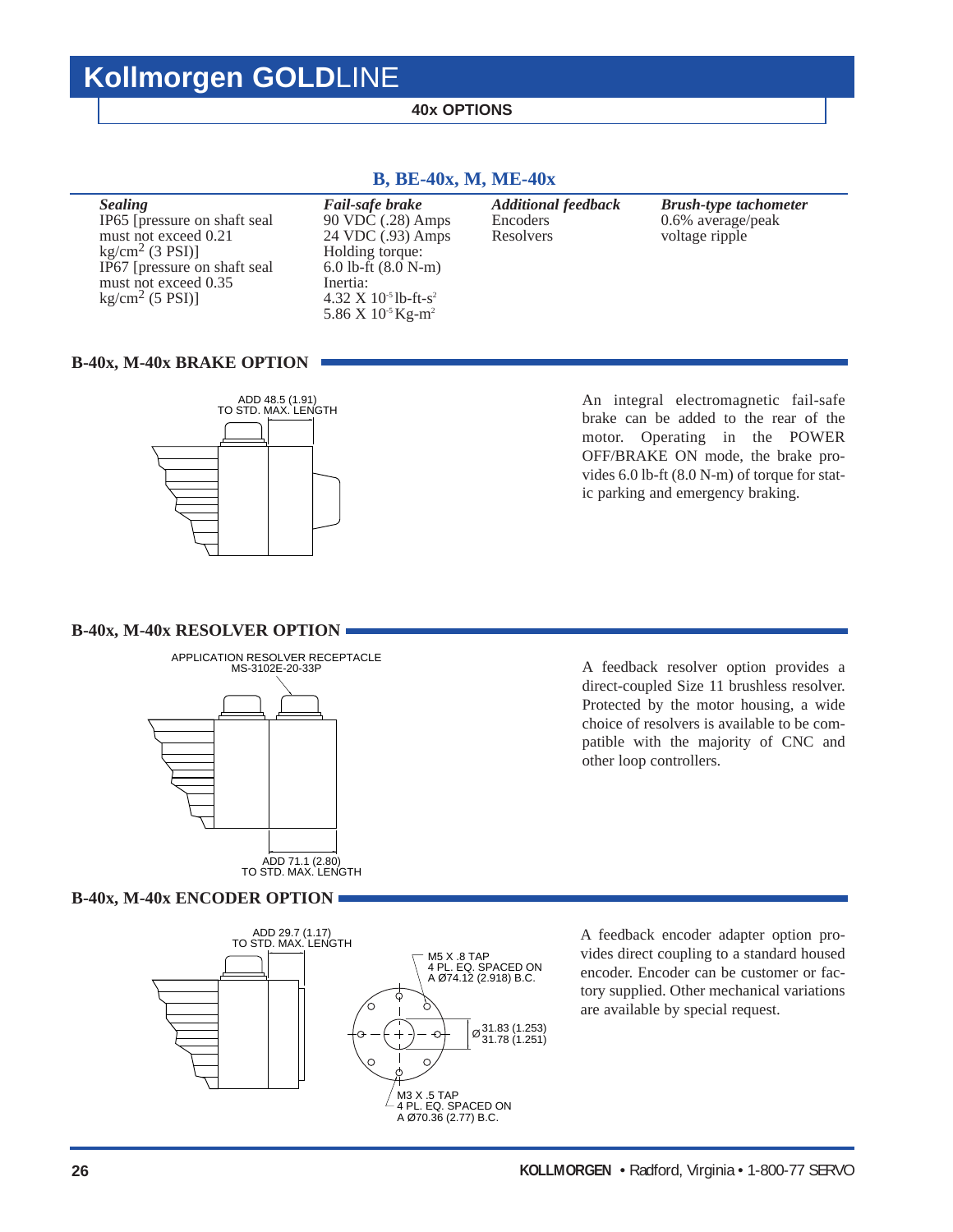### **40x OPTIONS**

### **B-40x, M-40x TACHOMETER OPTION**

An optional 0.6% average to peak voltage ripple DC tachometer is available to provide smooth speed control at extremely low speeds. It is offered in a range of sensitivities to suit particular application needs.



### **B-40x, M-40x BAYONET CONNECTOR OPTION**

Bayonet type MS connectors are available along with mating plugs or factory cables to allow easy connection to Kollmorgen amplifiers.

|                    | <b>Motor</b>           | <b>Resolver/Option</b> | <b>Application Resolver</b> |
|--------------------|------------------------|------------------------|-----------------------------|
| Receptacle         | $CIR-020R-18-10P-F80*$ | MS-3122E-14-19P        | MS-3122E-14-12P             |
| <b>Mating Plug</b> | $CIR-06F-18-10S*$      | MS-3116F-14-19S        | MS-3116F-14-12S             |

\* or equivalent

### **BE-40x, ME-40x**

A commutation encoder for system feedback is incorporated into the BE and ME Series in place of the resolver that is used in the B and M Series. The commutation encoder includes all the data channels  $(A, \overline{A}, B, \overline{B}, I \text{ and } \overline{I})$  as well as the Hall effect channels.

### **BE-40x, ME-40x BRAKE OPTION**

An integral electromagnetic fail-safe brake can be added to the rear of the motor. Operating in a power off / brake on mode, the brake provides 6 lb-ft (8.0 N-m) of torque for static parking and emergency braking.





ADDS 0.0 TO STD. MAX. LENGTH OF BE AND ME SERIES

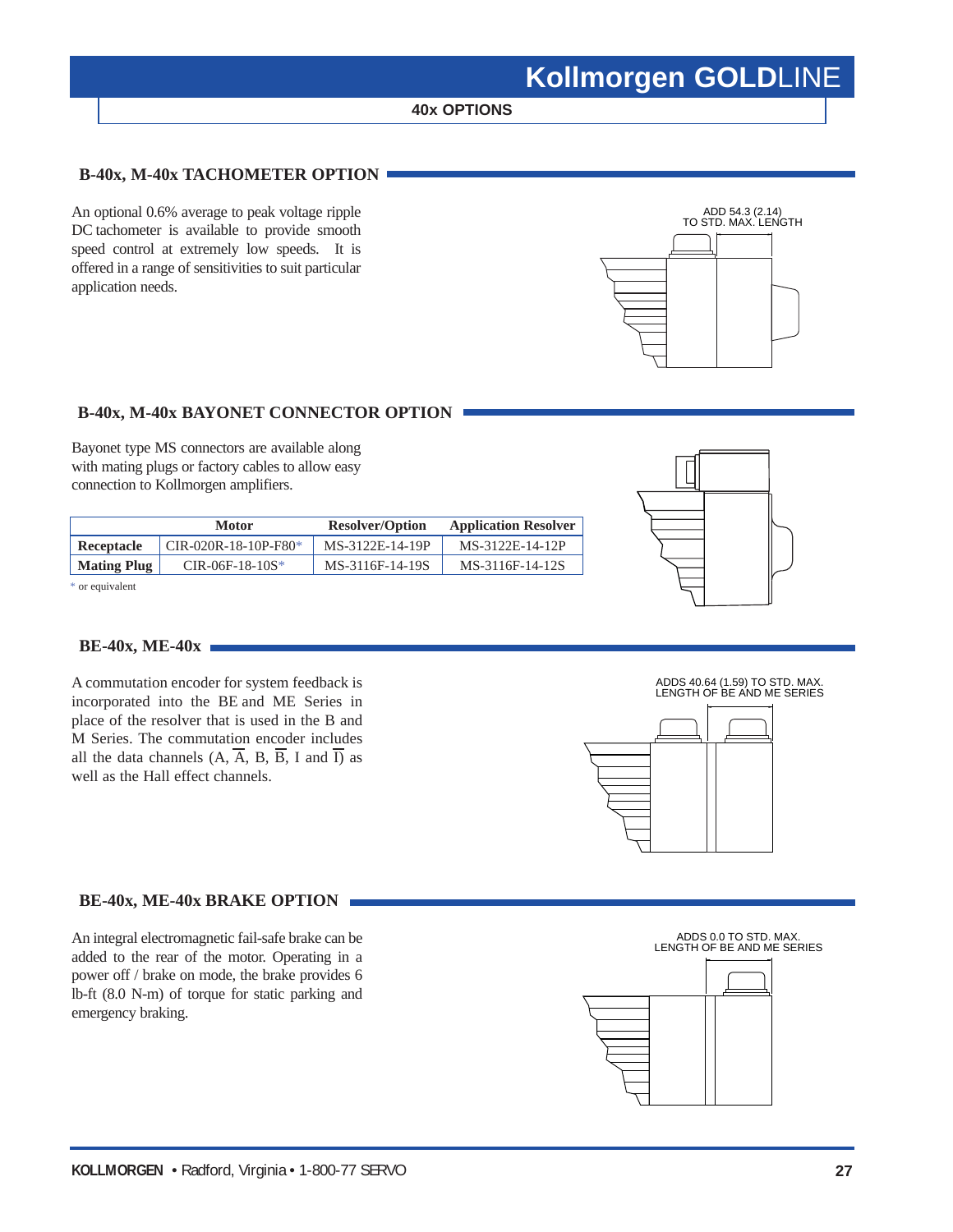### **60x PERFORMANCE DATA**

| $B-602-A$<br>$B-602-B$<br>$B-602-C$<br><b>BE-602-A</b><br><b>BE-602-C</b><br><b>BE-602-B</b><br>$M-603-A$<br><b>M-603-B</b><br>$M-603-C$<br><b>ME-603-A</b><br><b>ME-603-B</b><br><b>ME-603-C</b> | $B-604-A$<br><b>BE-604-A</b><br>$M-605-A$<br><b>ME-605-A</b> |
|---------------------------------------------------------------------------------------------------------------------------------------------------------------------------------------------------|--------------------------------------------------------------|
| <b>Symbols</b><br><b>EB-602-A</b><br><b>EB-602-B</b><br><b>EB-602-C</b><br><b>Parameters</b><br><b>Units</b>                                                                                      | <b>EB-604-A</b>                                              |
| <b>Horsepower</b><br><b>HP</b> Rated<br>HP<br>7.7<br>6.1<br>4.4                                                                                                                                   | 8.0                                                          |
| 3.3<br>5.7<br><b>Kilowatts</b><br>kW Rated<br>kW<br>4.6                                                                                                                                           | 6.0                                                          |
| <b>Speed at Rated Power</b><br>N Rated<br><b>RPM</b><br>2000<br>4000<br>3000                                                                                                                      | 2150                                                         |
| <b>Max Operating Speed</b><br>N Max<br><b>RPM</b><br>2000<br>4000<br>3000                                                                                                                         | 2150                                                         |
| <b>Continuous Torque (stall)</b><br>12.8<br>12.8<br>Tc<br>$lb$ -ft<br>13.0                                                                                                                        | 22.2                                                         |
| at $40^{\circ}$ C<br>$N-m$<br>17.6<br>17.4<br>17.4                                                                                                                                                | 30.1                                                         |
| <b>Continuous Torque (stall)</b><br><b>Tc</b><br>lb-ft<br>13.8<br>13.6<br>13.6                                                                                                                    | 23.5                                                         |
| at $25^{\circ}$ C<br>$N-m$<br>18.7<br>18.4<br>18.4                                                                                                                                                | 31.9                                                         |
| <b>Continuous Line Current</b><br>Ic<br>Amps RMS<br>10.0<br>20.0<br>15.0                                                                                                                          | 19.0                                                         |
| $1b-ft$<br>37.7<br><b>Peak Torque</b><br>Tp<br>36.7<br>36.5                                                                                                                                       | 63.7                                                         |
| $N-m$<br>51.2<br>49.8<br>49.5                                                                                                                                                                     | 86.4                                                         |
| <b>Peak Line Current</b><br>Amps RMS<br>30.5<br>61.4<br>45.0<br>Ip                                                                                                                                | 57.4                                                         |
| <b>Max Theoretical</b><br>rad / $sec2$<br>Acceleration (B, BE, EB-60x)<br>Ζ<br>49700<br>48400<br>48200                                                                                            | 42500                                                        |
| Z<br>rad / sec <sup>2</sup><br>6590<br>$(M, ME-60x)$<br>6420<br>6380                                                                                                                              | 6140                                                         |
| Torque Sensitivity (stall) ±10%<br>Kt<br>lb-ft / Amp RMS<br>1.30<br>0.63<br>0.85                                                                                                                  | 1.17                                                         |
| N-m / Amp RMS<br>1.77<br>0.85<br>1.15                                                                                                                                                             | 1.59                                                         |
| Back EMF (line-to-line) ±10%<br>Kb<br>VRMS / kRPM<br>107.0<br>51.6<br>70.0                                                                                                                        | 95.8                                                         |
| <b>Max line-to-line Volts</b><br><b>VMax</b><br><b>Volts RMS</b><br>250<br>250<br>250                                                                                                             | 250                                                          |
| DC Res at 25°C                                                                                                                                                                                    |                                                              |
| (line-to-line) $\pm 10\%$<br><b>Rm</b><br>Ohms<br>1.55<br>0.382<br>0.674                                                                                                                          | 0.508                                                        |
| 32<br>Inductance (line-to-line) ±30%<br>9.0<br>14.0<br>Lm<br>mh                                                                                                                                   | 13.3                                                         |
| $1b$ -ft- $sec2$<br>Rotor Inertia (B, BE, EB-60x)<br>0.000758<br>0.000758<br>0.000758<br>Jm                                                                                                       | 0.00150                                                      |
| $kg-m^2$<br>0.001028<br>0.001028<br>0.0001028                                                                                                                                                     | 0.002034                                                     |
| $1b$ -ft-sec <sup>2</sup><br>$(M, ME-60x)$<br>0.00572<br>0.00572<br>0.00572                                                                                                                       | 0.01037                                                      |
| $kg-m^2$<br>0.00775<br>0.00775<br>0.00775                                                                                                                                                         | 0.01406                                                      |
| $(B, BE-60x)$<br>Wt<br>1 <sub>b</sub><br>37.0<br>Weight<br>37.0<br>37.0                                                                                                                           | 51.0                                                         |
| 16.8<br>16.8<br>16.8<br>kg                                                                                                                                                                        | 23.1                                                         |
| $(M, ME-60x)$<br>Wt<br>1 <sub>b</sub><br>44<br>44<br>44                                                                                                                                           |                                                              |
| 20<br>20<br>20<br>kg                                                                                                                                                                              |                                                              |
| $(EB-60x)$<br>Wt<br>37.0<br>1 <sub>b</sub><br>37.0<br>37.0                                                                                                                                        | 63                                                           |
|                                                                                                                                                                                                   | 28.7<br>51.0                                                 |
| 16.8                                                                                                                                                                                              |                                                              |
| 16.8<br>16.8<br>kg<br><b>Static Friction</b>                                                                                                                                                      | 23.1                                                         |
| <b>Tf</b><br>$lb$ -ft<br>0.36<br>0.36<br>0.36                                                                                                                                                     | 0.38                                                         |
| $N-m$<br>0.49<br>0.49<br>0.49                                                                                                                                                                     | 0.52                                                         |
| <b>Thermal Time Constant</b>                                                                                                                                                                      |                                                              |
| <b>TCT</b><br>28<br>28<br>$(B, BE, M, ME-60x)$<br>Min<br>28<br><b>Thermal Time Constant</b>                                                                                                       | 33                                                           |
| $(EB-60x)$<br>12<br>12<br>12                                                                                                                                                                      | 14                                                           |
| <b>TCT</b><br>Min<br><b>Viscous Damping Z Source</b><br>Fi<br>0.053<br>0.053<br>0.053                                                                                                             | 0.080                                                        |
| lb-ft / kRPM<br>0.072<br>0.072<br>0.072                                                                                                                                                           | 0.109                                                        |
| $N-m / kRPM$<br>Motor Constant at 25°C<br>0.898                                                                                                                                                   |                                                              |
| lb-ft / $\sqrt{\text{W}}$<br>Km<br>0.903<br>0.902                                                                                                                                                 | 1.42                                                         |
| $N-m / \sqrt{W}$<br>1.22<br>1.22<br>1.22<br>$\mathrm{^oC}$ / Watt<br><b>Thermal Resistance at stall</b><br>Rth<br>0.33<br>0.33<br>0.34                                                            | 1.92<br>0.28                                                 |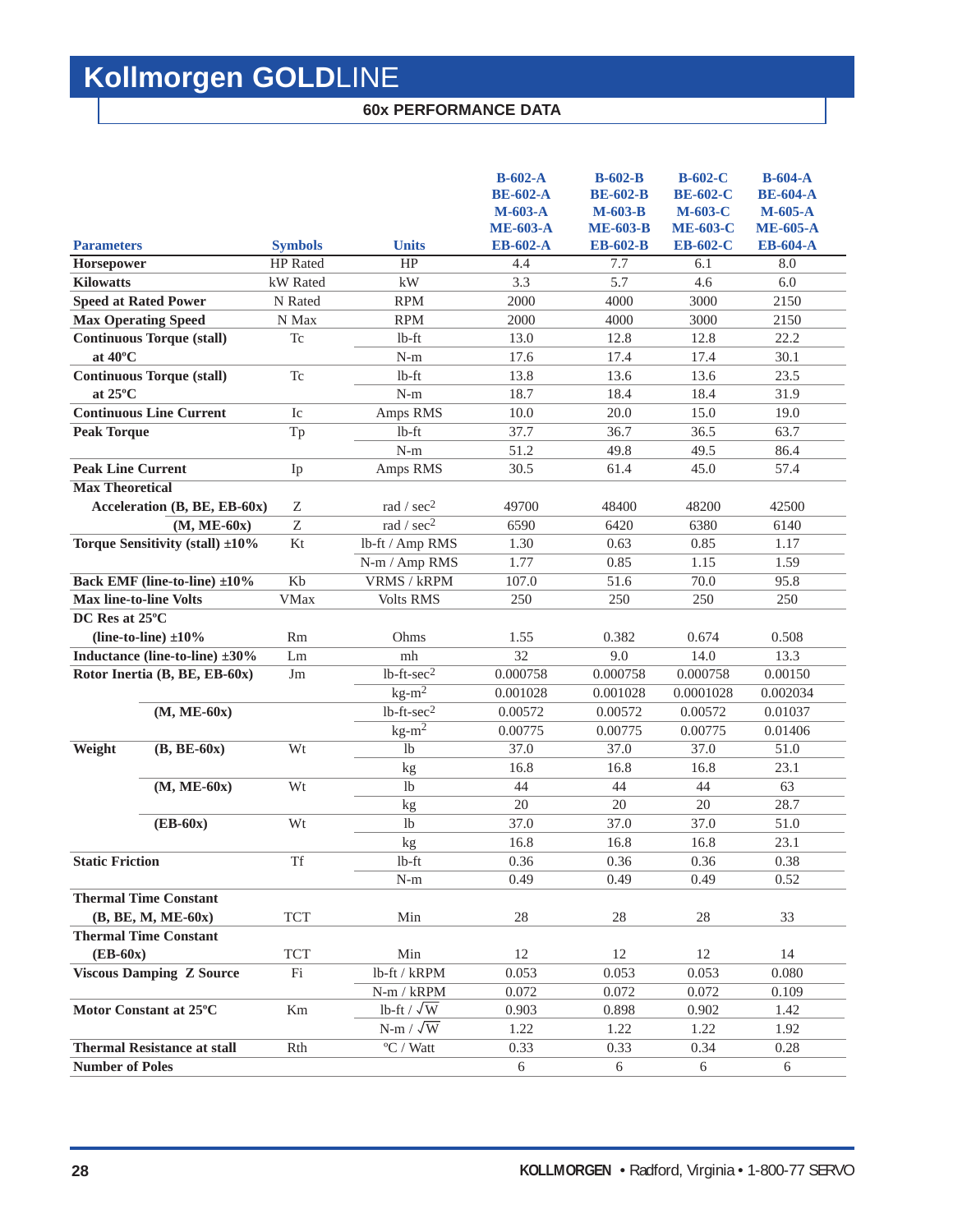### **60x PERFORMANCE DATA**

| $B-604-B$<br><b>BE-604-B</b><br>$M-605-B$<br><b>ME-605-B</b><br><b>EB-604-B</b> | <b>B-604-C</b><br><b>BE-604-C</b><br>M-605-C<br><b>ME-605-C</b><br><b>EB-604-C</b> | <b>B-606-A</b><br><b>BE-606-A</b><br>$M-607-A$<br><b>ME-607-A</b><br><b>EB-606-A</b> | <b>B-606-B</b><br><b>BE-606-B</b><br>$M-607-B$<br><b>ME-607-B</b><br><b>EB-606-B</b> | <b>B-606-C</b><br><b>BE-606-C</b><br>M-607-C<br><b>ME-607-C</b><br><b>EB-606-C</b> | $B-606-D$<br><b>BE-606-D</b><br>$M-607-D$<br><b>ME-607-D</b><br><b>EB-606-D</b> | <b>Units</b>                   | <b>Symbols</b>                  |
|---------------------------------------------------------------------------------|------------------------------------------------------------------------------------|--------------------------------------------------------------------------------------|--------------------------------------------------------------------------------------|------------------------------------------------------------------------------------|---------------------------------------------------------------------------------|--------------------------------|---------------------------------|
| 10.4                                                                            | 11.5                                                                               | 8.8                                                                                  | 15.0                                                                                 | 14.2                                                                               | 11.0                                                                            | HP                             | HP Rated                        |
| 7.7                                                                             | 8.6                                                                                | 6.6                                                                                  | 11.2                                                                                 | 10.6                                                                               | 8.2                                                                             | $\mathbf{k}\mathbf{W}$         | kW Rated                        |
| 3150                                                                            | 4300                                                                               | 1550                                                                                 | 3050                                                                                 | 4150                                                                               | 2300                                                                            | <b>RPM</b>                     | N Rated                         |
| 3150                                                                            | 4300                                                                               | 1550                                                                                 | 3050                                                                                 | 4150                                                                               | 2300                                                                            | <b>RPM</b>                     | N Max                           |
| 22.2                                                                            | 23.0                                                                               | 33.0                                                                                 | 31.0                                                                                 | 33.0                                                                               | 31.0                                                                            | $lb$ -ft                       | Tc (at $40^{\circ}$ c)          |
| 30.1                                                                            | 31.2                                                                               | 44.8                                                                                 | 42.0                                                                                 | 44.8                                                                               | 42.0                                                                            | $N-m$                          |                                 |
| 23.5                                                                            | 24.4                                                                               | 35.0                                                                                 | 32.9                                                                                 | 35.0                                                                               | 32.9                                                                            | $lb$ -ft                       | Tc (at $25^{\circ}$ c)          |
| 31.8                                                                            | 33.6                                                                               | 47.5                                                                                 | 44.6                                                                                 | 47.5                                                                               | 44.6                                                                            | $\mathbf{N}\text{-}\mathbf{m}$ |                                 |
| 27.7                                                                            | 39.4                                                                               | 20.0                                                                                 | 37.5                                                                                 | 54.8                                                                               | 28.0                                                                            | Amps RMS                       | ${\rm Ic}$                      |
| 64.7                                                                            | 63.7                                                                               | 97.2                                                                                 | 93.0                                                                                 | 91.6                                                                               | 90.4                                                                            | $lb$ -ft                       | Tp                              |
| 87.7                                                                            | 86.4                                                                               | 132.0                                                                                | 126.0                                                                                | 124.0                                                                              | 123.0                                                                           | $N-m$                          |                                 |
| 84.8                                                                            | 114.8                                                                              | 62.0                                                                                 | 118.6                                                                                | 160.0                                                                              | 86.2                                                                            | Amps RMS                       | Ip                              |
| 43100                                                                           | 42500                                                                              | 43400                                                                                | 41500                                                                                | 40900                                                                              | 40400                                                                           | rad / $sec2$                   | $(B, BE, EB-60x)$<br>Ζ          |
| 6240                                                                            | 6140                                                                               | 6220                                                                                 | 5960                                                                                 | 5870                                                                               | 5790                                                                            | rad / $sec2$                   | $\overline{z}$<br>$(M, ME-60x)$ |
| $0.80\,$                                                                        | 0.58                                                                               | 1.65                                                                                 | 0.83                                                                                 | 0.60                                                                               | 1.1                                                                             | lb-ft / Amp RMS                | Kt                              |
| 1.09                                                                            | 0.79                                                                               | 2.24                                                                                 | 1.12                                                                                 | 0.82                                                                               | 1.2                                                                             | N-m / Amp RMS                  |                                 |
| 65.9                                                                            | 47.9                                                                               | 135.0                                                                                | 67.7                                                                                 | 49.5                                                                               | 90.5                                                                            | VRMS / kRPM                    | Kb                              |
| 250                                                                             | 250                                                                                | 250                                                                                  | 250                                                                                  | 250                                                                                | 250                                                                             | <b>Volts RMS</b>               | <b>VMax</b>                     |
| 0.234<br>6.3                                                                    | 0.126<br>3.3                                                                       | 0.500<br>15.6                                                                        | 0.140<br>3.8                                                                         | 0.076                                                                              | 0.26<br>$7.0\,$                                                                 | Ohms<br>mh                     | Rm<br>Lm                        |
|                                                                                 | 0.001500                                                                           |                                                                                      | 0.00224                                                                              | 2.1<br>0.00224                                                                     |                                                                                 | $lb$ -ft- $sec2$               |                                 |
| 0.001500                                                                        | 0.002034                                                                           | 0.00224                                                                              |                                                                                      | 0.00304                                                                            | 0.00224                                                                         | $kg-m^2$                       | Jm $(B, BE, EB-60x)$            |
| 0.002034<br>0.01037                                                             | 0.01037                                                                            | 0.00304<br>0.01561                                                                   | 0.00304<br>0.01561                                                                   | 0.01561                                                                            | 0.00304<br>0.01561                                                              | $lb$ -ft-sec $2$               |                                 |
| 0.01406                                                                         |                                                                                    | 0.02117                                                                              | 0.02117                                                                              | 0.02117                                                                            | 0.02117                                                                         | $kg-m^2$                       | Jm $(M, ME-60x)$                |
| 51.0                                                                            | 0.01406<br>51.0                                                                    | 66                                                                                   | $\overline{66}$                                                                      | 66                                                                                 | 66                                                                              | lb                             | Wt $(B, BE-60x)$                |
| 23.1                                                                            |                                                                                    |                                                                                      |                                                                                      |                                                                                    |                                                                                 |                                |                                 |
| $\overline{63}$                                                                 | 23.1<br>63                                                                         | 29.9<br>83                                                                           | 29.9<br>83                                                                           | 29.9<br>83                                                                         | 29.9<br>83                                                                      | kg<br>1 <sub>b</sub>           | Wt $(M, ME-60x)$                |
| 28.7                                                                            | 28.7                                                                               | 37.8                                                                                 | 37.8                                                                                 | 37.8                                                                               | 37.8                                                                            |                                |                                 |
| 51.0                                                                            | 51.0                                                                               | 66.0                                                                                 | 66.0                                                                                 | 66.0                                                                               | 66.0                                                                            | kg<br>1 <sub>b</sub>           | Wt $(EB-60x)$                   |
| 23.1                                                                            | 23.1                                                                               | 29.9                                                                                 | 29.9                                                                                 | 29.9                                                                               | 29.9                                                                            |                                |                                 |
| 0.38                                                                            | 0.38                                                                               | 0.694                                                                                | 0.694                                                                                | 0.694                                                                              | 0.694                                                                           | kg<br>$lb$ -ft                 | <b>Tf</b>                       |
| 0.52                                                                            | 0.52                                                                               | 0.941                                                                                | 0.941                                                                                | 0.941                                                                              | 0.941                                                                           | $N-m$                          |                                 |
|                                                                                 |                                                                                    |                                                                                      |                                                                                      |                                                                                    |                                                                                 |                                |                                 |
| 33                                                                              | 33                                                                                 | 38                                                                                   | 38                                                                                   | 38                                                                                 | 38                                                                              | Min                            | TCT $(B, BE, M, ME-60x)$        |
| 14                                                                              | 14                                                                                 | 16                                                                                   | 16                                                                                   | 16                                                                                 | 16                                                                              | Min                            | $TCT$ (EB-60x)                  |
| 0.080                                                                           | 0.080                                                                              | 0.108                                                                                | 0.108                                                                                | 0.108                                                                              | 0.108                                                                           | lb-ft / kRPM                   | Fi                              |
| 0.109                                                                           | 0.109                                                                              | 0.147                                                                                | 0.147                                                                                | 0.147                                                                              | 0.147                                                                           | N-m / kRPM                     |                                 |
| 1.43                                                                            | 1.42                                                                               | 2.02                                                                                 | 1.91                                                                                 | 1.89                                                                               | 1.88                                                                            | lb-ft / $\sqrt{W}$             | $Km$ (at $25^{\circ}$ C)        |
| 1.94                                                                            | 1.93                                                                               | 2.74                                                                                 | 2.59                                                                                 | 2.57                                                                               | 2.55                                                                            | $N-m / \sqrt{W}$               |                                 |
| 0.28                                                                            | 0.26                                                                               | 0.26                                                                                 | 0.26                                                                                 | 0.22                                                                               | 0.25                                                                            | $\mathrm{^oC}$ / Watt          | Rth                             |
| 6                                                                               | 6                                                                                  | 6                                                                                    | 6                                                                                    | $\boldsymbol{6}$                                                                   | 6                                                                               | Number of Poles                |                                 |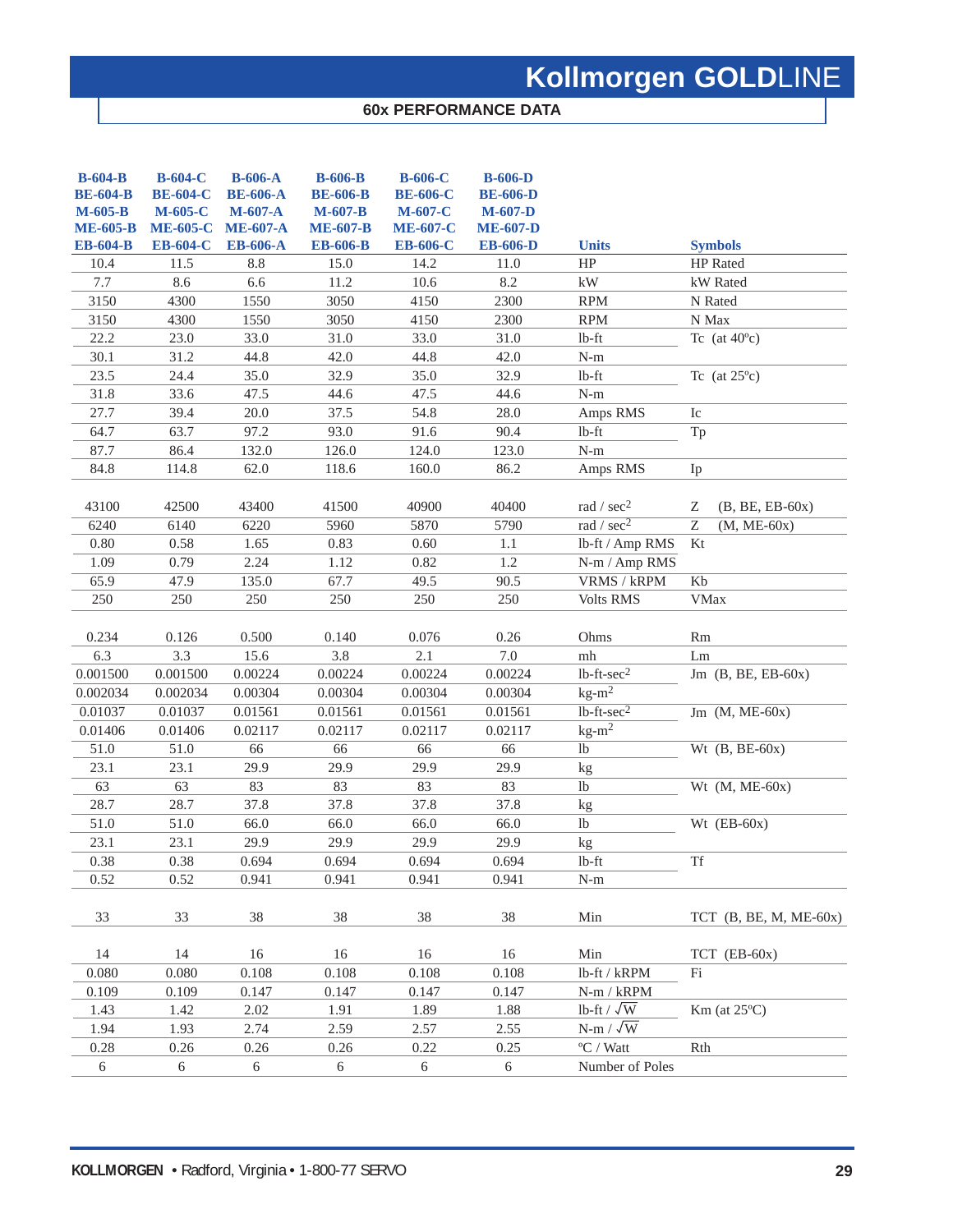### **SYSTEM PERFORMANCE**

### **B, EB-602-A, M-603-A with SR10 BE-602-A, ME-603-A with SE10**



**B, EB-602-C, M-603-C with SR20 BE-602-C, ME-603-C with SE20**



**B, EB-604-B, M-605-B with SR30 BE-604-B, ME-605-B with SE30**



**B, EB-602-B, M-603-B with SR20 BE-602-B, ME-603-B with SE20**



**B, EB-604-A, M-605-A with SR20 BE-604-A, ME-605-A with SE20**



**B, EB-604-C, M-605-C with SR55 BE-604-C, ME-605-C with SE55**



**Note: Performance curves are also applicable for BDS4 and BDS5.**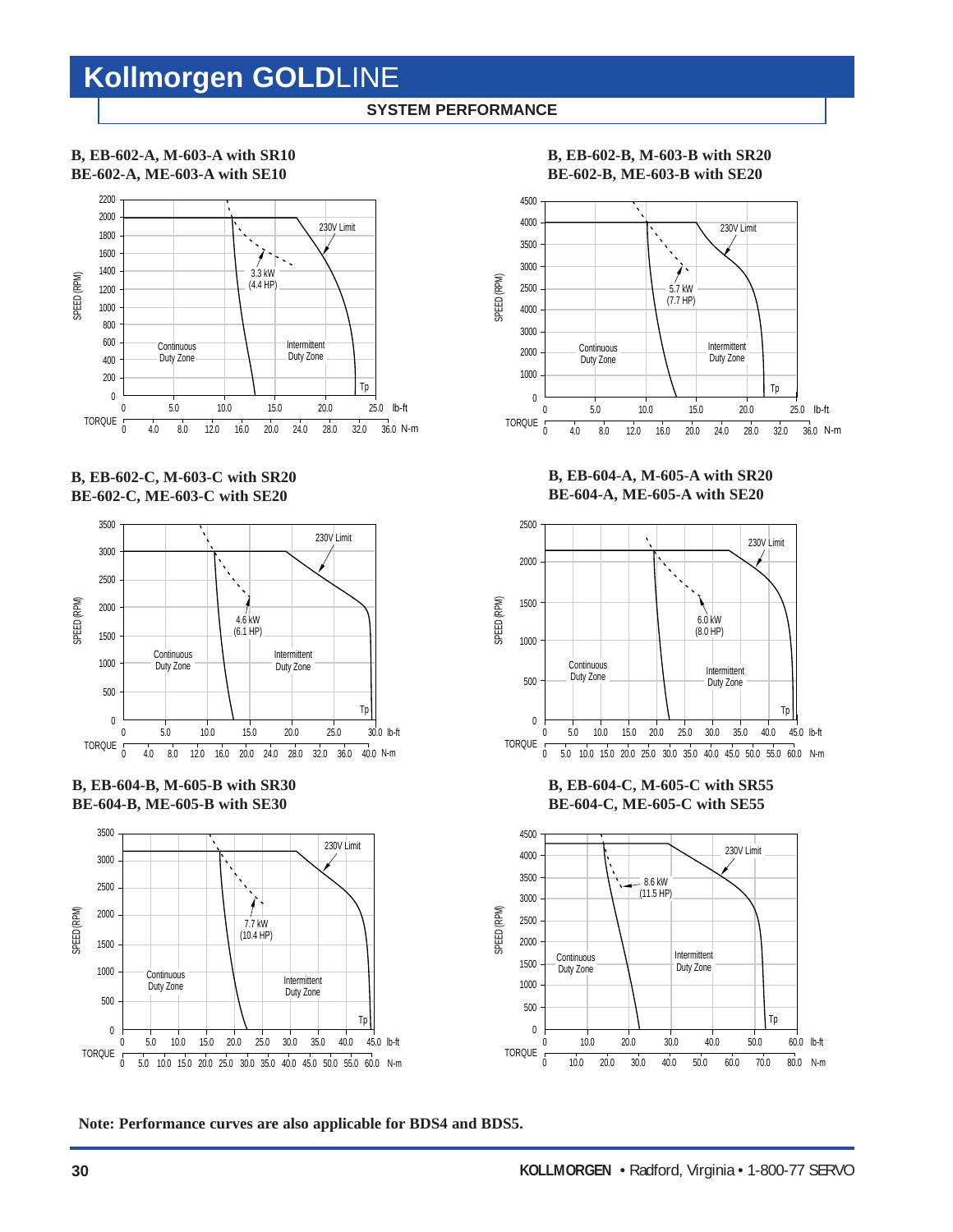### **SYSTEM PERFORMANCE**

### **B, EB-606-A, M-607-A with SR20 BE-606-A, ME-607-A with SE20**



**B, EB-606-C, M-607-C with SR55 BE-606-C, ME-607-C with SE55**



### **B, EB-606-B, M-607-B with SR55 BE-606-B, ME-607-B with SE55**



**B, EB-606-D, M-607-D with SR30 BE-606-D, ME-607-D with SE30**



**Note: Performance curves are also applicable for BDS4 and BDS5.**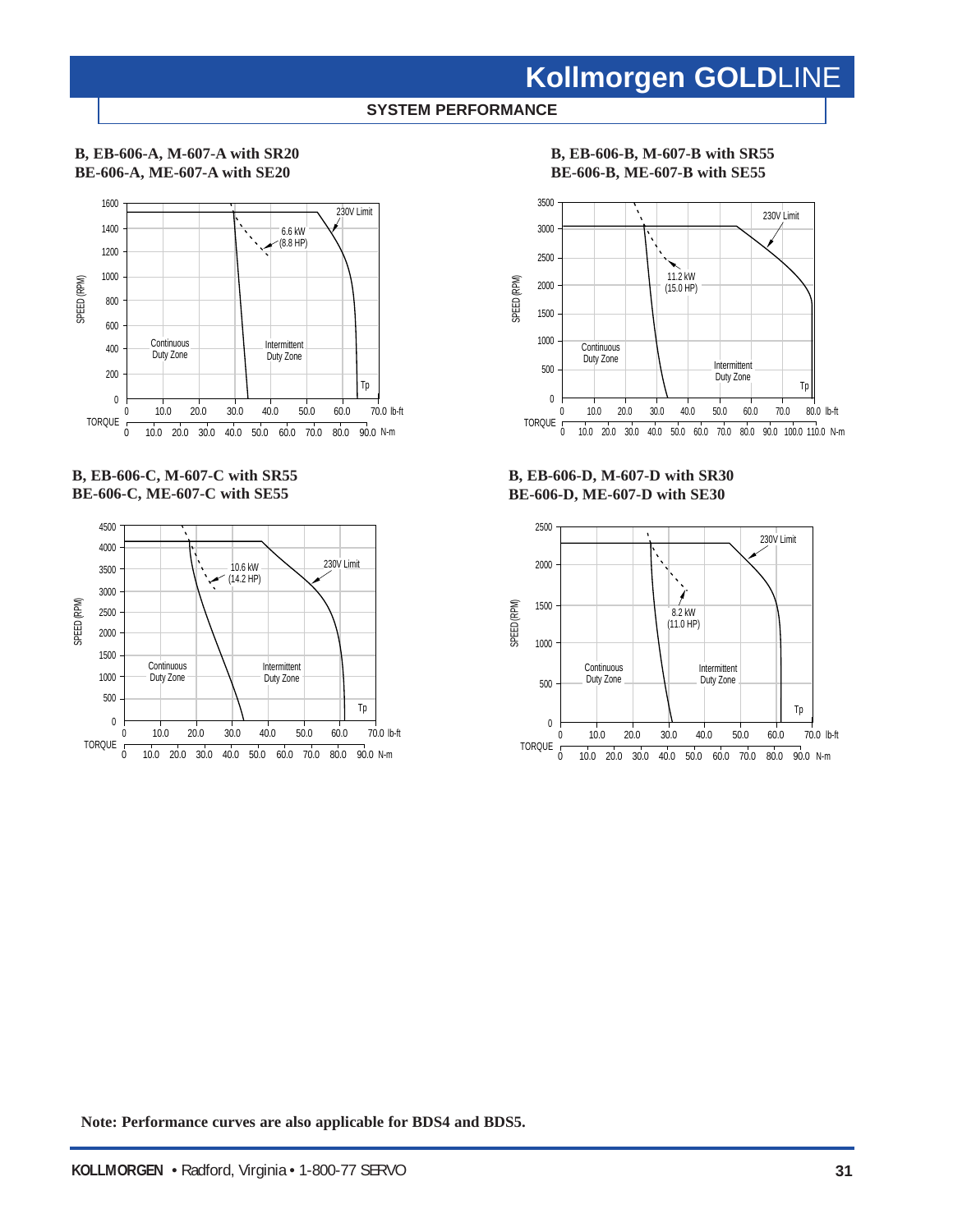**DIMENSIONS**

**B, M-60x-x-A3**



Notes:

1. BE and ME outline and dimension data and connector information

is available by contacting the Kollmorgen Customer Support Network. 2. Dimensions in mm (inches)

Tolerances,unless otherwise specified: metric: X decimal place  $\pm$ .4, XX decimal places  $\pm$ .13

inches: XX decimal places ±.015, XXX decimal places ±.005

|           | А             | в             |
|-----------|---------------|---------------|
| $B-602$   | 299.2 (11.79) | 248.0 (9.76)  |
| $B - 604$ | 367.8 (14.48) | 316.6 (12.46) |
| $B-606$   | 436.4 (17.18) | 385.2 (15.17) |
| M-603     | 367.8 (14.48) | 316.6 (12.46) |
| M-605     | 436.4 (17.18) | 385.2 (15.17) |
| M-607     | 531.5 (20.93) | 480.3 (18.91) |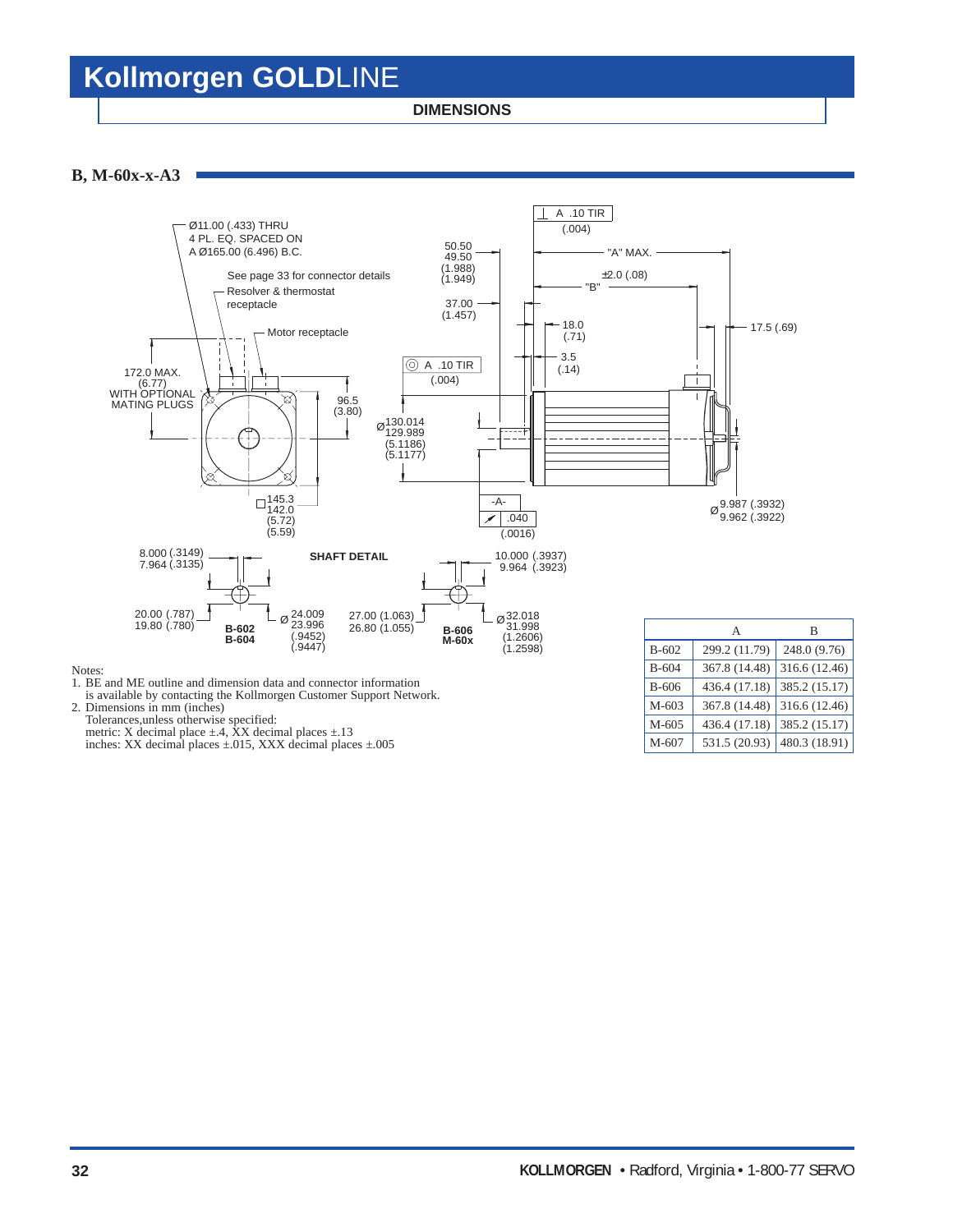**DIMENSIONS**

**EB-60x-x-11**



### **FLYING LEAD AND CONNECTOR PIN OUTS**



Note: Color codes are applicable for EB-60x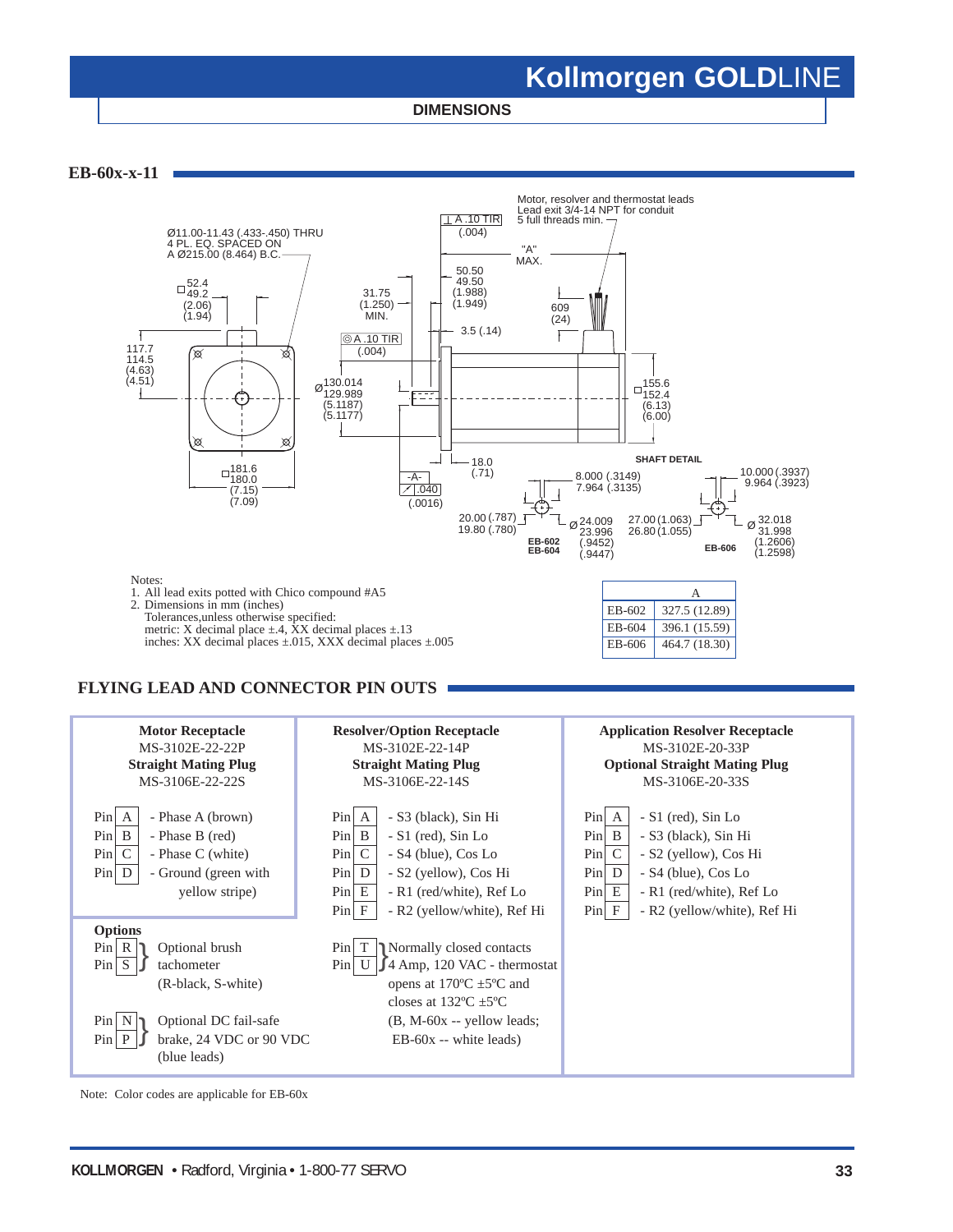### **60x OPTIONS**

| <b>Additional feedback</b><br>Fail-safe brake<br><b>Sealing</b><br>90 VDC (.39) Amps<br>0.6% average/peak<br>IP65 [pressure on shaft seal<br>Encoders<br>must not exceed 0.21<br>24 VDC (1.27) Amps<br>Resolvers<br>voltage ripple<br>$kg/cm2$ (3 PSI)]<br>Holding torque:<br>35.0 lb-ft (48.0 N-m)<br>IP67 [pressure on shaft seal |  |                              |
|-------------------------------------------------------------------------------------------------------------------------------------------------------------------------------------------------------------------------------------------------------------------------------------------------------------------------------------|--|------------------------------|
| must not exceed 0.35<br>Inertia:<br>$kg/cm2$ (5 PSI)]<br>$9.37 \times 10^{-5}$ lb-ft-s <sup>2</sup><br>$1.27 \text{ X } 10^4 \text{ Kg-m}^2$                                                                                                                                                                                        |  | <b>Brush-type tachometer</b> |

### **B, BE-60x, M, ME-60x**

### **B-60x, M-60x BRAKE OPTION**



An integral electromagnetic fail-safe brake can be added to the rear of the motor. Operating in the POWER OFF/BRAKE ON mode, the brake provides 35.0 lb-ft (48.0 N-m) of torque for static parking and emergency braking.

### **B-60x, M-60x RESOLVER OPTION**



coupled Size 11 brushless resolver. Protected by the motor housing, a wide choice of resolvers is available to be compatible with the majority of CNC and other loop controllers.

A feedback resolver option provides a direct-

### **B-60x, M-60x ENCODER OPTION**



A feedback encoder adapter option provides direct coupling to a standard housed encoder. Encoder can be customer or factory supplied. Other mechanical variations are available by special request.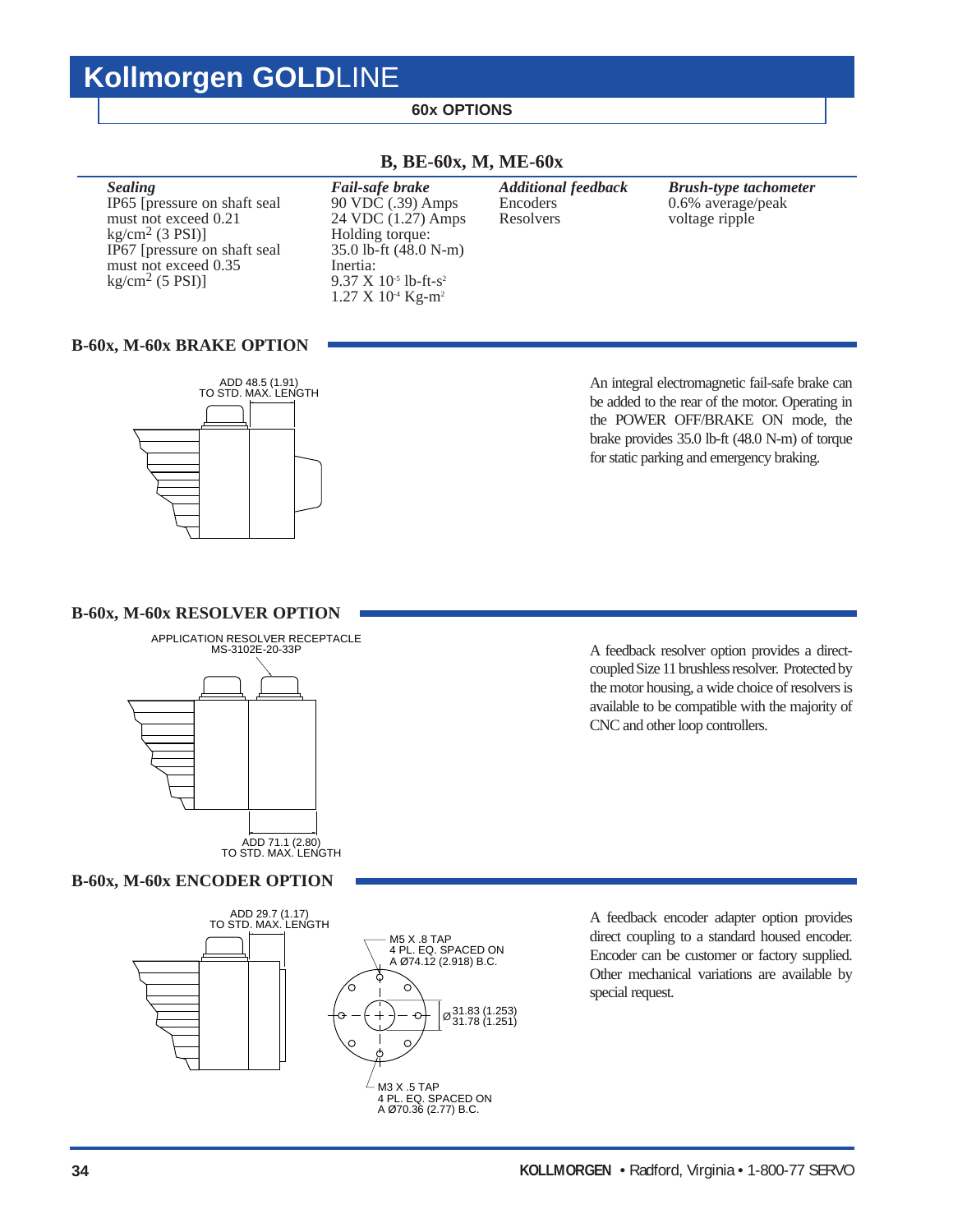### **60x OPTIONS**

### **B-60x, M-60x TACHOMETER OPTION**

An optional 0.6% average to peak voltage ripple DC tachometer is available to provide smooth speed control at extremely low speeds. It is offered in a range of sensitivities to suit particular application needs.



### **B-60x, M-60x BAYONET CONNECTOR OPTION**

Bayonet type MS connectors are available along with mating plugs or factory cables to allow easy connection to Kollmorgen amplifiers.

|                    | <b>Motor</b>         | <b>Resolver/Option</b> | <b>Application Resolver</b> |
|--------------------|----------------------|------------------------|-----------------------------|
| Receptacle         | CIR-020R-22-22P-F80* | MS-3122E-14-19P        | MS-3122E-14-12P             |
| <b>Mating Plug</b> | $CIR-06F-22-22S*$    | MS-3116F-14-19S        | MS-3116F-14-12S             |
|                    |                      |                        |                             |

\* or equivalent

### **BE-60x, ME-60x**

A commutation encoder for system feedback is incorporated into the BE and ME Series in place of the resolver that is used in the B and M Series. The commutation encoder includes all the data channels  $(A, \overline{A}, B, \overline{B}, I \text{ and } \overline{I})$  as well as the Hall effect channels.

### **BE-60x, ME-60x BRAKE OPTION**

An integral electromagnetic fail-safe brake can be added to the rear of the motor. Operating in a power off / brake on mode, the brake provides 35.0 lb-ft (48.0 N-m) of torque for static parking and emergency braking.





ADDS 6.35 (0.25) TO STD. MAX. LENGTH OF BE AND ME SERIES

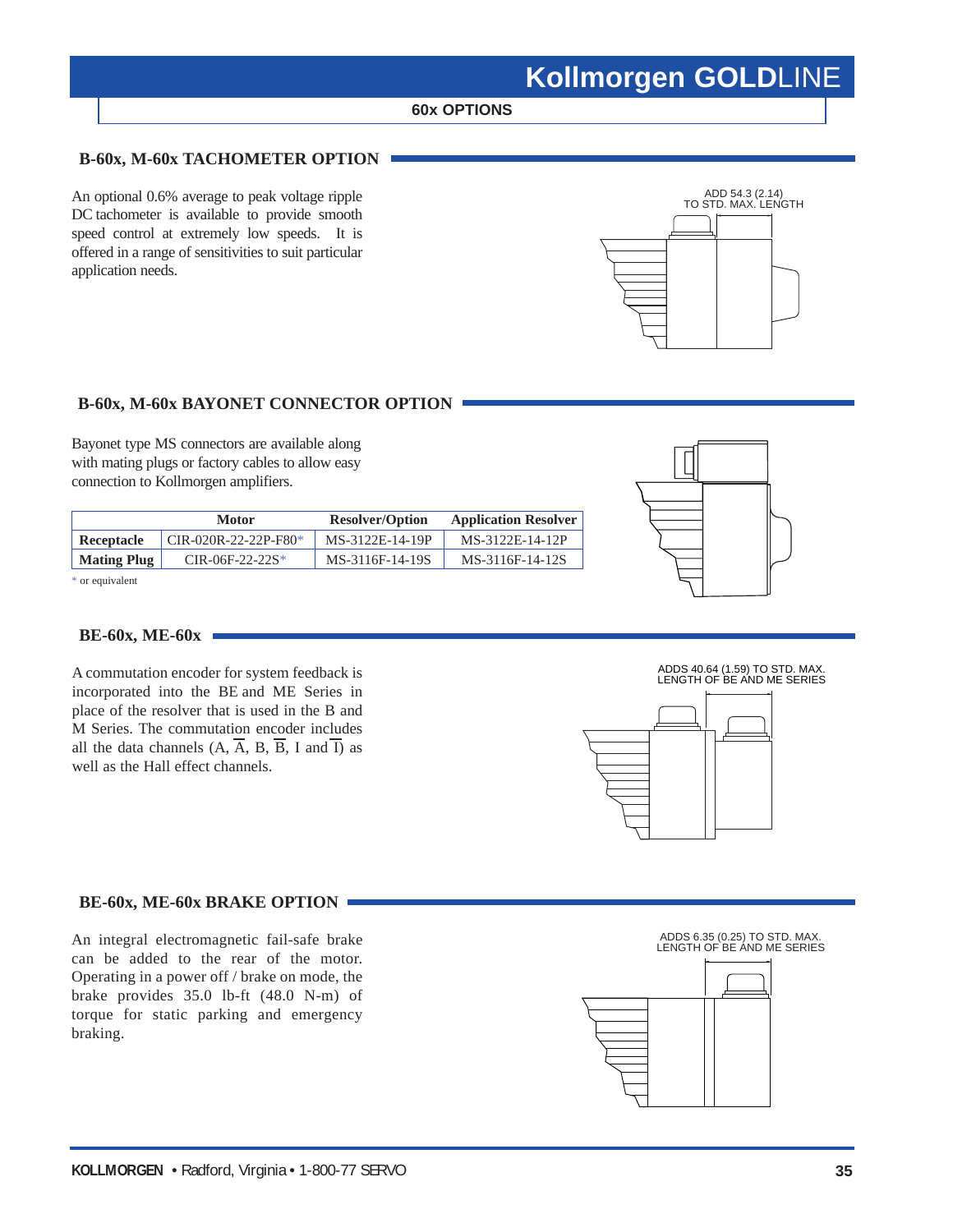### **80x PERFORMANCE DATA**

|                                                        |                  |                           | $B-802-A$<br><b>BE-802-A</b><br>M-803-A<br><b>ME-803-A</b> | <b>B-802-B</b><br><b>BE-802-B</b><br><b>M-803-B</b><br><b>ME-803-B</b> | <b>B-802-C</b><br><b>BE-802-C</b><br><b>M-803-C</b><br><b>ME-803-C</b> | $B-804-A$<br><b>BE-804-A</b><br>$M-805-A$<br><b>ME-805-A</b> |
|--------------------------------------------------------|------------------|---------------------------|------------------------------------------------------------|------------------------------------------------------------------------|------------------------------------------------------------------------|--------------------------------------------------------------|
| <b>Parameters</b>                                      | <b>Symbols</b>   | <b>Units</b>              | <b>EB-802-A</b>                                            | <b>EB-802-B</b>                                                        | <b>EB-802-C</b>                                                        | <b>EB-804-A</b>                                              |
| Horsepower                                             | <b>HP</b> Rated  | HP                        | 10.6                                                       | 13.6                                                                   | 8.2                                                                    | 14.5                                                         |
| <b>Kilowatts</b>                                       | kW Rated         | kW                        | 7.9                                                        | 10.1                                                                   | 6.1                                                                    | 10.8                                                         |
| <b>Speed at Rated Power</b>                            | N Rated          | <b>RPM</b>                | 2000                                                       | 2750                                                                   | 1600                                                                   | 1500                                                         |
| <b>Max Operating Speed</b>                             | N Max            | <b>RPM</b>                | 2000                                                       | 2750                                                                   | 1600                                                                   | 1500                                                         |
| <b>Continuous Torque (stall)</b>                       | Tc               | $lb$ -ft                  | 31.0                                                       | 30.0                                                                   | 30.0                                                                   | 58.0                                                         |
| at $40^{\circ}$ C                                      |                  | $N-m$                     | 42.0                                                       | 40.7                                                                   | 40.7                                                                   | 78.6                                                         |
| <b>Continuous Torque (stall)</b>                       | <b>Tc</b>        | $1b-ft$                   | 32.9                                                       | 31.8                                                                   | 31.8                                                                   | 61.5                                                         |
| at $25^{\circ}$ C                                      |                  | $N-m$                     | 44.6                                                       | 43.1                                                                   | 43.1                                                                   | 83.4                                                         |
| <b>Continuous Line Current</b>                         | Ic               | Amps RMS                  | 24.9                                                       | 32.4                                                                   | 18.9                                                                   | 35.0                                                         |
| <b>Peak Torque</b>                                     | Tp               | $lb$ -ft                  | 96.0                                                       | 95.3                                                                   | 95.3                                                                   | 171.0                                                        |
|                                                        |                  | $N-m$                     | 130.0                                                      | 129.0                                                                  | 129.0                                                                  | 232.0                                                        |
| <b>Peak Line Current</b>                               | Ip               | Amps RMS                  | 81.0                                                       | 108.0                                                                  | 60.0                                                                   | 109                                                          |
| <b>Max Theoretical</b><br>Acceleration (B, BE, EB-80x) | Ζ                | rad / $sec2$              | 26700                                                      | 26500                                                                  | 26500                                                                  | 27600                                                        |
| $(M, ME-80x)$                                          | $\boldsymbol{Z}$ | rad / sec <sup>2</sup>    | 3710                                                       | 3680                                                                   | 3680                                                                   | 3870                                                         |
| Torque Sensitivity (stall) $\pm 10\%$                  | Kt               | lb-ft / Amp RMS           | 1.25                                                       | 0.93                                                                   | 1.59                                                                   | 1.66                                                         |
|                                                        |                  | N-m / Amp RMS             | 1.69                                                       | 1.26                                                                   | 2.16                                                                   | 2.25                                                         |
| Back EMF (line-to-line) ±10%                           | Kb               | <b>VRMS / kRPM</b>        | 102.0                                                      | 76.0                                                                   | 130.0                                                                  | 136.0                                                        |
| <b>Max line-to-line Volts</b>                          | <b>VMax</b>      | <b>Volts RMS</b>          | 250                                                        | 250                                                                    | 250                                                                    | 250                                                          |
| DC Res at 25°C                                         |                  |                           |                                                            |                                                                        |                                                                        |                                                              |
| (line-to-line) $\pm 10\%$                              | Rm               | Ohms                      | 0.361                                                      | 0.200                                                                  | 0.568                                                                  | 0.230                                                        |
| Inductance (line-to-line) $\pm 30\%$                   | Lm               | mh                        | 16.3                                                       | 9.4                                                                    | 25.7                                                                   | 13.0                                                         |
| Rotor Inertia (B, BE, EB-80x)                          | Jm               | $1b$ -ft-sec $2$          | 0.00360                                                    | 0.00360                                                                | 0.00360                                                                | 0.00620                                                      |
|                                                        |                  | $kg-m^2$                  | 0.00488                                                    | 0.00488                                                                | 0.00488                                                                | 0.00840                                                      |
| $(M, ME-80x)$                                          |                  | $1b$ -ft- $sec2$          | 0.0259                                                     | 0.0259                                                                 | 0.0259                                                                 | 0.04415                                                      |
|                                                        |                  | $kg-m^2$                  | 0.0352                                                     | 0.0352                                                                 | 0.0352                                                                 | 0.05990                                                      |
| Weight<br>$(B, BE-80x)$                                | Wt               | 1 <sub>b</sub>            | 79                                                         | 79                                                                     | 79                                                                     | 112                                                          |
|                                                        |                  | kg                        | 36                                                         | 36                                                                     | 36                                                                     | 50.6                                                         |
| $(M, ME-80x)$                                          | Wt               | 1 <sub>b</sub>            | 96                                                         | 96                                                                     | 96                                                                     | 138                                                          |
|                                                        |                  | kg                        | 43.7                                                       | 43.7                                                                   | 43.7                                                                   | 62.8                                                         |
| $(EB-80x)$                                             | Wt               | <sup>1</sup>              | 79                                                         | 79                                                                     | 79                                                                     | 112                                                          |
|                                                        |                  | kg                        | 36                                                         | 36                                                                     | 36                                                                     | 50.6                                                         |
| <b>Static Friction</b>                                 | <b>Tf</b>        | $lb$ -ft                  | 0.47                                                       | 0.47                                                                   | 0.47                                                                   | 0.67                                                         |
|                                                        |                  | $N-m$                     | 0.64                                                       | 0.64                                                                   | 0.64                                                                   | 0.91                                                         |
| <b>Thermal Time Constant</b>                           |                  |                           |                                                            |                                                                        |                                                                        |                                                              |
| (B, BE, M, ME-80x)                                     | <b>TCT</b>       | Min                       | 40                                                         | 40                                                                     | 40                                                                     | 48                                                           |
| <b>Thermal Time Constant</b>                           |                  |                           |                                                            |                                                                        |                                                                        |                                                              |
| $(EB-80x)$                                             | <b>TCT</b>       | Min                       | .60                                                        | .60                                                                    | .60                                                                    | .70                                                          |
| <b>Viscous Damping Z Source</b>                        | Fi               | lb-ft / kRPM              | 0.175                                                      | 0.175                                                                  | 0.175                                                                  | 0.221                                                        |
|                                                        |                  | N-m / kRPM                | 0.237                                                      | 0.237                                                                  | 0.237                                                                  | 0.300                                                        |
| Motor Constant at 25°C                                 | Km               | lb-ft / $\sqrt{\text{W}}$ | 1.79                                                       | 1.79                                                                   | 1.82                                                                   | 3.00                                                         |
|                                                        |                  | $N-m / \sqrt{W}$          | 2.43                                                       | 2.43                                                                   | 2.47                                                                   | 4.06                                                         |
| <b>Thermal Resistance at stall</b>                     | Rth              | $\mathrm{^oC}$ / Watt     | 0.23                                                       | 0.24                                                                   | 0.25                                                                   | 0.18                                                         |
| <b>Number of Poles</b>                                 |                  |                           | 6                                                          | $\overline{6}$                                                         | $\overline{6}$                                                         | $\overline{6}$                                               |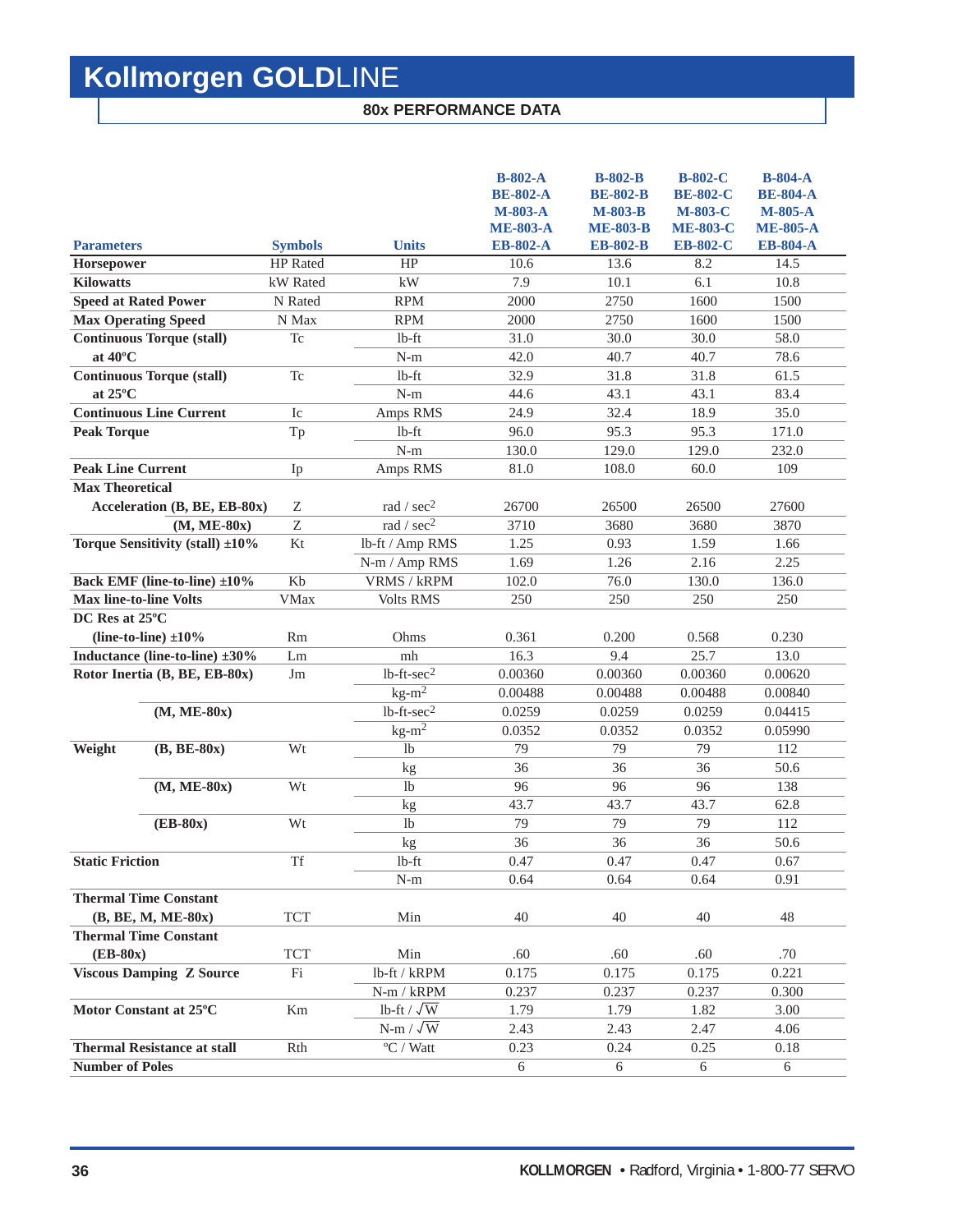### **80x PERFORMANCE DATA**

| $B-804-B$<br><b>BE-804-B</b><br>M-805-B<br><b>ME-805-B</b><br><b>EB-804-B</b> | <b>B-804-C</b><br><b>BE-804-C</b><br><b>M-805-C</b><br><b>ME-805-C</b><br><b>EB-804-C</b> | <b>B-806-A</b><br><b>BE-806-A</b><br><b>M-807-A</b><br><b>ME-807-A</b><br><b>EB-806-A</b> | <b>B-806-B</b><br><b>BE-806-B</b><br><b>M-807-B</b><br><b>ME-807-B</b><br><b>EB-806-B</b> | <b>B-806-C</b><br><b>BE-806-C</b><br><b>M-807-C</b><br><b>ME-807-C</b><br><b>EB-806-C</b> | <b>B-808-C</b> | <b>Units</b>              | <b>Symbols</b>                             |
|-------------------------------------------------------------------------------|-------------------------------------------------------------------------------------------|-------------------------------------------------------------------------------------------|-------------------------------------------------------------------------------------------|-------------------------------------------------------------------------------------------|----------------|---------------------------|--------------------------------------------|
| 18.6                                                                          | 21.0                                                                                      | 20.5                                                                                      | 21.7                                                                                      | 12.2                                                                                      | 20.3           | HP                        | HP Rated                                   |
| 13.9                                                                          | 15.7                                                                                      | 15.3                                                                                      | 16.2                                                                                      | 9.1                                                                                       | 15.1           | kW                        | kW Rated                                   |
| 2000                                                                          | 3000                                                                                      | 1550                                                                                      | 3000                                                                                      | 900                                                                                       | 1000           | <b>RPM</b>                | N Rated                                    |
| 2000                                                                          | 3000                                                                                      | 1550                                                                                      | 3000                                                                                      | 900                                                                                       | 1000           | <b>RPM</b>                | N Max                                      |
| 58.0                                                                          | 58.0                                                                                      | 80.0                                                                                      | 82.0                                                                                      | 80.0                                                                                      | 110.0          | lb-ft                     | Tc (at $40^{\circ}$ c)                     |
| 78.6                                                                          | 78.6                                                                                      | 109.0                                                                                     | 111.0                                                                                     | 109.0                                                                                     | 149.0          | $N-m$                     |                                            |
| 61.5                                                                          | 61.5                                                                                      | 84.8                                                                                      | 86.9                                                                                      | 84.8                                                                                      | 117.0          | $lb$ -ft                  | Tc (at $25^{\circ}$ c)                     |
| 83.4                                                                          | 83.4                                                                                      | 115.0                                                                                     | 117.9                                                                                     | 115.0                                                                                     | 158            | $N-m$                     |                                            |
| 48.0                                                                          | 70.0                                                                                      | 49.1                                                                                      | 94.0                                                                                      | 30.0                                                                                      | 47.4           | Amps RMS                  | Ic                                         |
| 170.0                                                                         | 171.0                                                                                     | 238.0                                                                                     | 241.0                                                                                     | 267.0                                                                                     | 311.0          | $lb$ -ft                  | Tp                                         |
| 230.0                                                                         | 232.0                                                                                     | 323.0                                                                                     | 327.0                                                                                     | 362.0                                                                                     | 422.0          | $N-m$                     |                                            |
| 147.0                                                                         | 217.0                                                                                     | 154.0                                                                                     | 291.0                                                                                     | 100.0                                                                                     | 134.0          | Amps RMS                  | Ip                                         |
| 27400                                                                         | 27600                                                                                     | 25600                                                                                     | 25900                                                                                     | 28700                                                                                     | 2510           | rad / $sec2$              | Ζ<br>$(B, BE, EB-80x)$                     |
| 3850                                                                          | 3870                                                                                      | 3630                                                                                      | 3680                                                                                      | 4080                                                                                      | N/A            | rad / $sec2$              | $\ensuremath{\mathbf{Z}}$<br>$(M, ME-80x)$ |
| 1.21                                                                          | 0.83                                                                                      | 1.63                                                                                      | 0.87                                                                                      | 2.67                                                                                      | 2.32           | lb-ft / Amp RMS           | Kt                                         |
| 1.65                                                                          | 1.13                                                                                      | 2.21                                                                                      | 1.18                                                                                      | 3.62                                                                                      | 3.15           | N-m / Amp RMS             |                                            |
| 99.6                                                                          | 68.1                                                                                      | 134.0                                                                                     | 71.6                                                                                      | 219.0                                                                                     | 191.0          | <b>VRMS / kRPM</b>        | Kb                                         |
| 250                                                                           | 250                                                                                       | 250                                                                                       | 250                                                                                       | 250                                                                                       | 250            | <b>Volts RMS</b>          | <b>VMax</b>                                |
| 0.129                                                                         | 0.058                                                                                     | 0.130                                                                                     | 0.034                                                                                     | 0.340                                                                                     | 0.168          | Ohms                      | <b>Rm</b>                                  |
| 7.2                                                                           | 3.2                                                                                       | 8.0                                                                                       | 2.1                                                                                       | 20.0                                                                                      | 8.05           | mh                        | Lm                                         |
| 0.00620                                                                       | 0.00620                                                                                   | 0.0093                                                                                    | 0.0093                                                                                    | 0.0093                                                                                    | 0.0124         | $lb$ -ft- $sec2$          | Jm $(B, BE, EB-80x)$                       |
| 0.00840                                                                       | 0.00840                                                                                   | 0.0126                                                                                    | 0.0126                                                                                    | 0.0126                                                                                    | 0.0168         | $kg-m^2$                  |                                            |
| 0.04415                                                                       | 0.04415                                                                                   | 0.0655                                                                                    | 0.0655                                                                                    | 0.0655                                                                                    | N/A            | $1b$ -ft-sec <sup>2</sup> | $Jm$ (M, ME-80x)                           |
| 0.05990                                                                       | 0.05990                                                                                   | 0.0888                                                                                    | 0.0888                                                                                    | 0.0888                                                                                    | N/A            | $kg-m2$                   |                                            |
| 112                                                                           | 112                                                                                       | 147                                                                                       | 147                                                                                       | 147                                                                                       | 180            | 1 <sub>b</sub>            | Wt $(B, BE-80x)$                           |
| 50.6                                                                          | 50.6                                                                                      | 67                                                                                        | 67                                                                                        | 67                                                                                        | 82             | kg                        |                                            |
| 138                                                                           | 138                                                                                       | 190                                                                                       | 190                                                                                       | 190                                                                                       | N/A            | <sup>1</sup> b            | Wt $(M, ME-80x)$                           |
| 62.6                                                                          | 62.6                                                                                      | 86.5                                                                                      | 86.5                                                                                      | 86.5                                                                                      | N/A            | kg                        |                                            |
| 112                                                                           | N/A                                                                                       | 200                                                                                       | 200                                                                                       | 200                                                                                       | N/A            | <sup>1</sup> b            | $Wt$ (EB-80x)                              |
| 50.6                                                                          | N/A                                                                                       | 91                                                                                        | 91                                                                                        | 91                                                                                        | N/A            | kg                        |                                            |
| 0.67                                                                          | 0.67                                                                                      | 1.02                                                                                      | 1.02                                                                                      | 1.02                                                                                      | 1.30           | $lb$ -ft                  | Tf                                         |
| 0.91                                                                          | 0.91                                                                                      | 1.38                                                                                      | 1.38                                                                                      | 1.38                                                                                      | 1.76           | $N-m$                     |                                            |
| 48                                                                            | 48                                                                                        | 55                                                                                        | 55                                                                                        | 55                                                                                        | 60             | Min                       | TCT $(B, BE, M, ME-80x)$                   |
| .70                                                                           | .70                                                                                       | .80                                                                                       | .80                                                                                       | .80                                                                                       | N/A            | Min                       | TCT (EB-80x)                               |
| 0.221                                                                         | 0.221                                                                                     | 0.267                                                                                     | 0.267                                                                                     | 0.267                                                                                     | 0.264          | lb-ft / kRPM              | Fi                                         |
| 0.300                                                                         | 0.300                                                                                     | 0.362                                                                                     | 0.362                                                                                     | 0.362                                                                                     | 0.358          | $N-m / kRPM$              |                                            |
| 2.92                                                                          | 2.98                                                                                      | 3.91                                                                                      | 4.10                                                                                      | 3.96                                                                                      | 4.90           | lb-ft / $\sqrt{\text{W}}$ | $Km$ (at $25^{\circ}$ C)                   |
| 3.96                                                                          | 4.05                                                                                      | 5.30                                                                                      | 5.55                                                                                      | 5.37                                                                                      | 6.64           | $N-m / \sqrt{W}$          |                                            |
| 0.17                                                                          | 0.18                                                                                      | 0.16                                                                                      | 0.17                                                                                      | 0.17                                                                                      | 0.14           | $\mathrm{^oC}$ / Watt     | Rth                                        |
| 6                                                                             | 6                                                                                         | 6                                                                                         | 6                                                                                         | 6                                                                                         | 6              | Number of Poles           |                                            |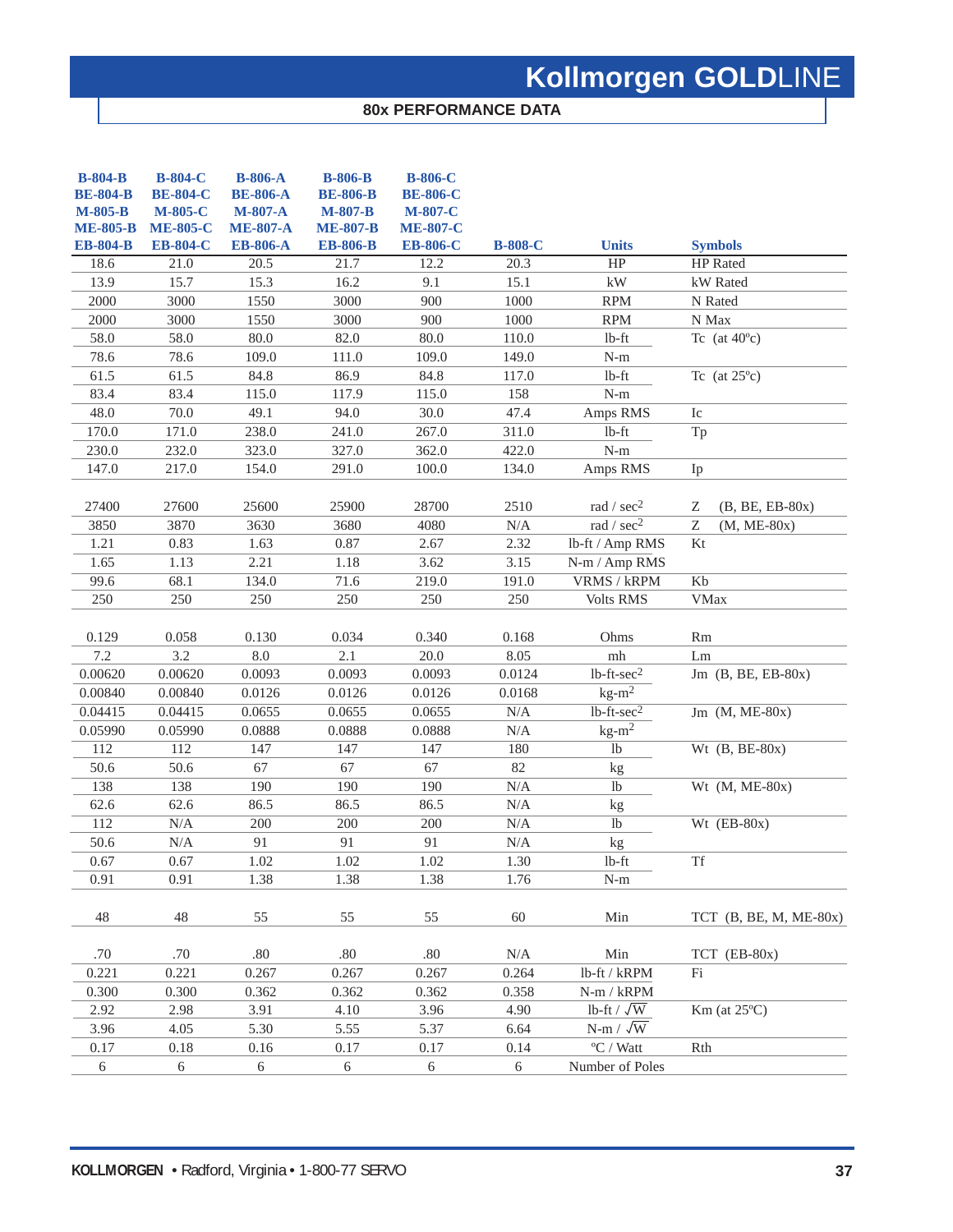### **SYSTEM PERFORMANCE**

### **B, EB-802-A, M-803-A with SR30 BE-802-A, ME-803-A with SE30**



### **B, EB-804-A, M-805-A with SR55 BE-804-A, ME-805-A with SE55**



### **B, EB-804-C, M-805-C with SR55 BE-804-C, ME-805-C with SE55**



**B, EB-802-B, M-803-B with SR55 BE-802-B, ME-803-B with SE55**



**B, EB-804-B, M-805-B with SR55 BE-804-B, ME-805-B with SE55**



**B, EB-804-C, M-805-C with SR85 BE-804-C, ME-805-C with SE85**

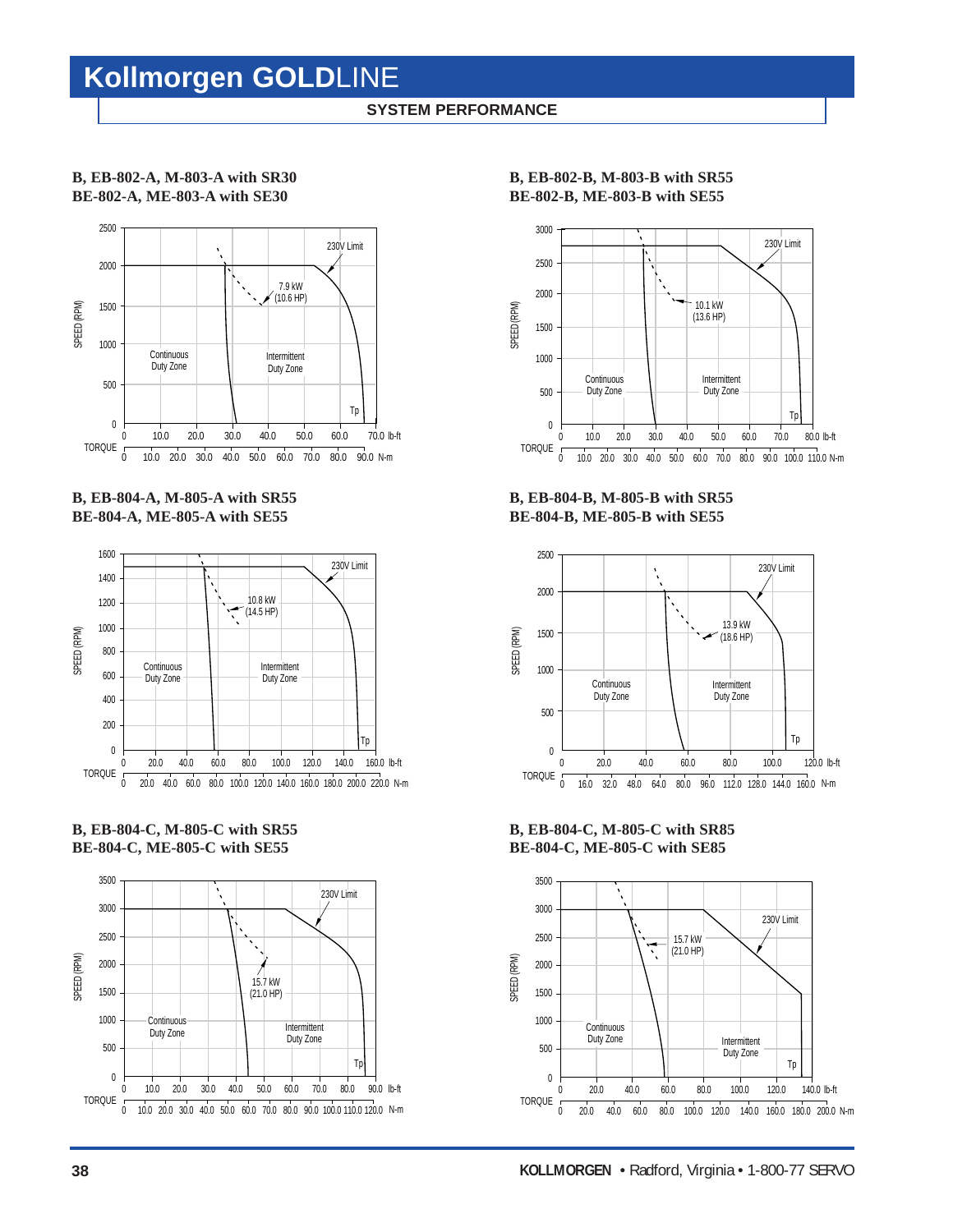**SYSTEM PERFORMANCE**

### **B, EB-806-A, M-807-A with SR55 BE-806-A, ME-807-A with SE55**



### **B, EB-806-C, M-807-C with SR30 BE-806-C, ME-807-C with SE30**



### **B, EB-806-B, M-807-B with SR85 BE-806-B, ME-807-B with SE85**





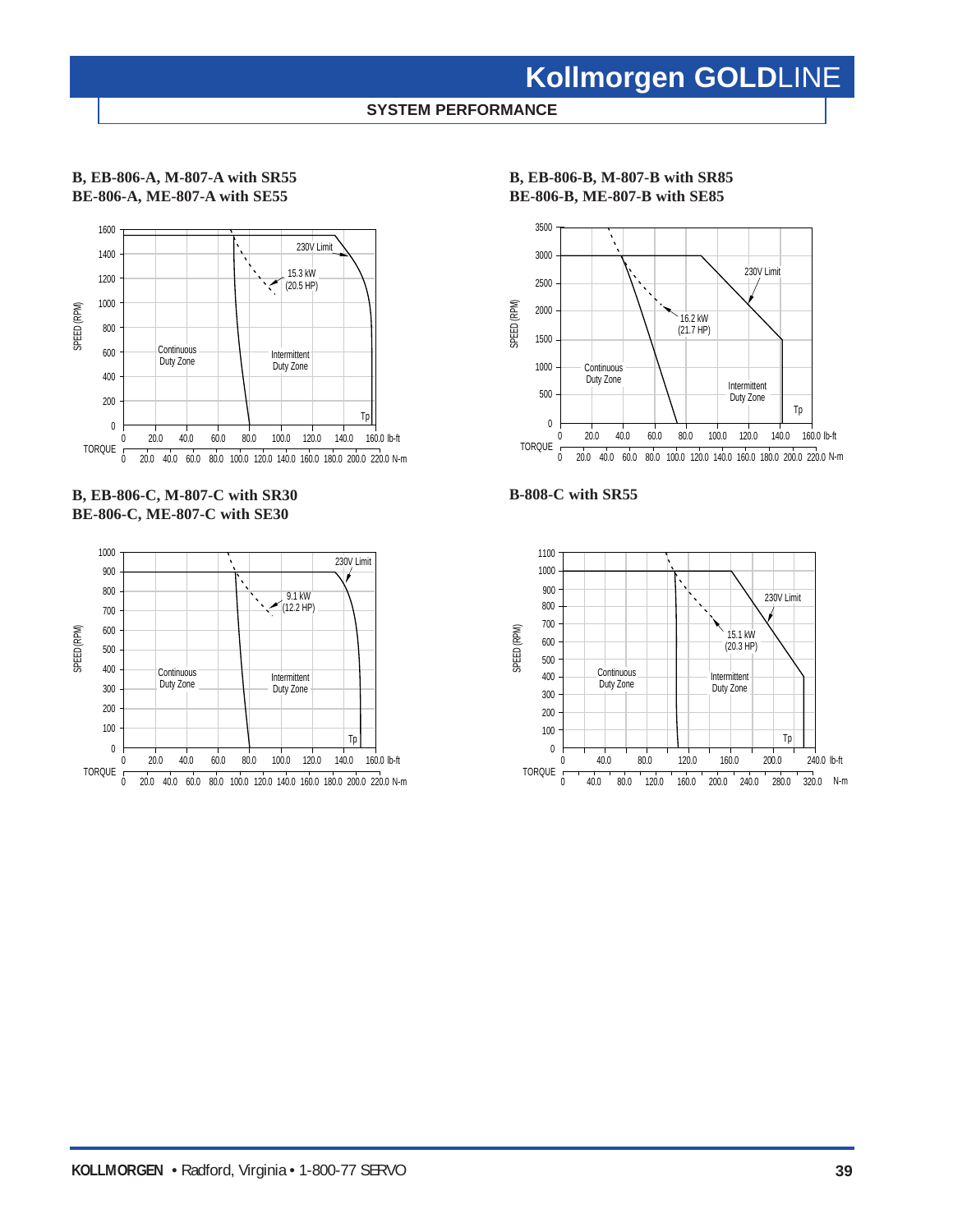**DIMENSIONS**

#### **B, M-80x-x-A3**



Notes:

1. BE and ME outline and dimension data and connector information

is available by contacting the Kollmorgen Customer Support Network.

2. Dimensions in mm (inches) Tolerances,unless otherwise specified:

metric: X decimal place  $\pm$ .4, XX decimal places  $\pm$ .13

inches: XX decimal places ±.015, XXX decimal places ±.005

|              | А             | в             |
|--------------|---------------|---------------|
| B-802        | 360.4 (14.19) | 300.5 (11.83) |
| $B-804$      | 449.9 (17.71) | 390.0 (15.35) |
| <b>B-806</b> | 539.4 (21.24) | 479.5 (18.88) |
| <b>B-808</b> | 628.9 (24.76) | 569.0 (22.40) |
| M-803        | 449.9 (17.71) | 390.0 (15.35) |
| M-805        | 539.4 (21.24) | 479.5 (18.88) |
| M-807        | 648.7 (25.54) | 588.8 (23.18) |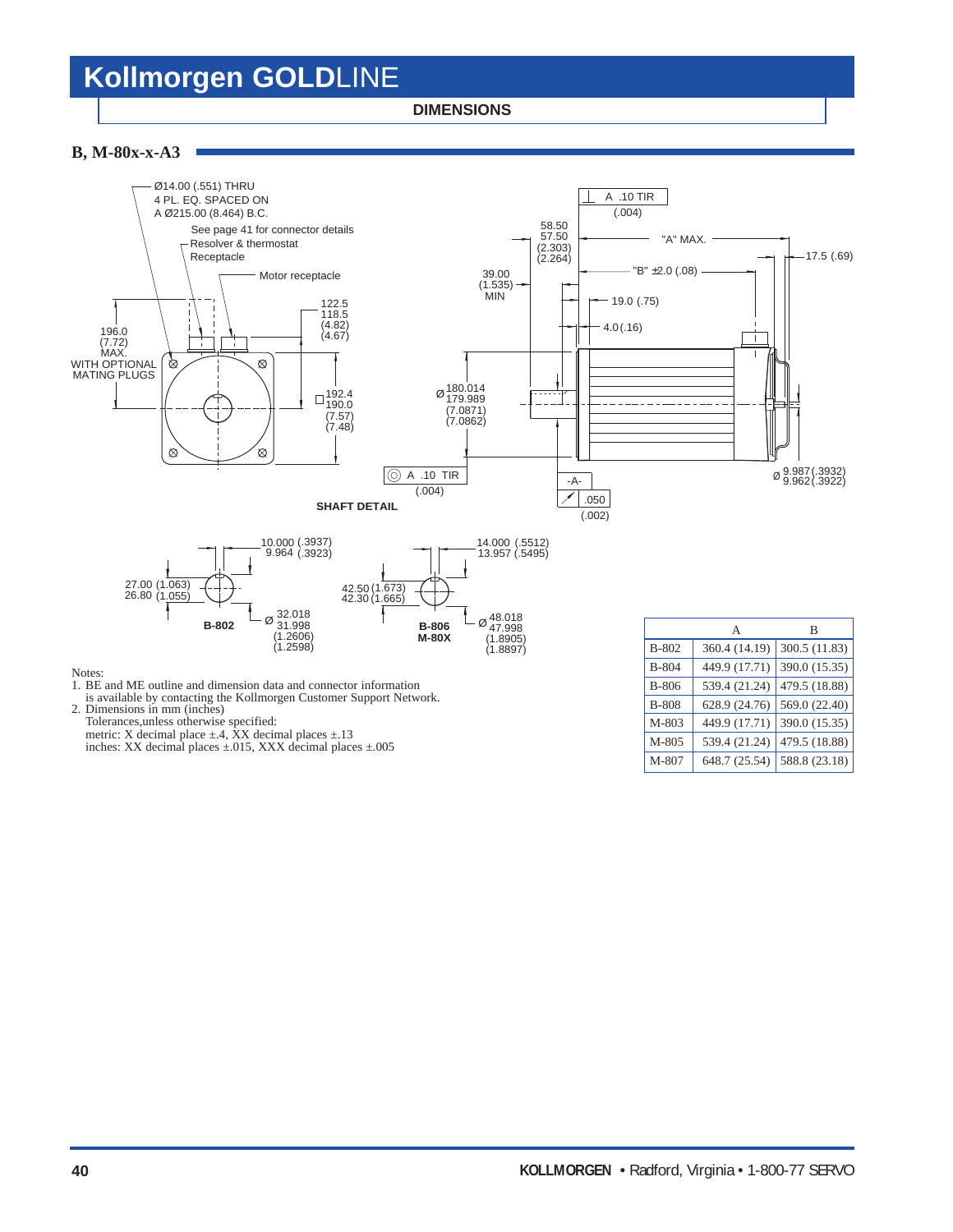**DIMENSIONS**

**EB-80x-x-11**



### **FLYING LEAD AND CONNECTOR PIN OUTS**



Note: Color codes are applicable for EB-80x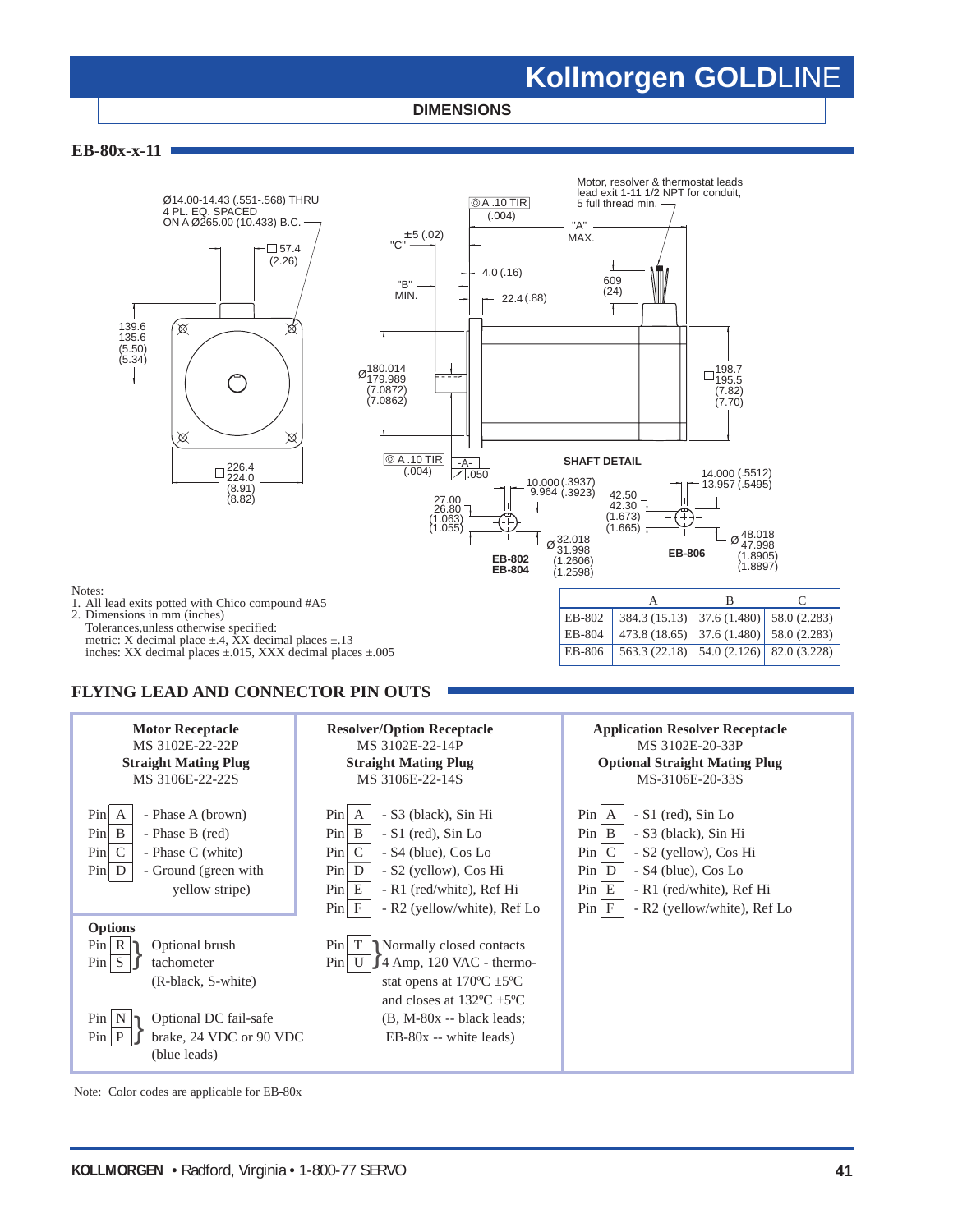### **80x OPTIONS**

### **Sealing** Fail-safe brake Additional feedback Brush-type tachometer<br>IP65 [pressure on shaft seal 90 VDC (.39) Amps Encoders 0.6% average/peak IP65 [pressure on shaft seal 90 VDC (.39) Amps Encoders 0.6% average/peak must not exceed 0.21 24 VDC (1.27) Amps Resolvers voltage ripple 24 VDC  $(1.27)$  Amps Holding torque:  $kg/cm<sup>2</sup>$  (3 PSI)] Holding torque:<br>IP67 [pressure on shaft seal 35.0 lb-ft (48.0 N-m) IP67 [pressure on shaft seal must not exceed 0.35 Inertia:<br>
kg/cm<sup>2</sup> (5 PSI)] 9.37 X

9.37  $X$  10<sup>-5</sup> lb-ft-s<sup>2</sup> 1.27 X 10-4 Kg-m2

### **B, BE-80x, M, ME-80x**

### **B-80x, M-80x BRAKE OPTION**



An integral electromagnetic fail-safe brake can be added to the rear of the motor. Operating in the POWER OFF/BRAKE ON mode, the brake provides 35.0 lb-ft (48.0 N-m) of torque for static parking and emergency braking.

#### **B-80x, M-80x RESOLVER OPTION**



**B-80x, M-80x ENCODER OPTION**



A feedback resolver option provides a directcoupled Size 11 brushless resolver. Protected by the motor housing, a wide choice of resolvers is available to be compatible with the majority of CNC and other loop controllers.

A feedback encoder adapter option provides direct coupling to a standard housed encoder. Encoder can be customer or factory supplied. Other mechanical variations are available by special request.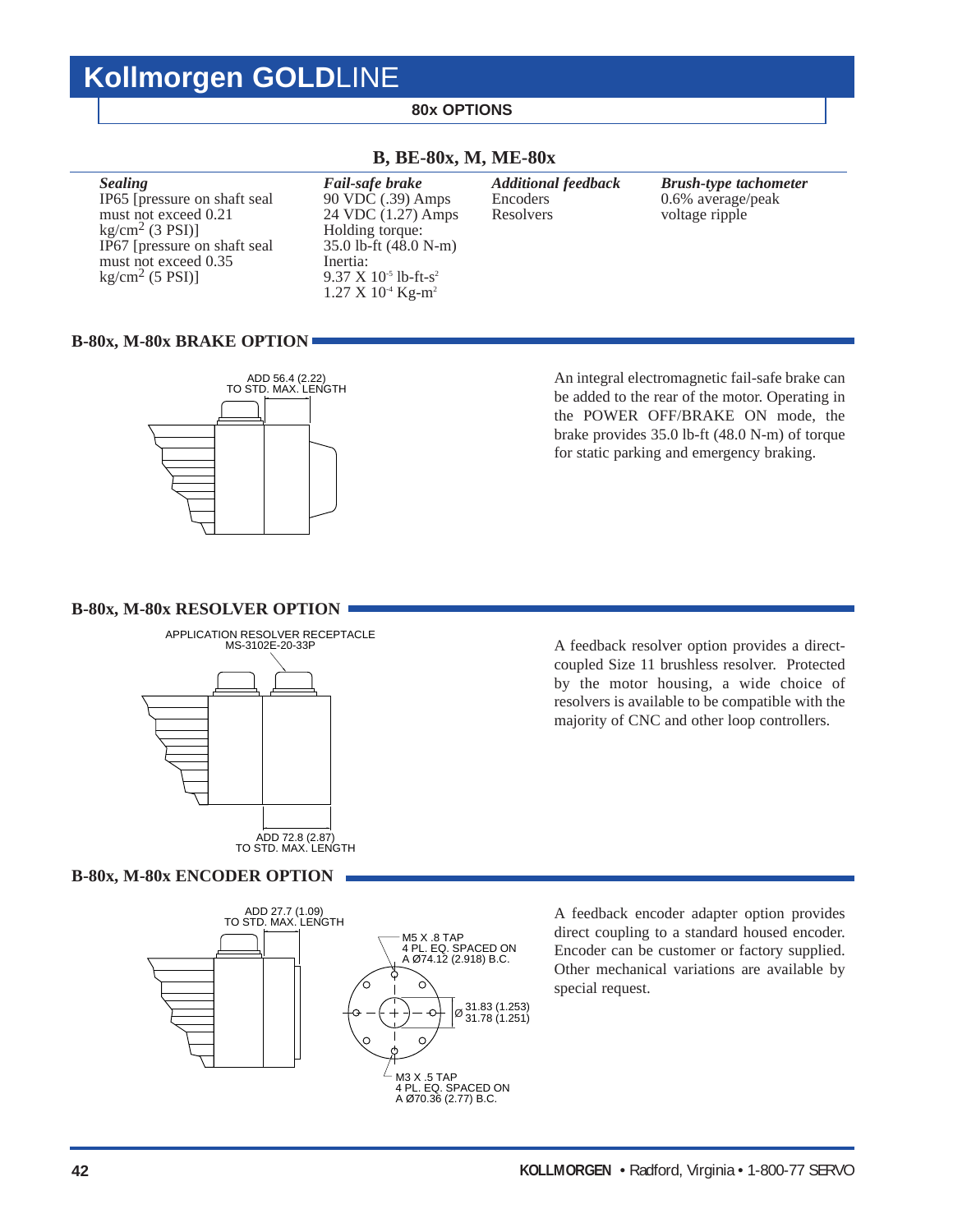### **80x OPTIONS**

### **B-80x, M-80x TACHOMETER OPTION**

An optional 0.6% average to peak voltage ripple DC tachometer is available to provide smooth speed control at extremely low speeds. It is offered in a range of sensitivities to suit particular application needs.



### **B-80x, M-80x BAYONET CONNECTOR OPTION**

Bayonet type MS connectors are available along with mating plugs or factory cables to allow easy connection to Kollmorgen amplifiers.

|                    | <b>Motor</b>       | <b>Resolver/Option</b> | <b>Application Resolver</b> |
|--------------------|--------------------|------------------------|-----------------------------|
| Receptacle         | $CIR-020R-32-17P*$ | MS-3122E-14-19P        | MS-3122E-14-12P             |
| <b>Mating Plug</b> | $CIR-06F-32-17S*$  | MS-3116F-14-19S        | MS-3116F-14-12S             |

\* or equivalent

### **BE-80x, ME-80x**

A commutation encoder for system feedback is incorporated into the BE and ME Series in place of the resolver that is used in the B and M Series. The commutation encoder includes all the data channels  $(A, \overline{A}, B, \overline{B}, I \text{ and } \overline{I})$  as well as the Hall effect channels.





### **BE-80x, ME-80x BRAKE OPTION**

An integral electromagnetic fail-safe brake can be added to the rear of the motor. Operating in a power off / brake on mode, the brake provides 35 lb-ft (48 N-m) of torque for static parking and emergency braking.



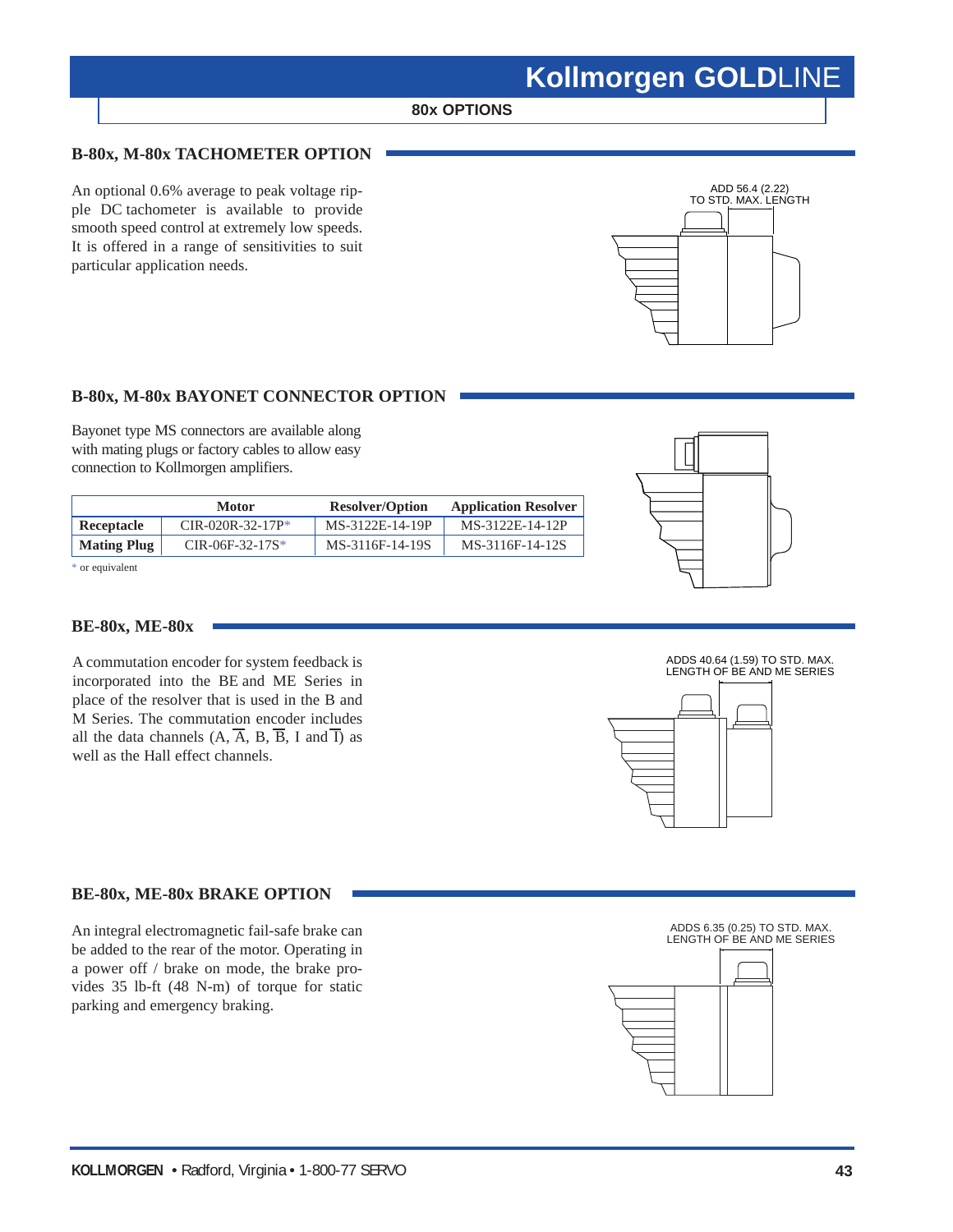### **ORDERING INFORMATION**

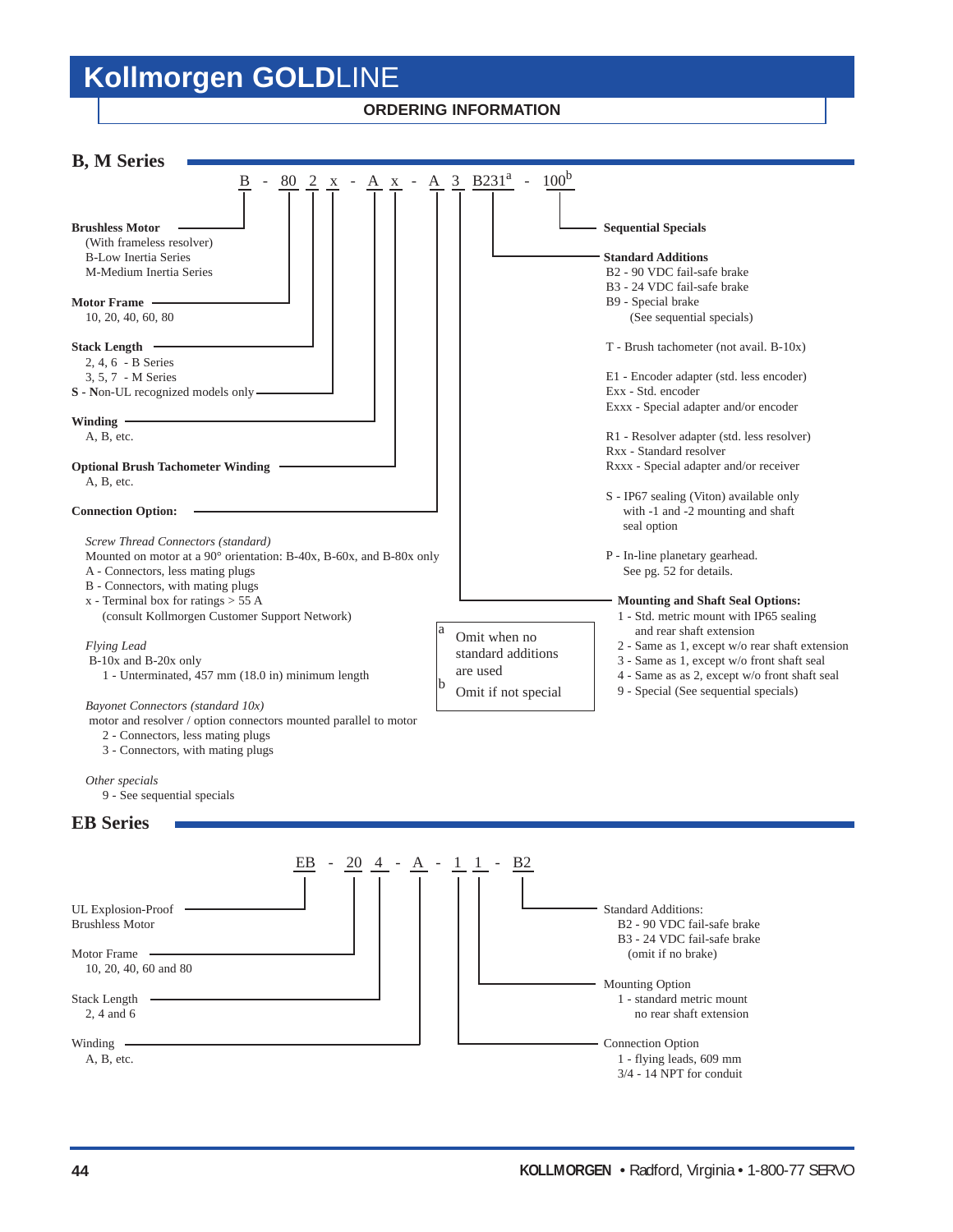**ORDERING INFORMATION**



*Other Specials* 9 - See sequential specials

Note: BE and ME Series outline and dimension data is available by contacting the Kollmorgen Customer Support Network.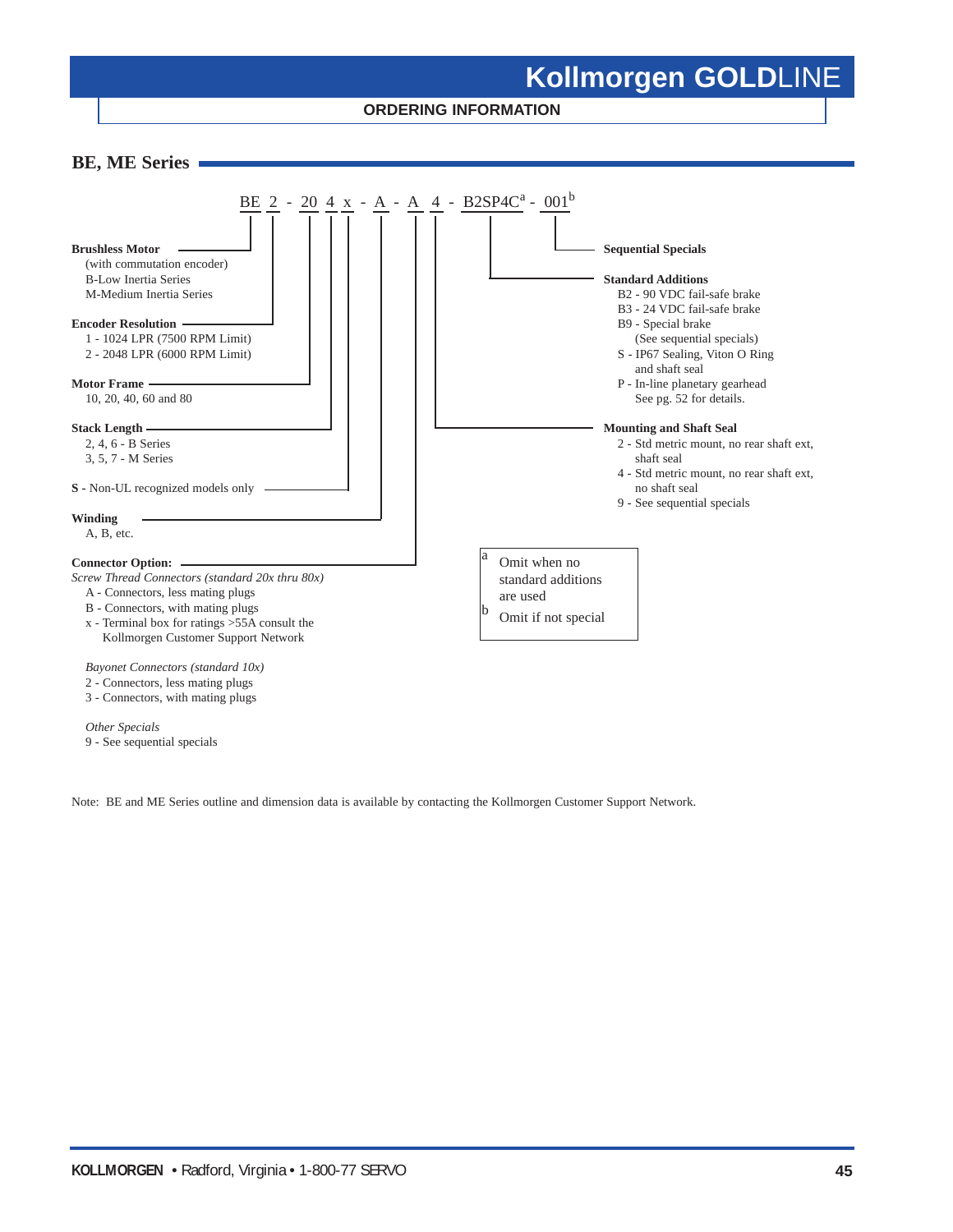### **GEARHEAD OPTION**



- **2.0 to 2549 N-m (1.5 to 1880 lb-ft) Continuous Stall Torque**
- **For B, BE, M and ME Series Motors**
- **Standard Ratios 3, 5, 10, 20 , 50 and 100**
- **As Low as 3 Arc Minute Backlash**

Kollmorgen **GOLD**LINE Gearheads for B, BE, M and ME Series Motors mount directly to the motor shaft. Available in multiple ratios, the gearheads multiply the motor's output torque leveraging the high-speed capabilities of Kollmorgen servomotors.

### **Higher Bandwidth**

More stable operation for large loads. Reduces the effective inertia of the load at the motor.

#### **Precise Positioning**

Facilitates more precise positioning of the load by multiplying the servo positioning resolution.

### **Multiple Ratios**

Provides flexibility to select the optimum, cost-effective product.

### **One Vendor Solution**

Eliminates the need for the customer to separately size and procure a gearhead.

### **Low Backlash**

Down to 3 arc minutes allows very accurate positioning.

### **Small Package/High-Torsional Stiffness**

Gearhead mounts directly to the motor's shaft. Fits into a tight space.

#### **High Reliability**

Long lasting, shrink disk coupling connects motor to gearhead.

#### **Long Life**

Both single and double stage gearheads contain only planetary gears.

- A totally self-lubricating (grease) system
- Input stage shares the torque across three gears, not one
- Reduces motor and gearhead bearing load

### **Cost Effective Solution for Low Speed, High-Torque Applications**

#### **Right-Angle Gearheads Available**

(Consult the Kollmorgen Customer Support Network)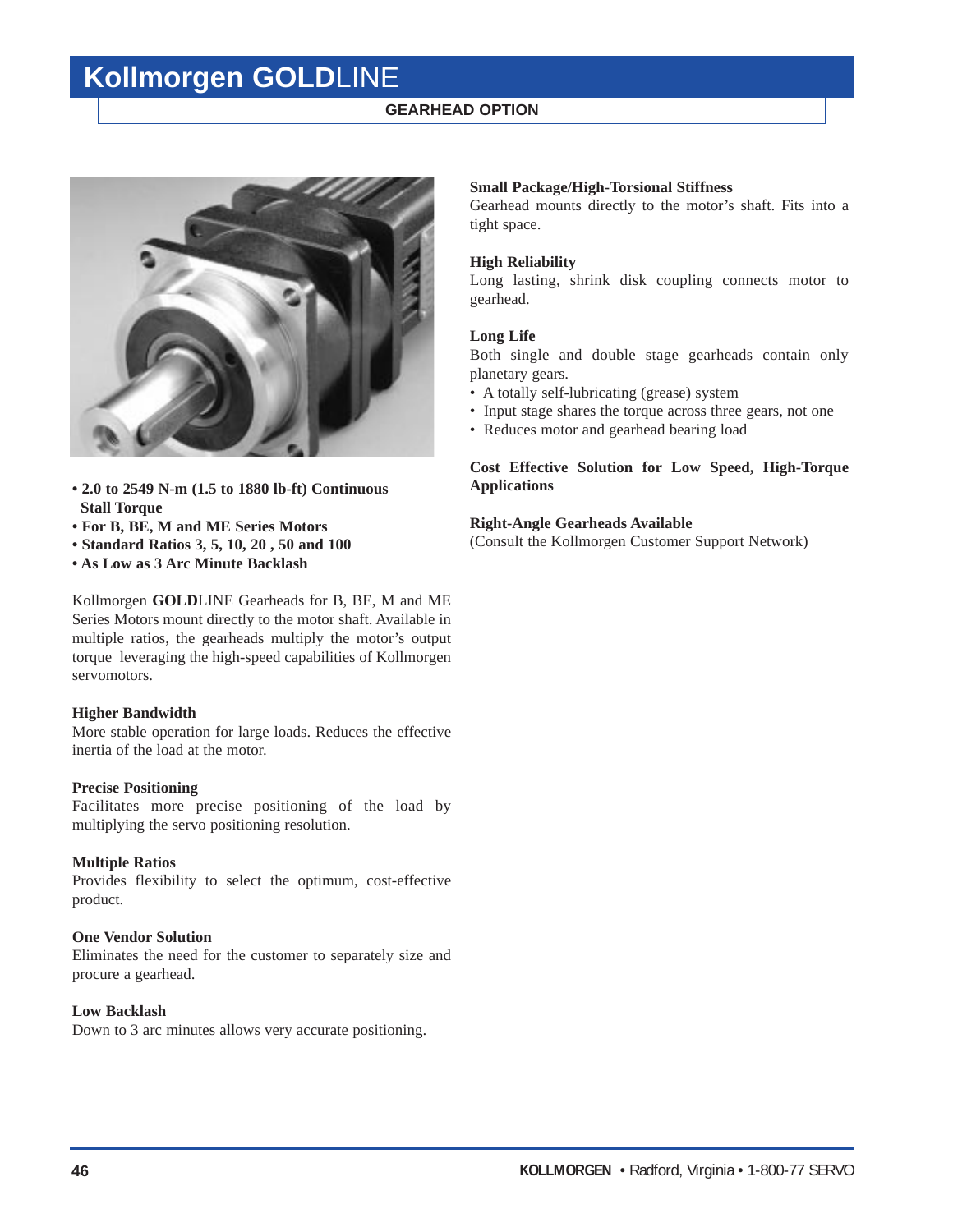**DIMENSIONS**



| <b>Reducer Model</b> |        |                                                                                       |        |       |                                                             |        |        |        |        |        |  |
|----------------------|--------|---------------------------------------------------------------------------------------|--------|-------|-------------------------------------------------------------|--------|--------|--------|--------|--------|--|
|                      | Size 1 |                                                                                       | Size 2 |       |                                                             | Size 3 |        | Size 4 |        | Size 5 |  |
|                      | in     | mm                                                                                    | in     | mm    | in                                                          | mm     | in     | mm     | in     | mm     |  |
| $\overline{A}$       | 2.4    | 61                                                                                    | 2.95   | 75    | 3.98                                                        | 101    | 5.55   | 141    | 7.17   | 182    |  |
| B                    | 0.22   | 5.6                                                                                   | 0.28   | 7     | 0.35                                                        | 9      | 0.43   | 11     | 0.53   | 13.5   |  |
| $\mathsf{C}$         | 2.68   | 68                                                                                    | 3.35   | 85    | 4.72                                                        | 120    | 6.496  | 165    | 8.46   | 215    |  |
| D                    | 2.3622 | 60                                                                                    | 2.7559 | 70    | 3.5433                                                      | 90     | 5.1181 | 130    | 6.2987 | 160    |  |
| E                    | 0.6299 | 16                                                                                    | 0.8661 | 22    | 1.2598                                                      | 32     | 1.5748 | 40     | 2.1654 | 55     |  |
| $\mathbf{F}$         | 1.89   | 48                                                                                    | 2.2    | 56    | 3.46                                                        | 88     | 4.41   | 112    | 4.41   | 112    |  |
| G (pilot width)      | 0.71   | 18                                                                                    | 0.77   | 19.5  | 1.1                                                         | 28     | 1.06   | 27     | 1.06   | 27     |  |
| H                    | 0.28   | 7                                                                                     | 0.31   | 8     | 0.39                                                        | 10     | 0.5    | 13     | 0.59   | 15     |  |
| I                    | N/A    | M <sub>5</sub>                                                                        | N/A    | M8    | N/A                                                         | M12    | N/A    | M12    | N/A    | M20    |  |
| J                    | 0.75   | 19                                                                                    | 0.75   | 19    | 0.8                                                         | 20     | 0.8    | 20     | 1.65   | 42     |  |
| $K$ (max)            | 3.75   | 95.3                                                                                  | 5.17   | 131.3 | 4.78                                                        | 121.4  | 6.41   | 162.8  | 8.06   | 204.7  |  |
| $L$ (max)            | 4.63   | 117.6                                                                                 | 6.04   | 153.4 | 6.04                                                        | 153.4  | 8.14   | 206.8  | 10.54  | 267.7  |  |
| M                    | 0.04   |                                                                                       | 0.04   | 1     | 0.08                                                        | 2      | 0.118  | 3      | 0.12   | 3      |  |
| N                    | 0.98   | 25                                                                                    | 1.26   | 32    | 1.97                                                        | 50     | 2.76   | 70     | 2.76   | 70     |  |
| $\Omega$             | 0.709  | 18                                                                                    | 0.965  | 24.5  | 1.38                                                        | 35     | 1.693  | 43     | 2.32   | 59     |  |
| P(sq)                | 0.197  | 5                                                                                     | 0.236  | 6     | 0.394                                                       | 10     | 0.472  | 12     | 0.6299 | 16     |  |
| X                    |        |                                                                                       |        |       | These dimensions will vary with the type of motor selected. |        |        |        |        |        |  |
| Y                    |        | Consult the appropriate Kollmorgen GOLDLINE motor section for exact motor dimensions. |        |       |                                                             |        |        |        |        |        |  |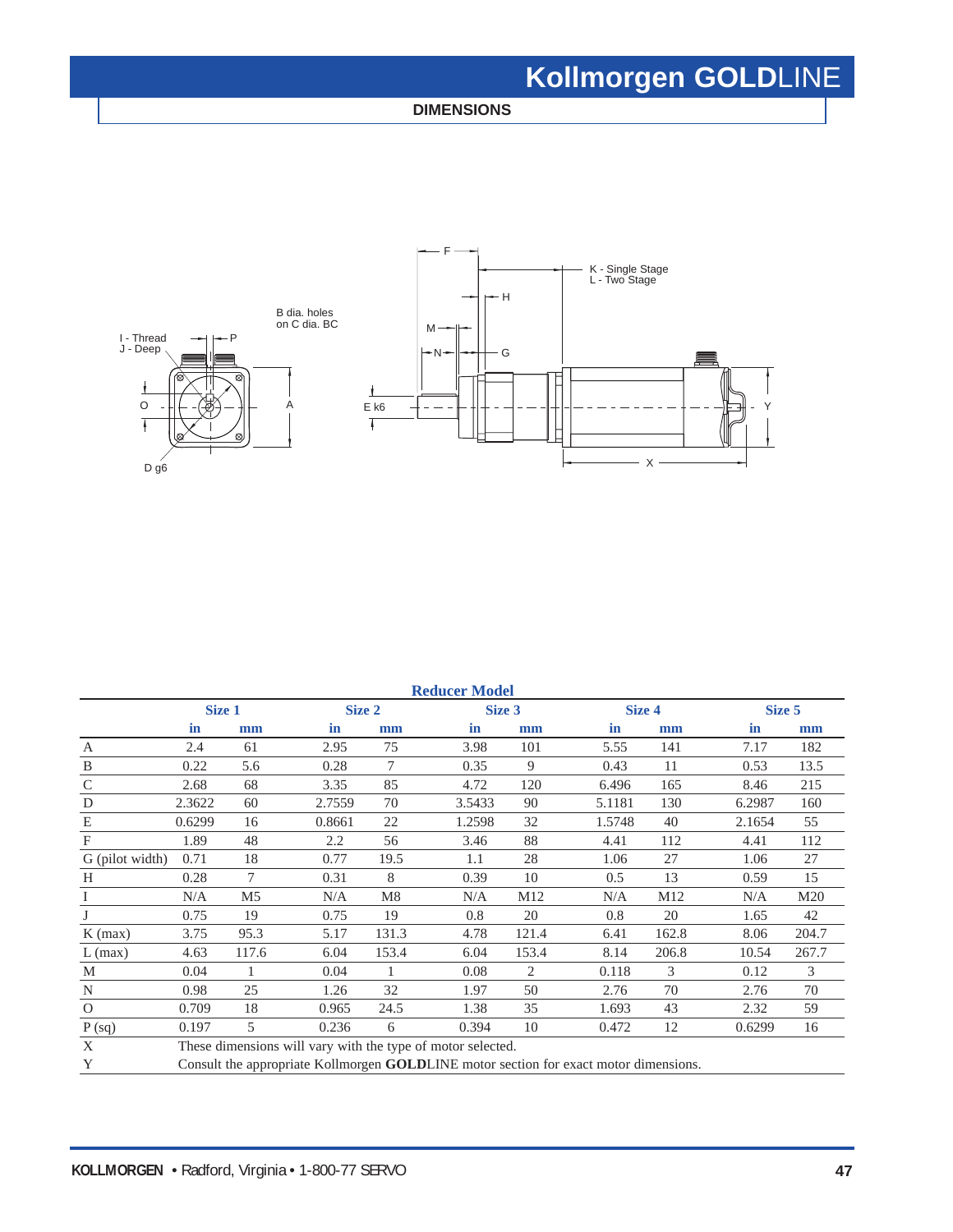### **PERFORMANCE DATA**

|                     |                                                                                                                  |                | <b>Reducer Ratio XX/1</b> |                             |
|---------------------|------------------------------------------------------------------------------------------------------------------|----------------|---------------------------|-----------------------------|
| <b>Motor Models</b> | <b>Gearmotor Data</b>                                                                                            | 3              | 5                         | <b>10</b>                   |
|                     | <b>Gearhead Size</b>                                                                                             |                |                           | 1                           |
| $B-102-A$           | Tc $(lb-ft / N-m)$                                                                                               | 1.54 / 2.09    | 2.57 / 3.48               | 5.13 / 6.96                 |
| <b>BE-102-A</b>     | Tp $(lb$ -ft / N-m)                                                                                              | 4.05 / 5.49    | 6.75 / 9.15               | 13.5 / 18.3                 |
| $M-103-A$           | N Max (RPM)                                                                                                      | 1667           | 1000                      | 500                         |
| $ME-103-A$          | $(B-102-A$ Jgm x $10^4$ (lb-ft-sec <sup>2</sup> /kg-m <sup>2</sup> )                                             | 0.420 / 0.57   | 0.309 / 0.419             | 0.287 / 0.389               |
| EB-102-A            | $(M-103-A$ Jgm x $10^4$ (lb-ft-sec <sup>2</sup> /kg-m <sup>2</sup> )                                             | 1.755 / 2.38   | 1.645 / 2.23              | 1.623 / 2.200               |
|                     | <b>Gearhead Size</b>                                                                                             | 1              | $\mathbf{1}$              | 1                           |
| $B-104-A$           | Tc $(lb-ft / N-m)$                                                                                               | 3.00 / 4.06    | 5.00 / 6.77               | 9.99 / 13.5                 |
| <b>BE-104-A</b>     | Tp $(lb-ft / N-m)$                                                                                               | 7.88 / 10.7    | 13.1 / 17.8               | 26.3 / 35.6                 |
| $M-105-A$           | N Max (RPM)                                                                                                      | 1667           | 1000                      | 500                         |
| $ME-105-A$          | $(B-104-A$ Jgm x $10^4$ (lb-ft-sec <sup>2</sup> /kg-m <sup>2</sup> )                                             | 0.532 / 0.721  | 0.421 / 0.571             | 0.399 / 0.541               |
| EB-104-A            | $(M-105-A$ Jgm x $10^4$ (lb-ft-sec <sup>2</sup> /kg-m <sup>2</sup> )                                             | 2.685 / 3.64   | 2.574 / 3.49              | 2.552 / 3.460               |
|                     | <b>Gearhead Size</b>                                                                                             | $\mathbf{1}$   | $\mathbf{1}$              | $\mathbf{1}$                |
| $B-106-A$           | Tc $(lb-ft / N-m)$                                                                                               | 4.37 / 5.93    | 7.29 / 9.88               | 14.6 / 19.8                 |
| <b>BE-106-A</b>     | Tp $(lb-ft / N-m)$                                                                                               | 8.32 / 11.3    | 13.9 / 18.8               | 27.7 / 37.6                 |
| $M-107-A$           | N Max (RPM)                                                                                                      | 1400           | 840                       | 420                         |
| <b>ME-107-A</b>     | $(B-106-A$ Jgm x $10^4$ (lb-ft-sec <sup>2</sup> /kg-m <sup>2</sup> )                                             | 0.756 / 1.03   | 0.645 / 0.875             | 0.623 / 0.845               |
| EB-106-A            | $(M-107-A$ Jgm x $10^4$ (lb-ft-sec <sup>2</sup> /kg-m <sup>2</sup> )                                             | 4.175 / 5.66   | 4.064 / 5.510             | 4.042 / 5.480               |
|                     | <b>Gearhead Size</b>                                                                                             | $\overline{2}$ | $\overline{2}$            | $\overline{2}$              |
| $B-202-B$           | Tc $(lb-ft / N-m)$                                                                                               | 4.86 / 6.59    | 8.10 / 11.0               | 16.2 / 22.0                 |
| <b>BE-202-B</b>     | $Tp$ (lb-ft / N-m)                                                                                               | 9.18 / 12.4    | 15.3 / 20.7               | 30.6 / 41.5                 |
| $M-203-B$           | N Max (RPM)                                                                                                      | 1267           | 760                       | 380                         |
| $ME-203-B$          | $(B-202-A$ Jgm x $10^4$ (lb-ft-sec <sup>2</sup> /kg-m <sup>2</sup> )                                             | 1.10 / 1.50    | 0.971 / 1.32              | 0.904 / 1.23                |
| $EB-202-B$          | $(M-203-A$ Jgm x $10^4$ (lb-ft-sec <sup>2</sup> /kg-m <sup>2</sup> )                                             | 6.53 / 8.86    | 6.402 / 8.68              | 6.336 / 8.59                |
|                     | <b>Gearhead Size</b>                                                                                             | $\overline{2}$ | $\overline{2}$            | 3                           |
| $B-204-B$           | Tc $(lb-ft / N-m)$                                                                                               | 8.26 / 11.2    | 13.8 / 18.7               | 27.5 / 37.3                 |
| <b>BE-204-B</b>     | Tp $(lb$ -ft / N-m $)$                                                                                           | 20.0 / 27.1    | 33.3 / 45.1               | 66.6 / 90.3                 |
| $M-205-B$           | N Max (RPM)                                                                                                      | 1200           | 720                       | 360                         |
| $ME-205-B$          | (B-204-A Jgm x $10^4$ (lb-ft-sec <sup>2</sup> /kg-m <sup>2</sup> )                                               | 1.64 / 2.23    | 1.51 / 2.05               | 2.09 / 2.83                 |
| EB-204-B            | $(M-205-A$ Jgm x $10^4$ (lb-ft-sec <sup>2</sup> /kg-m <sup>2</sup> )                                             | 8.80 / 11.93   | 8.67 / 11.75              | 9.24 / 12.53                |
|                     | <b>Gearhead Size</b>                                                                                             | $\overline{2}$ | $\overline{2}$            | $\overline{\mathbf{3}}$     |
| <b>B-206-B</b>      | Tc $(lb-ft / N-m)$                                                                                               | 12.7 / 17.2    | 21.1 / 28.6               | $\star$ 29.5 / 40.0 $\star$ |
| <b>BE-206-B</b>     | $Tp$ (lb-ft / N-m)                                                                                               | 25.9 / 35.1    | 43.2 / 58.6               | 86.4 / 117                  |
| $M-207-B$           | N Max (RPM)                                                                                                      | 933            | 560                       | 280                         |
| ME-207-B            | (B-206-A Jgm x $10^4$ (lb-ft-sec <sup>2</sup> /kg-m <sup>2</sup> )                                               | 2.22 / 3.01    | 2.09 / 2.83               | 2.66 / 3.61                 |
| EB-206-B            | $(M-207-A$ Jgm x $10^4$ (lb-ft-sec <sup>2</sup> /kg-m <sup>2</sup> )                                             | 13.65 / 18.50  | 13.51 / 18.32             | 14.09 / 19.10               |
|                     | <b>Gearhead Size</b>                                                                                             | 3              | 3                         | $\overline{\mathbf{4}}$     |
| $B-402-B$           | Tc $(lb-ft / N-m)$                                                                                               | 13.7 / 18.6    | 22.8 / 31.0               | 45.7 / 61.9                 |
| <b>BE-402-B</b>     | $Tp$ (lb-ft / N-m)                                                                                               | 26.3 / 35.7    | 43.9 / 59.5               | 87.8 / 119                  |
| M-403-B             | N Max (RPM)                                                                                                      | 1000           | 600                       | 300                         |
| ME-403-B            | $(B-402-A$ Jgm x $10^4$ (lb-ft-sec <sup>2</sup> /kg-m <sup>2</sup> )                                             | 4.89 / 6.63    | 3.56 / 4.83               | 4.52 / 6.13                 |
| EB-402-B            | $(M-403-A$ Jgm x $10^4$ (lb-ft-sec <sup>2</sup> /kg-m <sup>2</sup> )                                             | 21.61 / 29.3   | 20.28 / 27.5              | 21.24 / 28.8                |
|                     | <b>Gearhead Size</b>                                                                                             | 3              | 3                         | 4                           |
| B-404-B             | Tc $(lb-ft / N-m)$                                                                                               | 25.5 / 34.6    | 42.5 / 57.7               | $\star$ 70.1 / 95.0 $\star$ |
| <b>BE-404-B</b>     | $Tp$ (lb-ft / N-m)                                                                                               | 51.3 / 69.6    | 85.5 / 116                | 171.0 / 231.8               |
| M-405-B             | N Max (RPM)                                                                                                      | 833            | 500                       | 250                         |
| ME-405-B            | $(B-404-A Jg m x 104 (lb-ft-sec2/kg-m2)$<br>$(M-405-A$ Jgm x $10^4$ (lb-ft-sec <sup>2</sup> /kg-m <sup>2</sup> ) | 7.35 / 9.96    | 6.02 / 8.16               | 6.98 / 9.46                 |
| EB-404-B            |                                                                                                                  | 35.03 / 47.5   | 33.71 / 45.7              | 34.67 / 47                  |
|                     | <b>Gearhead Size</b>                                                                                             | 3              | 3                         | $\overline{\mathbf{4}}$     |
| B-406-B             | Tc (lb-ft $/$ N-m)                                                                                               | 32.8 / 44.4    | 54.6 / 74.1               | $\star$ 70.1 / 95.0 $\star$ |
| <b>BE-406-B</b>     | Tp $(lb$ -ft / N-m)                                                                                              | 76.4 / 104     | 127 / 173                 | 255 / 345                   |
| M-407-B             | N Max (RPM)                                                                                                      | 1067           | 640                       | 320                         |
| ME-407-B            | (B-406-A Jgm x $10^4$ (lb-ft-sec <sup>2</sup> /kg-m <sup>2</sup> )                                               | 9.36 / 12.7    | 8.03 / 10.9               | 8.99 / 12.2                 |
| EB-406-B            | $(M-407-A$ Jgm x $10^4$ (lb-ft-sec <sup>2</sup> /kg-m <sup>2</sup> )                                             | 50.97 / 69.1   | 49.64 / 67.3              | 50.60 / 68.6                |
|                     | * Requires amplifier compensation that limits normal motor maximum performance.                                  |                |                           |                             |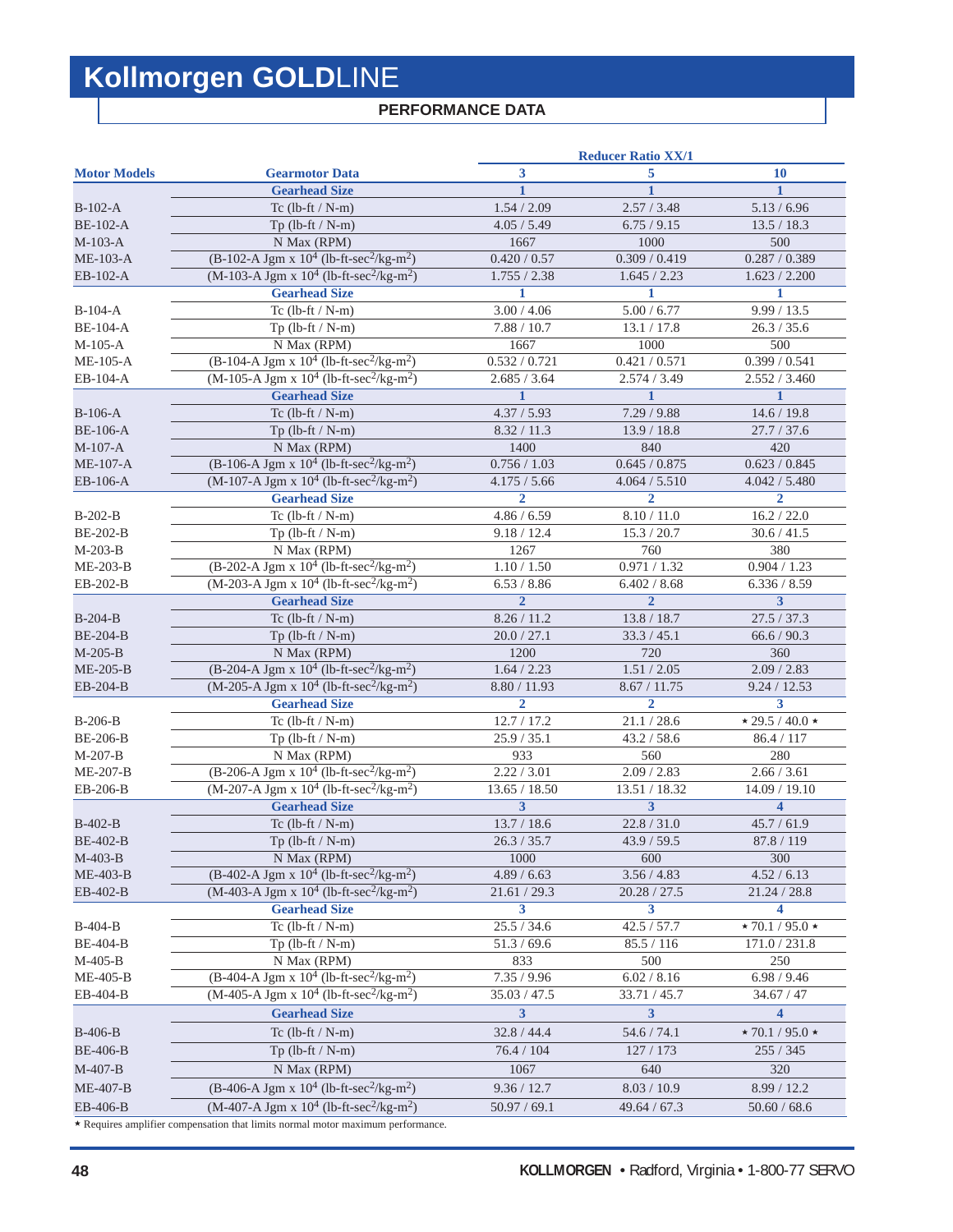### **PERFORMANCE DATA**

|                     |                                                                                     | <b>Reducer Ratio XX/1</b> |                           |                                                            |  |  |
|---------------------|-------------------------------------------------------------------------------------|---------------------------|---------------------------|------------------------------------------------------------|--|--|
| <b>Motor Models</b> | <b>Gearmotor Data</b>                                                               | 20                        | 50                        | <b>100</b>                                                 |  |  |
|                     | <b>Gearhead Size</b>                                                                | $\mathbf{1}$              | 1                         | $\overline{2}$                                             |  |  |
| $B-102-A$           | Tc $(lb-ft / N-m)$                                                                  | 9.69 / 13.1               | 24.2 / 32.8               | $* 25.6 / 34.7 *$                                          |  |  |
| <b>BE-102-A</b>     | Tp $(lb-ft / N-m)$                                                                  | 25.5 / 34.6               | 63.8 / 86.4               | $\overline{\star 89.5}$ / 121 $\star$                      |  |  |
| $M-103-A$           | N Max (RPM)                                                                         | 250                       | 100                       | 50                                                         |  |  |
| $ME-103-A$          | $(B-102-A$ Jgm x $10^4$ (lb-ft-sec <sup>2</sup> /kg-m <sup>2</sup> )                | 0.32 / 0.44               | 0.287 / 0.389             | 0.375 / 0.509                                              |  |  |
| EB-102-A            | $(M-103-A$ Jgm x $10^4$ (lb-ft-sec <sup>2</sup> /kg-m <sup>2</sup> )                | 1.66 / 2.25               | 1.623 / 2.200             | 1.711 / 2.320                                              |  |  |
|                     | <b>Gearhead Size</b>                                                                | 1                         | $\overline{2}$            | $\overline{2}$                                             |  |  |
| $B-104-A$           | Tc $(lb-ft / N-m)$                                                                  | 18.9 / 25.6               | 47.2 / 64.0               | $* 25.6 / 34.7 *$                                          |  |  |
| <b>BE-104-A</b>     | Tp $(lb-ft / N-m)$                                                                  | 49.6 / 67.3               | 124/168                   | $* 89.5 / 121 *$                                           |  |  |
| $M-105-A$           | N Max (RPM)                                                                         | 250                       | 100                       | 50                                                         |  |  |
| $ME-105-A$          | $(B-104-A$ Jgm x $10^4$ (lb-ft-sec <sup>2</sup> /kg-m <sup>2</sup> )                | 0.44 / 0.59               | 0.495 / 0.671             | 0.488 / 0.661                                              |  |  |
| EB-104-A            | $(M-105-A$ Jgm x $10^4$ (lb-ft-sec <sup>2</sup> /kg-m <sup>2</sup> )                | 2.59 / 3.51               | 2.648 / 3.590             | 2.641 / 3.580                                              |  |  |
|                     | <b>Gearhead Size</b>                                                                | $\mathbf{1}$              | $\overline{2}$            | $\overline{2}$                                             |  |  |
|                     |                                                                                     |                           |                           |                                                            |  |  |
| $B-106-A$           | Tc $(lb-ft / N-m)$                                                                  | 27.5 / 37.3               | 68.9 / 93.3               | $* 25.6 / 34.7 *$<br>$\overline{\star 89.5}$ / 121 $\star$ |  |  |
| <b>BE-106-A</b>     | Tp $(lb-ft / N-m)$                                                                  | 52.4 / 71.0               | 131 / 177                 |                                                            |  |  |
| $M-107-A$           | N Max (RPM)                                                                         | 210                       | 84                        | 42                                                         |  |  |
| $ME-107-A$          | $(B-106-A$ Jgm x $10^4$ (lb-ft-sec <sup>2</sup> /kg-m <sup>2</sup> )                | 0.660 / 0.895             | 0.719 / 0.975             | 0.712 / 0.965                                              |  |  |
| EB-106-A            | $(M-107-A$ Jgm x $10^4$ (lb-ft-sec <sup>2</sup> /kg-m <sup>2</sup> )                | 4.079 / 5.530             | 4.138 / 5.610             | 4.130 / 5.600                                              |  |  |
|                     | <b>Gearhead Size</b>                                                                | $\overline{2}$            | $\overline{2}$            | $\overline{2}$                                             |  |  |
| B-202-B             | Tc $(lb-ft / N-m)$                                                                  | 30.6 / 41.5               | 77 / 104                  | $\star$ 25.6 / 34.7 $\star$                                |  |  |
| <b>BE-202-B</b>     | Tp $(lb-ft / N-m)$                                                                  | $\overline{57.8}$ / 78.4  | 145 / 196                 | $*89.5/121*$                                               |  |  |
| $M-203-B$           | N Max (RPM)                                                                         | 190                       | 76                        | $\overline{38}$                                            |  |  |
| $ME-203-B$          | (B-202-A Jgm x $10^4$ (lb-ft-sec <sup>2</sup> /kg-m <sup>2</sup> )                  | 0.926 / 1.26              | 0.890 / 1.21              | 0.882 / 1.20                                               |  |  |
| EB-202-B            | $(M-203-A$ Jgm x $10^4$ (lb-ft-sec <sup>2</sup> /kg-m <sup>2</sup> )                | 6.358 / 8.62              | 6.321 / 8.57              | 6.314 / 8.56                                               |  |  |
|                     | <b>Gearhead Size</b>                                                                | $\overline{2}$            | 3                         | $\mathbf{3}$                                               |  |  |
| <b>B-204-B</b>      | Tc $(lb-ft / N-m)$                                                                  | 52.0 / 70.5               | $* 122 / 165 *$           | $*$ 40.6 / 55.0 $*$                                        |  |  |
| <b>BE-204-B</b>     | Tp $(lb-ft / N-m)$                                                                  | 126 / 171                 | 315 / 427                 | $\star$ 148 / 201 $\star$                                  |  |  |
| $M-205-B$           | N Max (RPM)                                                                         | 180                       | $\overline{72}$           | $\overline{36}$                                            |  |  |
| $ME-205-B$          | (B-204-A Jgm x $10^4$ (lb-ft-sec <sup>2</sup> /kg-m <sup>2</sup> )                  | 1.47 / 1.99               | 2.01 / 2.73               | 2.01 / 2.73                                                |  |  |
| EB-204-B            | $(M-205-A$ Jgm x $10^4$ (lb-ft-sec <sup>2</sup> /kg-m <sup>2</sup> )                | 8.62 / 11.69              | 9.17 / 12.43              | 9.17 / 12.43                                               |  |  |
|                     | <b>Gearhead Size</b>                                                                | $\overline{\mathbf{3}}$   | 3                         | 3                                                          |  |  |
| <b>B-206-B</b>      | Tc $(lb-ft / N-m)$                                                                  | 79.7 / 108                | $\star$ 122 / 165 $\star$ | $\star$ 40.6 / 55 $\star$                                  |  |  |
| <b>BE-206-B</b>     | Tp $(lb-ft / N-m)$                                                                  | 163 / 221                 | 361 / 490                 | $\star$ 148 / 201 $\star$                                  |  |  |
| $M-207-B$           | N Max (RPM)                                                                         | 140                       | 56                        | 28                                                         |  |  |
| ME-207-B            | $(B-206-A$ Jgm x $10^4$ (lb-ft-sec <sup>2</sup> /kg-m <sup>2</sup> )                | 2.81/3.81                 | 2.59 / 3.51               | 2.59 / 3.51                                                |  |  |
| EB-206-B            | $(M-207-A$ Jgm x $10^4$ (lb-ft-sec <sup>2</sup> /kg-m <sup>2</sup> )                | 14.24 / 19.30             | 14.01 / 19.00             | 14.01/19.00                                                |  |  |
|                     | <b>Gearhead Size</b>                                                                | $\overline{\mathbf{3}}$   | $\overline{\mathbf{4}}$   | $\overline{\mathbf{4}}$                                    |  |  |
| B-402-B             | Tc $(lb-ft / N-m)$                                                                  | 86 / 117                  | 216 / 292                 | $\star$ 95.9 / 130 $\star$                                 |  |  |
| <b>BE-402-B</b>     | Tp $(lb-ft / N-m)$                                                                  | 166 / 225                 | 414 / 562                 | $\star$ 333 / 451 $\star$                                  |  |  |
| M-403-B             |                                                                                     | 150                       | $\overline{60}$           |                                                            |  |  |
|                     | N Max (RPM)<br>$(B-402-A$ Jgm x $10^4$ (lb-ft-sec <sup>2</sup> /kg-m <sup>2</sup> ) |                           |                           | 30                                                         |  |  |
| ME-403-B            |                                                                                     | 3.34 / 4.53               | 4.23 / 5.73               | 4.23 / 5.73                                                |  |  |
| EB-402-B            | $(M-403-A$ Jgm x $10^4$ (lb-ft-sec <sup>2</sup> /kg-m <sup>2</sup> )                | 20.06 / 27.2              | 20.95 / 28.4              | 20.95 / 28.4                                               |  |  |
|                     | <b>Gearhead Size</b>                                                                | 4                         | 4                         | 4                                                          |  |  |
| <b>B-404-B</b>      | Tc $(lb-ft / N-m)$                                                                  | 161 / 218                 | $\star$ 291 / 395 $\star$ | $\star$ 95.9 / 130 $\star$                                 |  |  |
| <b>BE-404-B</b>     | Tp $(lb-ft / N-m)$                                                                  | 323 / 438                 | 808 / 1095                | $\star$ 333 / 451 $\star$                                  |  |  |
| $M-405-B$           | N Max (RPM)                                                                         | 125                       | 50                        | 25                                                         |  |  |
| ME-405-B            | $(B-404-A$ Jgm x $10^4$ (lb-ft-sec <sup>2</sup> /kg-m <sup>2</sup> )                | 7.35 / 9.96               | 6.68 / 9.06               | 6.68 / 9.06                                                |  |  |
| EB-404-B            | $(M-405-A$ Jgm x $10^4$ (lb-ft-sec <sup>2</sup> /kg-m <sup>2</sup> )                | 35.03 / 47.5              | 34.37 / 46.6              | 34.37 / 46.6                                               |  |  |
|                     | <b>Gearhead Size</b>                                                                | $\overline{\mathbf{4}}$   | 4                         | 4                                                          |  |  |
| <b>B-406-B</b>      | Tc $(lb-ft / N-m)$                                                                  | 206 / 280                 | $\star$ 291 / 395 $\star$ | $*95.9/130*$                                               |  |  |
| <b>BE-406-B</b>     | Tp $(lb-ft / N-m)$                                                                  | 481 / 652                 | 1203 / 1631               | $\star$ 333 / 451 $\star$                                  |  |  |
| $M-407-B$           | N Max (RPM)                                                                         | 160                       | 64                        | 32                                                         |  |  |
|                     |                                                                                     |                           |                           |                                                            |  |  |
| ME-407-B            | (B-406-A Jgm x $10^4$ (lb-ft-sec <sup>2</sup> /kg-m <sup>2</sup> )                  | 9.36 / 12.7               | 8.70 / 11.8               | 8.70 / 11.8                                                |  |  |
| EB-406-B            | $(M-407-A$ Jgm x $10^4$ (lb-ft-sec <sup>2</sup> /kg-m <sup>2</sup> )                | 50.97 / 69.1              | 50.30 / 68.2              | 50.30 / 68.2                                               |  |  |
|                     | * Requires amplifier compensation that limits normal motor maximum performance.     |                           |                           |                                                            |  |  |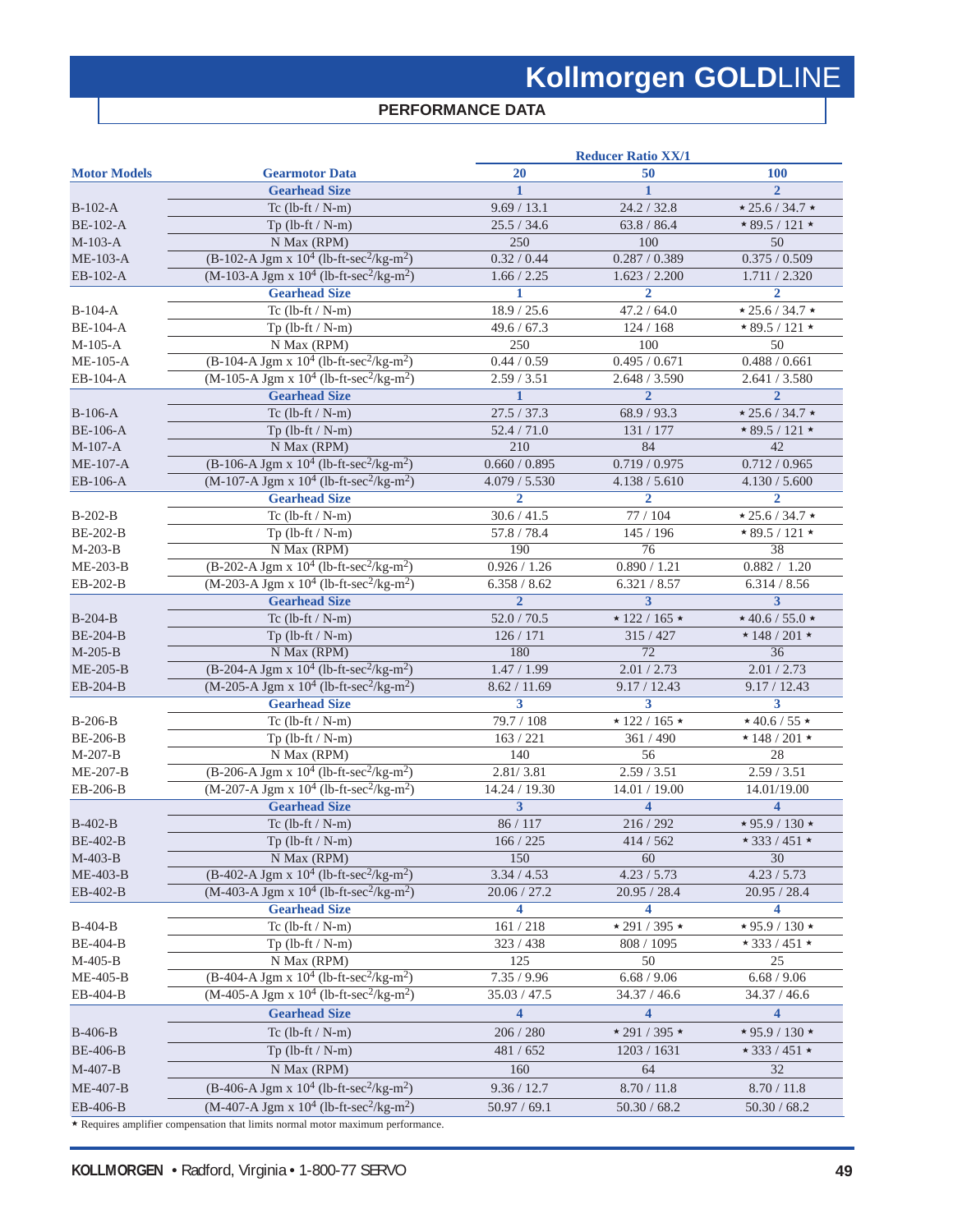### **PERFORMANCE DATA**

|                     |                                                                      | <b>Reducer Ratio XX/1</b> |                         |                           |  |  |
|---------------------|----------------------------------------------------------------------|---------------------------|-------------------------|---------------------------|--|--|
| <b>Motor Models</b> | <b>Gearmotor Data</b>                                                | 3                         | 5                       | <b>10</b>                 |  |  |
|                     | <b>Gearhead Size</b>                                                 | 3                         | 3                       | 5                         |  |  |
| $B-602-B$           | Tc $(lb-ft / N-m)$                                                   | 28.1 / 38.1               | 46.8 / 63.5             | 93.6 / 127                |  |  |
| <b>BE-602-B</b>     | $Tp$ (lb-ft / N-m)                                                   | 61.6 / 83.5               | 103 / 139               | 205 / 278                 |  |  |
| $M-603-B$           | N Max (RPM)                                                          | 1000                      | 600                     | 300                       |  |  |
| ME-603-B            | (B-602-A Jgm x $10^4$ (lb-ft-sec <sup>2</sup> /kg-m <sup>2</sup> )   | 10.1 / 13.7               | 8.76 / 11.9             | 13.1 / 17.8               |  |  |
| EB-602-B            | $(M-603-A$ Jgm x $10^4$ (lb-ft-sec <sup>2</sup> /kg-m <sup>2</sup> ) | 59.7 / 80.9               | 58.34 / 79.1            | 62.7 / 85.0               |  |  |
|                     | <b>Gearhead Size</b>                                                 | 4                         | 4                       | 5                         |  |  |
| $B-604-B$           | Tc $(lb-ft / N-m)$                                                   | 54.0 / 73.2               | 90.0 / 122              | 180 / 244                 |  |  |
| <b>BE-604-B</b>     | $Tp$ (lb-ft / N-m)                                                   | 127 / 172                 | 211/286                 | 422 / 572                 |  |  |
| $M-605-B$           | N Max (RPM)                                                          | 1050                      | 630                     | 315                       |  |  |
| $ME-605-B$          | $(B-604-A$ Jgm x $10^4$ (lb-ft-sec <sup>2</sup> /kg-m <sup>2</sup> ) | 23.1 / 31.3               | 18.6 / 25.2             | 20.5 / 27.8               |  |  |
| EB-604-B            | $(M-605-A$ Jgm x $10^4$ (lb-ft-sec <sup>2</sup> /kg-m <sup>2</sup> ) | 111.8 / 151.6             | 107.3 / 145.5           | 109.2 / 148.1             |  |  |
|                     | <b>Gearhead Size</b>                                                 | $\overline{\mathbf{4}}$   | $\overline{\mathbf{4}}$ | $\overline{5}$            |  |  |
| <b>B-606-B</b>      | Tc $(lb-ft / N-m)$                                                   | 70.2 / 95.2               | 117/159                 | 234 / 317                 |  |  |
| <b>BE-606-B</b>     | Tp $(lb$ -ft / N-m $)$                                               | 174 / 236                 | 290 / 394               | 581 / 787                 |  |  |
| $M-607-B$           | N Max (RPM)                                                          | 1017                      | 610                     | 305                       |  |  |
| ME-607-B            | $(B-606-A\ Jgm \ x\ 10^4\ (lb-ft-sec^2/kg-m^2)$                      | 30.5 / 41.4               | 26.0 / 35.3             | 28.0 / 37.9               |  |  |
| EB-606-B            | $(M-607-A$ Jgm x $10^4$ (lb-ft-sec <sup>2</sup> /kg-m <sup>2</sup> ) | 164.3 / 222.7             | 159.8 / 216.6           | 161.7 / 219.2             |  |  |
|                     | <b>Gearhead Size</b>                                                 | 4                         | 4                       | 5                         |  |  |
| B-802-B             | Tc $(lb-ft / N-m)$                                                   | 67.5 / 91.5               | 113 / 153               | 225 / 305                 |  |  |
| <b>BE-802-B</b>     | $Tp$ (lb-ft / N-m)                                                   | 167/227                   | 279 / 378               | 558 / 757                 |  |  |
| M-803-B             | N Max (RPM)                                                          | 917                       | 550                     | 275                       |  |  |
| ME-803-B            | $(B-802-A$ Jgm x $10^4$ (lb-ft-sec <sup>2</sup> /kg-m <sup>2</sup> ) | 44.0 / 59.6               | 39.5 53.5               | 41.4 / 56.1               |  |  |
| EB-802-B            | $(M-803-A$ Jgm x $10^4$ (lb-ft-sec <sup>2</sup> /kg-m <sup>2</sup> ) | 267.7 / 363               | 263.2 / 356.9           | 265.2 / 359.5             |  |  |
|                     | <b>Gearhead Size</b>                                                 | $\overline{5}$            | $\overline{5}$          | $\overline{5}$            |  |  |
| <b>B-804-B</b>      | Tc $(lb-ft / N-m)$                                                   | 132 / 179                 | 220 / 298               | $\star$ 391 / 530 $\star$ |  |  |
| <b>BE-804-B</b>     | $Tp$ (lb-ft / N-m)                                                   | 338 / 458                 | 563 / 763               | 1125 / 1525               |  |  |
| $M-805-B$           | N Max (RPM)                                                          | 667                       | 400                     | 200                       |  |  |
| ME-805-B            | $(B-804-A$ Jgm x $10^4$ (lb-ft-sec <sup>2</sup> /kg-m <sup>2</sup> ) | 95.3 / 129.2              | 73.2 / 99.2             | 67.5 / 91.5               |  |  |
| EB-804-B            | $(M-805-A$ Jgm x $10^4$ (lb-ft-sec <sup>2</sup> /kg-m <sup>2</sup> ) | 475.1 / 644.2             | 453.0 / 614.2           | 447.3 / 606.5             |  |  |
|                     | <b>Gearhead Size</b>                                                 | 5                         | 5                       | 5                         |  |  |
| B-804-C             | Tc $(lb-ft / N-m)$                                                   | 99.3 / 135                | 165 / 224               | 331 / 449                 |  |  |
| <b>BE-804-C</b>     | $Tp$ (lb-ft / N-m)                                                   | 373 / 505                 | 621 / 872               | 1242 / 1684               |  |  |
| M-805-C             | N Max (RPM)                                                          | 1000                      | 600                     | 300                       |  |  |
| ME-805-C            | $(B-804-A$ Jgm x $10^4$ (lb-ft-sec <sup>2</sup> /kg-m <sup>2</sup> ) | 95.3 / 129.2              | 73.2 / 99.2             | 67.5 / 91.5               |  |  |
| EB-804-C            | $(M-805-A$ Jgm x $10^4$ (lb-ft-sec <sup>2</sup> /kg-m <sup>2</sup> ) | 475.1 / 644.2             | 453.0 / 614.2           | 447.3 / 606.5             |  |  |
|                     | <b>Gearhead Size</b>                                                 | $\overline{5}$            | 5                       | 5                         |  |  |
| <b>B-806-A</b>      | Tc $(lb-ft/N-m)$                                                     | 188 / 254                 | 313 / 424               | $\star$ 391 / 530 $\star$ |  |  |
| <b>BE-806-A</b>     | $Tp$ (lb-ft / N-m)                                                   | 470 / 637                 | 783 / 1062              | $*1546/2096*$             |  |  |
| M-807-A             | N Max (RPM)                                                          | 517                       | 310                     | 155                       |  |  |
| <b>ME-807-A</b>     | $(B-806-A$ Jgm x $10^4$ (lb-ft-sec <sup>2</sup> /kg-m <sup>2</sup> ) | 126.3 / 171.2             | 104.1 / 141.2           | 98.5 / 134                |  |  |
| EB-806-A            | $(M-807-A$ Jgm x $10^4$ (lb-ft-sec <sup>2</sup> /kg-m <sup>2</sup> ) | 688.3 / 933.2             | 666.2 / 903.2           | 660.5 / 896               |  |  |
|                     | <b>Gearhead Size</b>                                                 | 5                         | 5                       | $\overline{5}$            |  |  |
| B-806-B             | Tc $(lb-ft / N-m)$                                                   | 116 / 157                 | 193 / 262               | 386 / 523                 |  |  |
| <b>BE-806-B</b>     | Tp $(lb-ft / N-m)$                                                   | 416 / 564                 | 693 / 940               | 1386 / 1879               |  |  |
| M-807-B             | N Max (RPM)                                                          | 1000                      | 600                     | 300                       |  |  |
| ME-807-B            | $(B-806-A$ Jgm x $10^4$ (lb-ft-sec <sup>2</sup> /kg-m <sup>2</sup> ) | 126 / 171                 | 104 / 141               | 98.5 / 134                |  |  |
| EB-806-B            | $(M-807-A$ Jgm x $10^4$ (lb-ft-sec <sup>2</sup> /kg-m <sup>2</sup> ) | 688 / 933                 | 666 / 903               | 660.5 / 896               |  |  |
|                     |                                                                      |                           |                         |                           |  |  |

 $\star$  Requires amplifier compensation that limits normal motor maximum performance.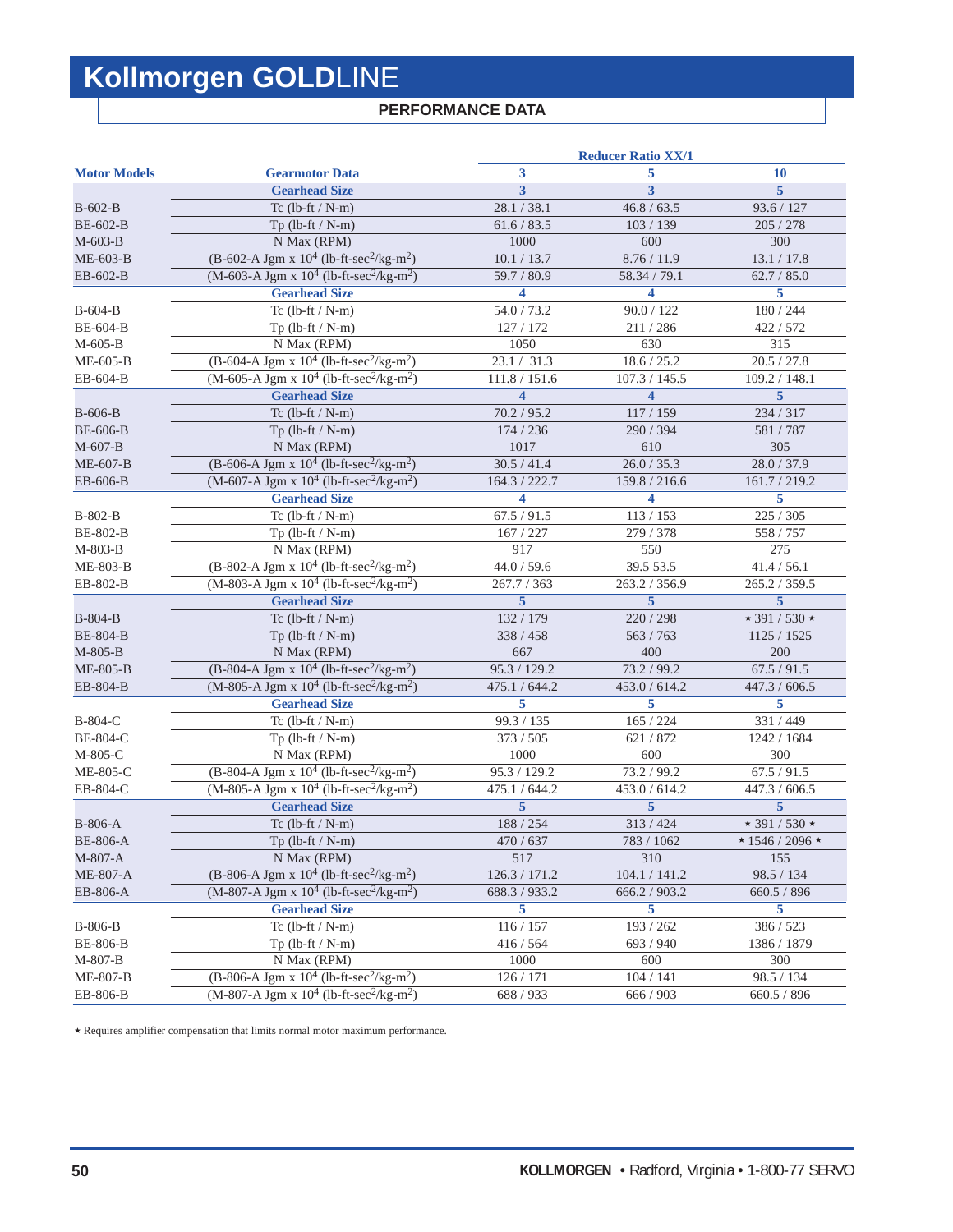### **PERFORMANCE DATA**

| 20<br>50<br><b>Gearmotor Data</b><br><b>100</b><br><b>Gearhead Size</b><br>5<br>5<br>$\overline{\mathbf{4}}$<br>177 / 240<br>442 / 599<br>$\star$ 535 / 725 $\star$<br>Tc $(lb-ft / N-m)$<br>388 / 526<br>969 / 1314<br>$* 1362 / 1846 *$<br>Tp $(lb$ -ft / N-m $)$<br>150<br>60<br>N Max (RPM)<br>30<br>(B-602-A Jgm x $10^4$ (lb-ft-sec <sup>2</sup> /kg-m <sup>2</sup> )<br>10.1 / 13.7<br>13.0 / 17.6<br>12.9 / 17.5<br>$(M-603-A$ Jgm x $10^4$ (lb-ft-sec <sup>2</sup> /kg-m <sup>2</sup> )<br>59.7 / 80.9<br>62.5 / 84.8<br>62.5 / 84.7<br><b>Gearhead Size</b><br>5<br>5<br>5<br>340 / 461<br>Tc $(lb-ft/N-m)$<br>850 / 1153<br>$\star$ 535 / 725 $\star$<br>$\star$ 1880 / 2549 $\star$<br>797 / 1081<br>$* 1362 / 1847 *$<br>Tp $(lb-ft / N-m)$<br>158<br>63<br>N Max (RPM)<br>32<br>$(B-604-A$ Jgm x $10^4$ (lb-ft-sec <sup>2</sup> /kg-m <sup>2</sup> )<br>30.6 / 41.4<br>20.4 / 27.6<br>20.3 / 27.5<br>$(M-605-A$ Jgm x $10^4$ (lb-ft-sec <sup>2</sup> /kg-m <sup>2</sup> )<br>119.3 / 161.7<br>109.1 / 147.9<br>109.0 / 147.8<br>$\overline{5}$<br>$\overline{5}$<br>$\overline{5}$<br><b>Gearhead Size</b><br>442 / 599<br>* 999 / 1354<br>$\star$ 535 / 725 $\star$<br>Tc $(lb-ft / N-m)$<br>1097 / 1487<br>$*1880 / 2548$<br>$\star$ 1362 / 1847 $\star$<br>Tp $(lb$ -ft / N-m $)$<br>153<br>31<br>N Max (RPM)<br>61<br>$(B-606-A$ Jgm x $10^4$ (lb-ft-sec <sup>2</sup> /kg-m <sup>2</sup> )<br>38.0 / 51.5<br>27.8 / 37.7<br>27.7 / 37.6<br>$(M-607-A$ Jgm x $10^4$ (lb-ft-sec <sup>2</sup> /kg-m <sup>2</sup> )<br>171.7 / 232.8<br>161.5 / 219<br>161.5 / 218.9<br><b>Gearhead Size</b><br>5<br>5<br>5<br>425 / 576<br>Tc $(lb-ft/N-m)$<br>$\star$ 999 / 1354 $\star$<br>$\star$ 535 / 725 $\star$<br>B-802-B<br><b>BE-802-B</b><br>1054 / 1429<br>$\star$ 1880 / 2548 $\star$<br>$* 1362 / 1847 *$<br>$Tp$ (lb-ft / N-m)<br>138<br>55<br>N Max (RPM)<br>28<br>$(B-802-A$ Jgm x $10^4$ (lb-ft-sec <sup>2</sup> /kg-m <sup>2</sup> )<br>51.4 / 69.7<br>41.2 / 55.9<br>41.2 / 55.8<br>ME-803-B<br>$(M-803-A$ Jgm x $10^4$ (lb-ft-sec <sup>2</sup> /kg-m <sup>2</sup> )<br>275.2 / 373.1<br>EB-802-B<br>265.0 / 359.3<br>264.9 / 359.2<br>$\overline{5}$<br><b>Gearhead Size</b><br>5<br>5<br>B-804-B<br>$\star$ 760 / 1030 $\star$<br>$\star$ 999 / 1354 $\star$<br>$\star$ 535 / 725 $\star$<br>Tc $(lb-ft / N-m)$<br>$\star$ 1880 / 2548 $\star$<br>$\star$ 1880 / 2548 $\star$<br>$\star$ 1362 / 1847 $\star$<br>Tp $(lb$ -ft / N-m $)$<br>100<br>40<br>N Max (RPM)<br>20<br>M-805-B<br>$(B-804-A$ Jgm x $10^4$ (lb-ft-sec <sup>2</sup> /kg-m <sup>2</sup> )<br>77.5 / 105<br>67.3 / 91.3<br>67.3 / 91.2<br>$(M-805-A$ Jgm x $10^4$ (lb-ft-sec <sup>2</sup> /kg-m <sup>2</sup> )<br>EB-804-B<br>457.4 / 620<br>447.2 / 606.3<br>447.1 / 606.2<br>5<br>5<br><b>Gearhead Size</b><br>5<br>B-804-C<br>625 / 847<br>$\star$ 999 / 1354 $\star$<br>$\star$ 535 / 725 $\star$<br>Tc $(lb-ft / N-m)$<br>$\star$ 1880 $\overline{$ 2549 $\star$<br>BE-804-C<br>$\star$ 1880 / 2548 $\star$<br>$* 1362 / 1847 *$<br>$Tp$ (lb-ft / N-m)<br>150<br>N Max (RPM)<br>60<br>30<br>M-805-C<br>$(B-804-A$ Jgm x $10^4$ (lb-ft-sec <sup>2</sup> /kg-m <sup>2</sup> )<br>77.5 / 105<br>67.3 / 91.3<br>67.3 / 91.2<br>ME-805-C<br>$(M-805-A$ Jgm x $10^4$ (lb-ft-sec <sup>2</sup> /kg-m <sup>2</sup> )<br>EB-804-C<br>457.4 / 620<br>447.2 / 606.3<br>447.1 / 606.2<br>$\overline{5}$<br><b>Gearhead Size</b><br>5<br>5<br><b>B-806-A</b><br>$\star$ 760 / 1030 $\star$<br>$\star$ 999 / 1354 $\star$<br>$\star$ 535 / 725 $\star$<br>Tc $(lb-ft / N-m)$<br>$Tp$ (lb-ft / N-m)<br>$\star$ 1880 / 2549 $\star$<br>$\star$ 1880 / 2548 $\star$<br>$\star$ 1362 / 1847 $\star$<br>N Max (RPM)<br>31<br>M-807-A<br>78<br>16<br>$(B-806-A\ Jgm \ x\ 10^4\ (lb-ft-sec^2/kg-m^2)$<br>98.3 / 133<br>98.2 / 133<br>ME-807-A<br>108 / 147<br>$(M-807-A$ Jgm x $10^4$ (lb-ft-sec <sup>2</sup> /kg-m <sup>2</sup> )<br>671 / 909<br>660.3 / 895<br>660.3 / 895<br>EB-806-A<br><b>Gearhead Size</b><br>5<br>5<br>5<br>729 / 989<br>$\star$ 999 / 1354 $\star$<br>$\star$ 535 / 725 $\star$<br><b>B-806-B</b><br>Tc $(lb-ft/N-m)$<br>$\star$ 1880 / 2549 $\star$<br>$\star$ 1880 / 2548 $\star$<br>$* 1362 / 1847 *$<br><b>BE-806-B</b><br>$Tp$ (lb-ft / N-m)<br>150<br>60<br>30<br>M-807-B<br>N Max (RPM)<br>$(B-806-A$ Jgm x $10^4$ (lb-ft-sec <sup>2</sup> /kg-m <sup>2</sup> )<br>98.3 / 133<br>ME-807-B<br>108 / 147<br>98.2 / 133<br>$(M-807-A$ Jgm x $10^4$ (lb-ft-sec <sup>2</sup> /kg-m <sup>2</sup> )<br>EB-806-B<br>671 / 909<br>660.3 / 895<br>660.3 / 895 |                     | <b>Reducer Ratio XX/1</b> |  |  |  |  |
|----------------------------------------------------------------------------------------------------------------------------------------------------------------------------------------------------------------------------------------------------------------------------------------------------------------------------------------------------------------------------------------------------------------------------------------------------------------------------------------------------------------------------------------------------------------------------------------------------------------------------------------------------------------------------------------------------------------------------------------------------------------------------------------------------------------------------------------------------------------------------------------------------------------------------------------------------------------------------------------------------------------------------------------------------------------------------------------------------------------------------------------------------------------------------------------------------------------------------------------------------------------------------------------------------------------------------------------------------------------------------------------------------------------------------------------------------------------------------------------------------------------------------------------------------------------------------------------------------------------------------------------------------------------------------------------------------------------------------------------------------------------------------------------------------------------------------------------------------------------------------------------------------------------------------------------------------------------------------------------------------------------------------------------------------------------------------------------------------------------------------------------------------------------------------------------------------------------------------------------------------------------------------------------------------------------------------------------------------------------------------------------------------------------------------------------------------------------------------------------------------------------------------------------------------------------------------------------------------------------------------------------------------------------------------------------------------------------------------------------------------------------------------------------------------------------------------------------------------------------------------------------------------------------------------------------------------------------------------------------------------------------------------------------------------------------------------------------------------------------------------------------------------------------------------------------------------------------------------------------------------------------------------------------------------------------------------------------------------------------------------------------------------------------------------------------------------------------------------------------------------------------------------------------------------------------------------------------------------------------------------------------------------------------------------------------------------------------------------------------------------------------------------------------------------------------------------------------------------------------------------------------------------------------------------------------------------------------------------------------------------------------------------------------------------------------------------------------------------------------------------------------------------------------------------------------------------------------------------------------------------------------------------------------------------------------------------------------------------------------------------------------------------------------------------------------------------------------------------------------------------------------------------------------------------------|---------------------|---------------------------|--|--|--|--|
|                                                                                                                                                                                                                                                                                                                                                                                                                                                                                                                                                                                                                                                                                                                                                                                                                                                                                                                                                                                                                                                                                                                                                                                                                                                                                                                                                                                                                                                                                                                                                                                                                                                                                                                                                                                                                                                                                                                                                                                                                                                                                                                                                                                                                                                                                                                                                                                                                                                                                                                                                                                                                                                                                                                                                                                                                                                                                                                                                                                                                                                                                                                                                                                                                                                                                                                                                                                                                                                                                                                                                                                                                                                                                                                                                                                                                                                                                                                                                                                                                                                                                                                                                                                                                                                                                                                                                                                                                                                                                                                                                          | <b>Motor Models</b> |                           |  |  |  |  |
|                                                                                                                                                                                                                                                                                                                                                                                                                                                                                                                                                                                                                                                                                                                                                                                                                                                                                                                                                                                                                                                                                                                                                                                                                                                                                                                                                                                                                                                                                                                                                                                                                                                                                                                                                                                                                                                                                                                                                                                                                                                                                                                                                                                                                                                                                                                                                                                                                                                                                                                                                                                                                                                                                                                                                                                                                                                                                                                                                                                                                                                                                                                                                                                                                                                                                                                                                                                                                                                                                                                                                                                                                                                                                                                                                                                                                                                                                                                                                                                                                                                                                                                                                                                                                                                                                                                                                                                                                                                                                                                                                          |                     |                           |  |  |  |  |
|                                                                                                                                                                                                                                                                                                                                                                                                                                                                                                                                                                                                                                                                                                                                                                                                                                                                                                                                                                                                                                                                                                                                                                                                                                                                                                                                                                                                                                                                                                                                                                                                                                                                                                                                                                                                                                                                                                                                                                                                                                                                                                                                                                                                                                                                                                                                                                                                                                                                                                                                                                                                                                                                                                                                                                                                                                                                                                                                                                                                                                                                                                                                                                                                                                                                                                                                                                                                                                                                                                                                                                                                                                                                                                                                                                                                                                                                                                                                                                                                                                                                                                                                                                                                                                                                                                                                                                                                                                                                                                                                                          | $B-602-B$           |                           |  |  |  |  |
|                                                                                                                                                                                                                                                                                                                                                                                                                                                                                                                                                                                                                                                                                                                                                                                                                                                                                                                                                                                                                                                                                                                                                                                                                                                                                                                                                                                                                                                                                                                                                                                                                                                                                                                                                                                                                                                                                                                                                                                                                                                                                                                                                                                                                                                                                                                                                                                                                                                                                                                                                                                                                                                                                                                                                                                                                                                                                                                                                                                                                                                                                                                                                                                                                                                                                                                                                                                                                                                                                                                                                                                                                                                                                                                                                                                                                                                                                                                                                                                                                                                                                                                                                                                                                                                                                                                                                                                                                                                                                                                                                          | <b>BE-602-B</b>     |                           |  |  |  |  |
|                                                                                                                                                                                                                                                                                                                                                                                                                                                                                                                                                                                                                                                                                                                                                                                                                                                                                                                                                                                                                                                                                                                                                                                                                                                                                                                                                                                                                                                                                                                                                                                                                                                                                                                                                                                                                                                                                                                                                                                                                                                                                                                                                                                                                                                                                                                                                                                                                                                                                                                                                                                                                                                                                                                                                                                                                                                                                                                                                                                                                                                                                                                                                                                                                                                                                                                                                                                                                                                                                                                                                                                                                                                                                                                                                                                                                                                                                                                                                                                                                                                                                                                                                                                                                                                                                                                                                                                                                                                                                                                                                          | $M-603-B$           |                           |  |  |  |  |
|                                                                                                                                                                                                                                                                                                                                                                                                                                                                                                                                                                                                                                                                                                                                                                                                                                                                                                                                                                                                                                                                                                                                                                                                                                                                                                                                                                                                                                                                                                                                                                                                                                                                                                                                                                                                                                                                                                                                                                                                                                                                                                                                                                                                                                                                                                                                                                                                                                                                                                                                                                                                                                                                                                                                                                                                                                                                                                                                                                                                                                                                                                                                                                                                                                                                                                                                                                                                                                                                                                                                                                                                                                                                                                                                                                                                                                                                                                                                                                                                                                                                                                                                                                                                                                                                                                                                                                                                                                                                                                                                                          | $ME-603-B$          |                           |  |  |  |  |
|                                                                                                                                                                                                                                                                                                                                                                                                                                                                                                                                                                                                                                                                                                                                                                                                                                                                                                                                                                                                                                                                                                                                                                                                                                                                                                                                                                                                                                                                                                                                                                                                                                                                                                                                                                                                                                                                                                                                                                                                                                                                                                                                                                                                                                                                                                                                                                                                                                                                                                                                                                                                                                                                                                                                                                                                                                                                                                                                                                                                                                                                                                                                                                                                                                                                                                                                                                                                                                                                                                                                                                                                                                                                                                                                                                                                                                                                                                                                                                                                                                                                                                                                                                                                                                                                                                                                                                                                                                                                                                                                                          | EB-602-B            |                           |  |  |  |  |
|                                                                                                                                                                                                                                                                                                                                                                                                                                                                                                                                                                                                                                                                                                                                                                                                                                                                                                                                                                                                                                                                                                                                                                                                                                                                                                                                                                                                                                                                                                                                                                                                                                                                                                                                                                                                                                                                                                                                                                                                                                                                                                                                                                                                                                                                                                                                                                                                                                                                                                                                                                                                                                                                                                                                                                                                                                                                                                                                                                                                                                                                                                                                                                                                                                                                                                                                                                                                                                                                                                                                                                                                                                                                                                                                                                                                                                                                                                                                                                                                                                                                                                                                                                                                                                                                                                                                                                                                                                                                                                                                                          |                     |                           |  |  |  |  |
|                                                                                                                                                                                                                                                                                                                                                                                                                                                                                                                                                                                                                                                                                                                                                                                                                                                                                                                                                                                                                                                                                                                                                                                                                                                                                                                                                                                                                                                                                                                                                                                                                                                                                                                                                                                                                                                                                                                                                                                                                                                                                                                                                                                                                                                                                                                                                                                                                                                                                                                                                                                                                                                                                                                                                                                                                                                                                                                                                                                                                                                                                                                                                                                                                                                                                                                                                                                                                                                                                                                                                                                                                                                                                                                                                                                                                                                                                                                                                                                                                                                                                                                                                                                                                                                                                                                                                                                                                                                                                                                                                          | B-604-B             |                           |  |  |  |  |
|                                                                                                                                                                                                                                                                                                                                                                                                                                                                                                                                                                                                                                                                                                                                                                                                                                                                                                                                                                                                                                                                                                                                                                                                                                                                                                                                                                                                                                                                                                                                                                                                                                                                                                                                                                                                                                                                                                                                                                                                                                                                                                                                                                                                                                                                                                                                                                                                                                                                                                                                                                                                                                                                                                                                                                                                                                                                                                                                                                                                                                                                                                                                                                                                                                                                                                                                                                                                                                                                                                                                                                                                                                                                                                                                                                                                                                                                                                                                                                                                                                                                                                                                                                                                                                                                                                                                                                                                                                                                                                                                                          | <b>BE-604-B</b>     |                           |  |  |  |  |
|                                                                                                                                                                                                                                                                                                                                                                                                                                                                                                                                                                                                                                                                                                                                                                                                                                                                                                                                                                                                                                                                                                                                                                                                                                                                                                                                                                                                                                                                                                                                                                                                                                                                                                                                                                                                                                                                                                                                                                                                                                                                                                                                                                                                                                                                                                                                                                                                                                                                                                                                                                                                                                                                                                                                                                                                                                                                                                                                                                                                                                                                                                                                                                                                                                                                                                                                                                                                                                                                                                                                                                                                                                                                                                                                                                                                                                                                                                                                                                                                                                                                                                                                                                                                                                                                                                                                                                                                                                                                                                                                                          | $M-605-B$           |                           |  |  |  |  |
|                                                                                                                                                                                                                                                                                                                                                                                                                                                                                                                                                                                                                                                                                                                                                                                                                                                                                                                                                                                                                                                                                                                                                                                                                                                                                                                                                                                                                                                                                                                                                                                                                                                                                                                                                                                                                                                                                                                                                                                                                                                                                                                                                                                                                                                                                                                                                                                                                                                                                                                                                                                                                                                                                                                                                                                                                                                                                                                                                                                                                                                                                                                                                                                                                                                                                                                                                                                                                                                                                                                                                                                                                                                                                                                                                                                                                                                                                                                                                                                                                                                                                                                                                                                                                                                                                                                                                                                                                                                                                                                                                          | ME-605-B            |                           |  |  |  |  |
|                                                                                                                                                                                                                                                                                                                                                                                                                                                                                                                                                                                                                                                                                                                                                                                                                                                                                                                                                                                                                                                                                                                                                                                                                                                                                                                                                                                                                                                                                                                                                                                                                                                                                                                                                                                                                                                                                                                                                                                                                                                                                                                                                                                                                                                                                                                                                                                                                                                                                                                                                                                                                                                                                                                                                                                                                                                                                                                                                                                                                                                                                                                                                                                                                                                                                                                                                                                                                                                                                                                                                                                                                                                                                                                                                                                                                                                                                                                                                                                                                                                                                                                                                                                                                                                                                                                                                                                                                                                                                                                                                          | EB-604-B            |                           |  |  |  |  |
|                                                                                                                                                                                                                                                                                                                                                                                                                                                                                                                                                                                                                                                                                                                                                                                                                                                                                                                                                                                                                                                                                                                                                                                                                                                                                                                                                                                                                                                                                                                                                                                                                                                                                                                                                                                                                                                                                                                                                                                                                                                                                                                                                                                                                                                                                                                                                                                                                                                                                                                                                                                                                                                                                                                                                                                                                                                                                                                                                                                                                                                                                                                                                                                                                                                                                                                                                                                                                                                                                                                                                                                                                                                                                                                                                                                                                                                                                                                                                                                                                                                                                                                                                                                                                                                                                                                                                                                                                                                                                                                                                          |                     |                           |  |  |  |  |
|                                                                                                                                                                                                                                                                                                                                                                                                                                                                                                                                                                                                                                                                                                                                                                                                                                                                                                                                                                                                                                                                                                                                                                                                                                                                                                                                                                                                                                                                                                                                                                                                                                                                                                                                                                                                                                                                                                                                                                                                                                                                                                                                                                                                                                                                                                                                                                                                                                                                                                                                                                                                                                                                                                                                                                                                                                                                                                                                                                                                                                                                                                                                                                                                                                                                                                                                                                                                                                                                                                                                                                                                                                                                                                                                                                                                                                                                                                                                                                                                                                                                                                                                                                                                                                                                                                                                                                                                                                                                                                                                                          | <b>B-606-B</b>      |                           |  |  |  |  |
|                                                                                                                                                                                                                                                                                                                                                                                                                                                                                                                                                                                                                                                                                                                                                                                                                                                                                                                                                                                                                                                                                                                                                                                                                                                                                                                                                                                                                                                                                                                                                                                                                                                                                                                                                                                                                                                                                                                                                                                                                                                                                                                                                                                                                                                                                                                                                                                                                                                                                                                                                                                                                                                                                                                                                                                                                                                                                                                                                                                                                                                                                                                                                                                                                                                                                                                                                                                                                                                                                                                                                                                                                                                                                                                                                                                                                                                                                                                                                                                                                                                                                                                                                                                                                                                                                                                                                                                                                                                                                                                                                          | <b>BE-606-B</b>     |                           |  |  |  |  |
|                                                                                                                                                                                                                                                                                                                                                                                                                                                                                                                                                                                                                                                                                                                                                                                                                                                                                                                                                                                                                                                                                                                                                                                                                                                                                                                                                                                                                                                                                                                                                                                                                                                                                                                                                                                                                                                                                                                                                                                                                                                                                                                                                                                                                                                                                                                                                                                                                                                                                                                                                                                                                                                                                                                                                                                                                                                                                                                                                                                                                                                                                                                                                                                                                                                                                                                                                                                                                                                                                                                                                                                                                                                                                                                                                                                                                                                                                                                                                                                                                                                                                                                                                                                                                                                                                                                                                                                                                                                                                                                                                          | $M-607-B$           |                           |  |  |  |  |
|                                                                                                                                                                                                                                                                                                                                                                                                                                                                                                                                                                                                                                                                                                                                                                                                                                                                                                                                                                                                                                                                                                                                                                                                                                                                                                                                                                                                                                                                                                                                                                                                                                                                                                                                                                                                                                                                                                                                                                                                                                                                                                                                                                                                                                                                                                                                                                                                                                                                                                                                                                                                                                                                                                                                                                                                                                                                                                                                                                                                                                                                                                                                                                                                                                                                                                                                                                                                                                                                                                                                                                                                                                                                                                                                                                                                                                                                                                                                                                                                                                                                                                                                                                                                                                                                                                                                                                                                                                                                                                                                                          | ME-607-B            |                           |  |  |  |  |
|                                                                                                                                                                                                                                                                                                                                                                                                                                                                                                                                                                                                                                                                                                                                                                                                                                                                                                                                                                                                                                                                                                                                                                                                                                                                                                                                                                                                                                                                                                                                                                                                                                                                                                                                                                                                                                                                                                                                                                                                                                                                                                                                                                                                                                                                                                                                                                                                                                                                                                                                                                                                                                                                                                                                                                                                                                                                                                                                                                                                                                                                                                                                                                                                                                                                                                                                                                                                                                                                                                                                                                                                                                                                                                                                                                                                                                                                                                                                                                                                                                                                                                                                                                                                                                                                                                                                                                                                                                                                                                                                                          | EB-606-B            |                           |  |  |  |  |
|                                                                                                                                                                                                                                                                                                                                                                                                                                                                                                                                                                                                                                                                                                                                                                                                                                                                                                                                                                                                                                                                                                                                                                                                                                                                                                                                                                                                                                                                                                                                                                                                                                                                                                                                                                                                                                                                                                                                                                                                                                                                                                                                                                                                                                                                                                                                                                                                                                                                                                                                                                                                                                                                                                                                                                                                                                                                                                                                                                                                                                                                                                                                                                                                                                                                                                                                                                                                                                                                                                                                                                                                                                                                                                                                                                                                                                                                                                                                                                                                                                                                                                                                                                                                                                                                                                                                                                                                                                                                                                                                                          |                     |                           |  |  |  |  |
|                                                                                                                                                                                                                                                                                                                                                                                                                                                                                                                                                                                                                                                                                                                                                                                                                                                                                                                                                                                                                                                                                                                                                                                                                                                                                                                                                                                                                                                                                                                                                                                                                                                                                                                                                                                                                                                                                                                                                                                                                                                                                                                                                                                                                                                                                                                                                                                                                                                                                                                                                                                                                                                                                                                                                                                                                                                                                                                                                                                                                                                                                                                                                                                                                                                                                                                                                                                                                                                                                                                                                                                                                                                                                                                                                                                                                                                                                                                                                                                                                                                                                                                                                                                                                                                                                                                                                                                                                                                                                                                                                          |                     |                           |  |  |  |  |
|                                                                                                                                                                                                                                                                                                                                                                                                                                                                                                                                                                                                                                                                                                                                                                                                                                                                                                                                                                                                                                                                                                                                                                                                                                                                                                                                                                                                                                                                                                                                                                                                                                                                                                                                                                                                                                                                                                                                                                                                                                                                                                                                                                                                                                                                                                                                                                                                                                                                                                                                                                                                                                                                                                                                                                                                                                                                                                                                                                                                                                                                                                                                                                                                                                                                                                                                                                                                                                                                                                                                                                                                                                                                                                                                                                                                                                                                                                                                                                                                                                                                                                                                                                                                                                                                                                                                                                                                                                                                                                                                                          |                     |                           |  |  |  |  |
|                                                                                                                                                                                                                                                                                                                                                                                                                                                                                                                                                                                                                                                                                                                                                                                                                                                                                                                                                                                                                                                                                                                                                                                                                                                                                                                                                                                                                                                                                                                                                                                                                                                                                                                                                                                                                                                                                                                                                                                                                                                                                                                                                                                                                                                                                                                                                                                                                                                                                                                                                                                                                                                                                                                                                                                                                                                                                                                                                                                                                                                                                                                                                                                                                                                                                                                                                                                                                                                                                                                                                                                                                                                                                                                                                                                                                                                                                                                                                                                                                                                                                                                                                                                                                                                                                                                                                                                                                                                                                                                                                          | M-803-B             |                           |  |  |  |  |
|                                                                                                                                                                                                                                                                                                                                                                                                                                                                                                                                                                                                                                                                                                                                                                                                                                                                                                                                                                                                                                                                                                                                                                                                                                                                                                                                                                                                                                                                                                                                                                                                                                                                                                                                                                                                                                                                                                                                                                                                                                                                                                                                                                                                                                                                                                                                                                                                                                                                                                                                                                                                                                                                                                                                                                                                                                                                                                                                                                                                                                                                                                                                                                                                                                                                                                                                                                                                                                                                                                                                                                                                                                                                                                                                                                                                                                                                                                                                                                                                                                                                                                                                                                                                                                                                                                                                                                                                                                                                                                                                                          |                     |                           |  |  |  |  |
|                                                                                                                                                                                                                                                                                                                                                                                                                                                                                                                                                                                                                                                                                                                                                                                                                                                                                                                                                                                                                                                                                                                                                                                                                                                                                                                                                                                                                                                                                                                                                                                                                                                                                                                                                                                                                                                                                                                                                                                                                                                                                                                                                                                                                                                                                                                                                                                                                                                                                                                                                                                                                                                                                                                                                                                                                                                                                                                                                                                                                                                                                                                                                                                                                                                                                                                                                                                                                                                                                                                                                                                                                                                                                                                                                                                                                                                                                                                                                                                                                                                                                                                                                                                                                                                                                                                                                                                                                                                                                                                                                          |                     |                           |  |  |  |  |
|                                                                                                                                                                                                                                                                                                                                                                                                                                                                                                                                                                                                                                                                                                                                                                                                                                                                                                                                                                                                                                                                                                                                                                                                                                                                                                                                                                                                                                                                                                                                                                                                                                                                                                                                                                                                                                                                                                                                                                                                                                                                                                                                                                                                                                                                                                                                                                                                                                                                                                                                                                                                                                                                                                                                                                                                                                                                                                                                                                                                                                                                                                                                                                                                                                                                                                                                                                                                                                                                                                                                                                                                                                                                                                                                                                                                                                                                                                                                                                                                                                                                                                                                                                                                                                                                                                                                                                                                                                                                                                                                                          |                     |                           |  |  |  |  |
|                                                                                                                                                                                                                                                                                                                                                                                                                                                                                                                                                                                                                                                                                                                                                                                                                                                                                                                                                                                                                                                                                                                                                                                                                                                                                                                                                                                                                                                                                                                                                                                                                                                                                                                                                                                                                                                                                                                                                                                                                                                                                                                                                                                                                                                                                                                                                                                                                                                                                                                                                                                                                                                                                                                                                                                                                                                                                                                                                                                                                                                                                                                                                                                                                                                                                                                                                                                                                                                                                                                                                                                                                                                                                                                                                                                                                                                                                                                                                                                                                                                                                                                                                                                                                                                                                                                                                                                                                                                                                                                                                          |                     |                           |  |  |  |  |
|                                                                                                                                                                                                                                                                                                                                                                                                                                                                                                                                                                                                                                                                                                                                                                                                                                                                                                                                                                                                                                                                                                                                                                                                                                                                                                                                                                                                                                                                                                                                                                                                                                                                                                                                                                                                                                                                                                                                                                                                                                                                                                                                                                                                                                                                                                                                                                                                                                                                                                                                                                                                                                                                                                                                                                                                                                                                                                                                                                                                                                                                                                                                                                                                                                                                                                                                                                                                                                                                                                                                                                                                                                                                                                                                                                                                                                                                                                                                                                                                                                                                                                                                                                                                                                                                                                                                                                                                                                                                                                                                                          | <b>BE-804-B</b>     |                           |  |  |  |  |
|                                                                                                                                                                                                                                                                                                                                                                                                                                                                                                                                                                                                                                                                                                                                                                                                                                                                                                                                                                                                                                                                                                                                                                                                                                                                                                                                                                                                                                                                                                                                                                                                                                                                                                                                                                                                                                                                                                                                                                                                                                                                                                                                                                                                                                                                                                                                                                                                                                                                                                                                                                                                                                                                                                                                                                                                                                                                                                                                                                                                                                                                                                                                                                                                                                                                                                                                                                                                                                                                                                                                                                                                                                                                                                                                                                                                                                                                                                                                                                                                                                                                                                                                                                                                                                                                                                                                                                                                                                                                                                                                                          |                     |                           |  |  |  |  |
|                                                                                                                                                                                                                                                                                                                                                                                                                                                                                                                                                                                                                                                                                                                                                                                                                                                                                                                                                                                                                                                                                                                                                                                                                                                                                                                                                                                                                                                                                                                                                                                                                                                                                                                                                                                                                                                                                                                                                                                                                                                                                                                                                                                                                                                                                                                                                                                                                                                                                                                                                                                                                                                                                                                                                                                                                                                                                                                                                                                                                                                                                                                                                                                                                                                                                                                                                                                                                                                                                                                                                                                                                                                                                                                                                                                                                                                                                                                                                                                                                                                                                                                                                                                                                                                                                                                                                                                                                                                                                                                                                          | ME-805-B            |                           |  |  |  |  |
|                                                                                                                                                                                                                                                                                                                                                                                                                                                                                                                                                                                                                                                                                                                                                                                                                                                                                                                                                                                                                                                                                                                                                                                                                                                                                                                                                                                                                                                                                                                                                                                                                                                                                                                                                                                                                                                                                                                                                                                                                                                                                                                                                                                                                                                                                                                                                                                                                                                                                                                                                                                                                                                                                                                                                                                                                                                                                                                                                                                                                                                                                                                                                                                                                                                                                                                                                                                                                                                                                                                                                                                                                                                                                                                                                                                                                                                                                                                                                                                                                                                                                                                                                                                                                                                                                                                                                                                                                                                                                                                                                          |                     |                           |  |  |  |  |
|                                                                                                                                                                                                                                                                                                                                                                                                                                                                                                                                                                                                                                                                                                                                                                                                                                                                                                                                                                                                                                                                                                                                                                                                                                                                                                                                                                                                                                                                                                                                                                                                                                                                                                                                                                                                                                                                                                                                                                                                                                                                                                                                                                                                                                                                                                                                                                                                                                                                                                                                                                                                                                                                                                                                                                                                                                                                                                                                                                                                                                                                                                                                                                                                                                                                                                                                                                                                                                                                                                                                                                                                                                                                                                                                                                                                                                                                                                                                                                                                                                                                                                                                                                                                                                                                                                                                                                                                                                                                                                                                                          |                     |                           |  |  |  |  |
|                                                                                                                                                                                                                                                                                                                                                                                                                                                                                                                                                                                                                                                                                                                                                                                                                                                                                                                                                                                                                                                                                                                                                                                                                                                                                                                                                                                                                                                                                                                                                                                                                                                                                                                                                                                                                                                                                                                                                                                                                                                                                                                                                                                                                                                                                                                                                                                                                                                                                                                                                                                                                                                                                                                                                                                                                                                                                                                                                                                                                                                                                                                                                                                                                                                                                                                                                                                                                                                                                                                                                                                                                                                                                                                                                                                                                                                                                                                                                                                                                                                                                                                                                                                                                                                                                                                                                                                                                                                                                                                                                          |                     |                           |  |  |  |  |
|                                                                                                                                                                                                                                                                                                                                                                                                                                                                                                                                                                                                                                                                                                                                                                                                                                                                                                                                                                                                                                                                                                                                                                                                                                                                                                                                                                                                                                                                                                                                                                                                                                                                                                                                                                                                                                                                                                                                                                                                                                                                                                                                                                                                                                                                                                                                                                                                                                                                                                                                                                                                                                                                                                                                                                                                                                                                                                                                                                                                                                                                                                                                                                                                                                                                                                                                                                                                                                                                                                                                                                                                                                                                                                                                                                                                                                                                                                                                                                                                                                                                                                                                                                                                                                                                                                                                                                                                                                                                                                                                                          |                     |                           |  |  |  |  |
|                                                                                                                                                                                                                                                                                                                                                                                                                                                                                                                                                                                                                                                                                                                                                                                                                                                                                                                                                                                                                                                                                                                                                                                                                                                                                                                                                                                                                                                                                                                                                                                                                                                                                                                                                                                                                                                                                                                                                                                                                                                                                                                                                                                                                                                                                                                                                                                                                                                                                                                                                                                                                                                                                                                                                                                                                                                                                                                                                                                                                                                                                                                                                                                                                                                                                                                                                                                                                                                                                                                                                                                                                                                                                                                                                                                                                                                                                                                                                                                                                                                                                                                                                                                                                                                                                                                                                                                                                                                                                                                                                          |                     |                           |  |  |  |  |
|                                                                                                                                                                                                                                                                                                                                                                                                                                                                                                                                                                                                                                                                                                                                                                                                                                                                                                                                                                                                                                                                                                                                                                                                                                                                                                                                                                                                                                                                                                                                                                                                                                                                                                                                                                                                                                                                                                                                                                                                                                                                                                                                                                                                                                                                                                                                                                                                                                                                                                                                                                                                                                                                                                                                                                                                                                                                                                                                                                                                                                                                                                                                                                                                                                                                                                                                                                                                                                                                                                                                                                                                                                                                                                                                                                                                                                                                                                                                                                                                                                                                                                                                                                                                                                                                                                                                                                                                                                                                                                                                                          |                     |                           |  |  |  |  |
|                                                                                                                                                                                                                                                                                                                                                                                                                                                                                                                                                                                                                                                                                                                                                                                                                                                                                                                                                                                                                                                                                                                                                                                                                                                                                                                                                                                                                                                                                                                                                                                                                                                                                                                                                                                                                                                                                                                                                                                                                                                                                                                                                                                                                                                                                                                                                                                                                                                                                                                                                                                                                                                                                                                                                                                                                                                                                                                                                                                                                                                                                                                                                                                                                                                                                                                                                                                                                                                                                                                                                                                                                                                                                                                                                                                                                                                                                                                                                                                                                                                                                                                                                                                                                                                                                                                                                                                                                                                                                                                                                          |                     |                           |  |  |  |  |
|                                                                                                                                                                                                                                                                                                                                                                                                                                                                                                                                                                                                                                                                                                                                                                                                                                                                                                                                                                                                                                                                                                                                                                                                                                                                                                                                                                                                                                                                                                                                                                                                                                                                                                                                                                                                                                                                                                                                                                                                                                                                                                                                                                                                                                                                                                                                                                                                                                                                                                                                                                                                                                                                                                                                                                                                                                                                                                                                                                                                                                                                                                                                                                                                                                                                                                                                                                                                                                                                                                                                                                                                                                                                                                                                                                                                                                                                                                                                                                                                                                                                                                                                                                                                                                                                                                                                                                                                                                                                                                                                                          |                     |                           |  |  |  |  |
|                                                                                                                                                                                                                                                                                                                                                                                                                                                                                                                                                                                                                                                                                                                                                                                                                                                                                                                                                                                                                                                                                                                                                                                                                                                                                                                                                                                                                                                                                                                                                                                                                                                                                                                                                                                                                                                                                                                                                                                                                                                                                                                                                                                                                                                                                                                                                                                                                                                                                                                                                                                                                                                                                                                                                                                                                                                                                                                                                                                                                                                                                                                                                                                                                                                                                                                                                                                                                                                                                                                                                                                                                                                                                                                                                                                                                                                                                                                                                                                                                                                                                                                                                                                                                                                                                                                                                                                                                                                                                                                                                          |                     |                           |  |  |  |  |
|                                                                                                                                                                                                                                                                                                                                                                                                                                                                                                                                                                                                                                                                                                                                                                                                                                                                                                                                                                                                                                                                                                                                                                                                                                                                                                                                                                                                                                                                                                                                                                                                                                                                                                                                                                                                                                                                                                                                                                                                                                                                                                                                                                                                                                                                                                                                                                                                                                                                                                                                                                                                                                                                                                                                                                                                                                                                                                                                                                                                                                                                                                                                                                                                                                                                                                                                                                                                                                                                                                                                                                                                                                                                                                                                                                                                                                                                                                                                                                                                                                                                                                                                                                                                                                                                                                                                                                                                                                                                                                                                                          | <b>BE-806-A</b>     |                           |  |  |  |  |
|                                                                                                                                                                                                                                                                                                                                                                                                                                                                                                                                                                                                                                                                                                                                                                                                                                                                                                                                                                                                                                                                                                                                                                                                                                                                                                                                                                                                                                                                                                                                                                                                                                                                                                                                                                                                                                                                                                                                                                                                                                                                                                                                                                                                                                                                                                                                                                                                                                                                                                                                                                                                                                                                                                                                                                                                                                                                                                                                                                                                                                                                                                                                                                                                                                                                                                                                                                                                                                                                                                                                                                                                                                                                                                                                                                                                                                                                                                                                                                                                                                                                                                                                                                                                                                                                                                                                                                                                                                                                                                                                                          |                     |                           |  |  |  |  |
|                                                                                                                                                                                                                                                                                                                                                                                                                                                                                                                                                                                                                                                                                                                                                                                                                                                                                                                                                                                                                                                                                                                                                                                                                                                                                                                                                                                                                                                                                                                                                                                                                                                                                                                                                                                                                                                                                                                                                                                                                                                                                                                                                                                                                                                                                                                                                                                                                                                                                                                                                                                                                                                                                                                                                                                                                                                                                                                                                                                                                                                                                                                                                                                                                                                                                                                                                                                                                                                                                                                                                                                                                                                                                                                                                                                                                                                                                                                                                                                                                                                                                                                                                                                                                                                                                                                                                                                                                                                                                                                                                          |                     |                           |  |  |  |  |
|                                                                                                                                                                                                                                                                                                                                                                                                                                                                                                                                                                                                                                                                                                                                                                                                                                                                                                                                                                                                                                                                                                                                                                                                                                                                                                                                                                                                                                                                                                                                                                                                                                                                                                                                                                                                                                                                                                                                                                                                                                                                                                                                                                                                                                                                                                                                                                                                                                                                                                                                                                                                                                                                                                                                                                                                                                                                                                                                                                                                                                                                                                                                                                                                                                                                                                                                                                                                                                                                                                                                                                                                                                                                                                                                                                                                                                                                                                                                                                                                                                                                                                                                                                                                                                                                                                                                                                                                                                                                                                                                                          |                     |                           |  |  |  |  |
|                                                                                                                                                                                                                                                                                                                                                                                                                                                                                                                                                                                                                                                                                                                                                                                                                                                                                                                                                                                                                                                                                                                                                                                                                                                                                                                                                                                                                                                                                                                                                                                                                                                                                                                                                                                                                                                                                                                                                                                                                                                                                                                                                                                                                                                                                                                                                                                                                                                                                                                                                                                                                                                                                                                                                                                                                                                                                                                                                                                                                                                                                                                                                                                                                                                                                                                                                                                                                                                                                                                                                                                                                                                                                                                                                                                                                                                                                                                                                                                                                                                                                                                                                                                                                                                                                                                                                                                                                                                                                                                                                          |                     |                           |  |  |  |  |
|                                                                                                                                                                                                                                                                                                                                                                                                                                                                                                                                                                                                                                                                                                                                                                                                                                                                                                                                                                                                                                                                                                                                                                                                                                                                                                                                                                                                                                                                                                                                                                                                                                                                                                                                                                                                                                                                                                                                                                                                                                                                                                                                                                                                                                                                                                                                                                                                                                                                                                                                                                                                                                                                                                                                                                                                                                                                                                                                                                                                                                                                                                                                                                                                                                                                                                                                                                                                                                                                                                                                                                                                                                                                                                                                                                                                                                                                                                                                                                                                                                                                                                                                                                                                                                                                                                                                                                                                                                                                                                                                                          |                     |                           |  |  |  |  |
|                                                                                                                                                                                                                                                                                                                                                                                                                                                                                                                                                                                                                                                                                                                                                                                                                                                                                                                                                                                                                                                                                                                                                                                                                                                                                                                                                                                                                                                                                                                                                                                                                                                                                                                                                                                                                                                                                                                                                                                                                                                                                                                                                                                                                                                                                                                                                                                                                                                                                                                                                                                                                                                                                                                                                                                                                                                                                                                                                                                                                                                                                                                                                                                                                                                                                                                                                                                                                                                                                                                                                                                                                                                                                                                                                                                                                                                                                                                                                                                                                                                                                                                                                                                                                                                                                                                                                                                                                                                                                                                                                          |                     |                           |  |  |  |  |
|                                                                                                                                                                                                                                                                                                                                                                                                                                                                                                                                                                                                                                                                                                                                                                                                                                                                                                                                                                                                                                                                                                                                                                                                                                                                                                                                                                                                                                                                                                                                                                                                                                                                                                                                                                                                                                                                                                                                                                                                                                                                                                                                                                                                                                                                                                                                                                                                                                                                                                                                                                                                                                                                                                                                                                                                                                                                                                                                                                                                                                                                                                                                                                                                                                                                                                                                                                                                                                                                                                                                                                                                                                                                                                                                                                                                                                                                                                                                                                                                                                                                                                                                                                                                                                                                                                                                                                                                                                                                                                                                                          |                     |                           |  |  |  |  |
|                                                                                                                                                                                                                                                                                                                                                                                                                                                                                                                                                                                                                                                                                                                                                                                                                                                                                                                                                                                                                                                                                                                                                                                                                                                                                                                                                                                                                                                                                                                                                                                                                                                                                                                                                                                                                                                                                                                                                                                                                                                                                                                                                                                                                                                                                                                                                                                                                                                                                                                                                                                                                                                                                                                                                                                                                                                                                                                                                                                                                                                                                                                                                                                                                                                                                                                                                                                                                                                                                                                                                                                                                                                                                                                                                                                                                                                                                                                                                                                                                                                                                                                                                                                                                                                                                                                                                                                                                                                                                                                                                          |                     |                           |  |  |  |  |
|                                                                                                                                                                                                                                                                                                                                                                                                                                                                                                                                                                                                                                                                                                                                                                                                                                                                                                                                                                                                                                                                                                                                                                                                                                                                                                                                                                                                                                                                                                                                                                                                                                                                                                                                                                                                                                                                                                                                                                                                                                                                                                                                                                                                                                                                                                                                                                                                                                                                                                                                                                                                                                                                                                                                                                                                                                                                                                                                                                                                                                                                                                                                                                                                                                                                                                                                                                                                                                                                                                                                                                                                                                                                                                                                                                                                                                                                                                                                                                                                                                                                                                                                                                                                                                                                                                                                                                                                                                                                                                                                                          |                     |                           |  |  |  |  |

 $\star$  Requires amplifier compensation that limits normal motor maximum performance.